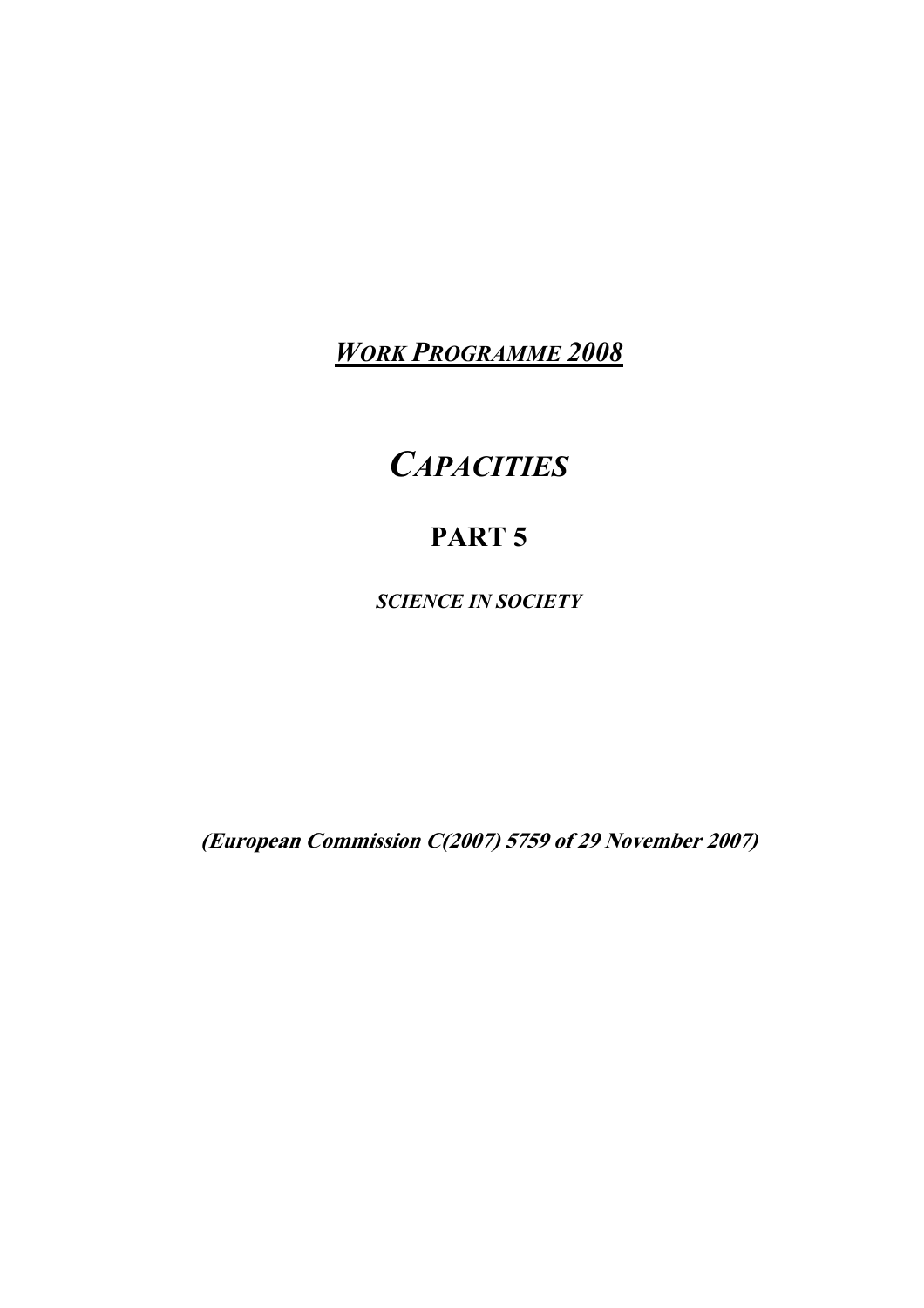# **Capacities Work Programme: Science in Society**

The work programme presented here provides for three calls for proposals in addition to other activities.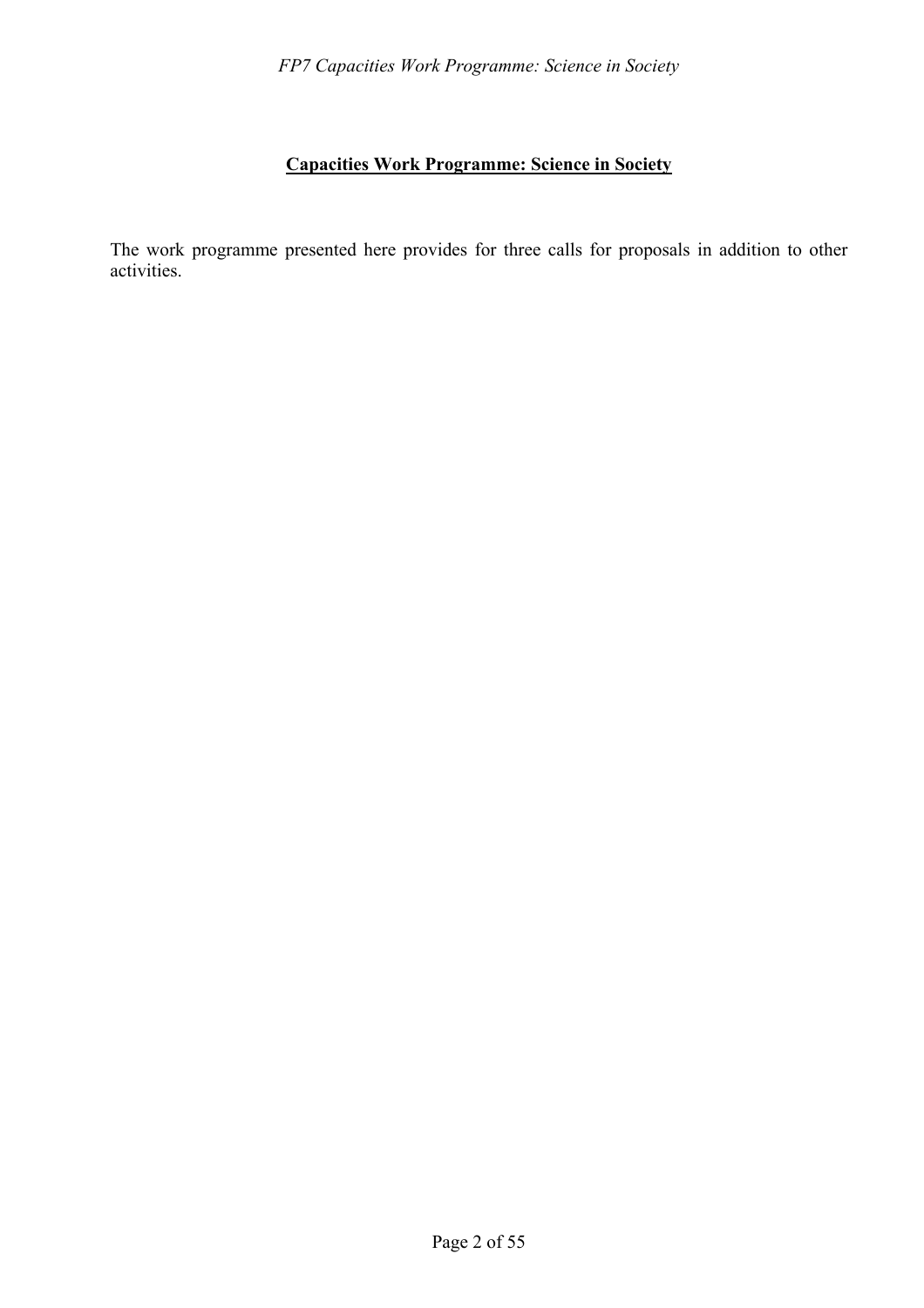# **Table of contents**

| I RATIONALE AND CONTEXT FOR THE SCIENCE IN SOCIETY WORK<br><b>PROGRAMME 2008</b>                                           | $\overline{4}$ |
|----------------------------------------------------------------------------------------------------------------------------|----------------|
| <b>II CONTENT OF CALLS IN 2008</b>                                                                                         | 9              |
| 5.1 - First Action Line – A more dynamic governance of the science and society<br>relationship                             | 9              |
| Activity 5.1.1 Better understanding of the place of science and technology (S&T) in<br>society                             | 10             |
| Activity 5.1.2 Broader engagement to anticipate and clarify political, societal and ethical<br>issues                      | 13             |
| Activity 5.1.3 Strengthening and improving the European science system<br>Activity 5.1.4 The evolving role of universities | 17<br>20       |
| Policy Development                                                                                                         | 22             |
| 5.2 - Second Action Line - Strengthening potential, broadening horizons                                                    | 25             |
| Activity 5.2.1 Gender and research                                                                                         | 25             |
| Activity 5.2.2 Young People and science                                                                                    | 28             |
| <b>Policy Development</b>                                                                                                  | 31             |
| 5.3 – Third Action Line – Science and society communicate                                                                  | 32             |
| 5.4 – Fourth Action Line -Strategic Activities                                                                             | 39             |
| <b>III IMPLEMENTATION OF CALLS</b>                                                                                         | 45             |
| IV FUTURE DIRECTIONS OF THE SCIENCE IN SOCIETY WORK PROGRAMME                                                              | 55             |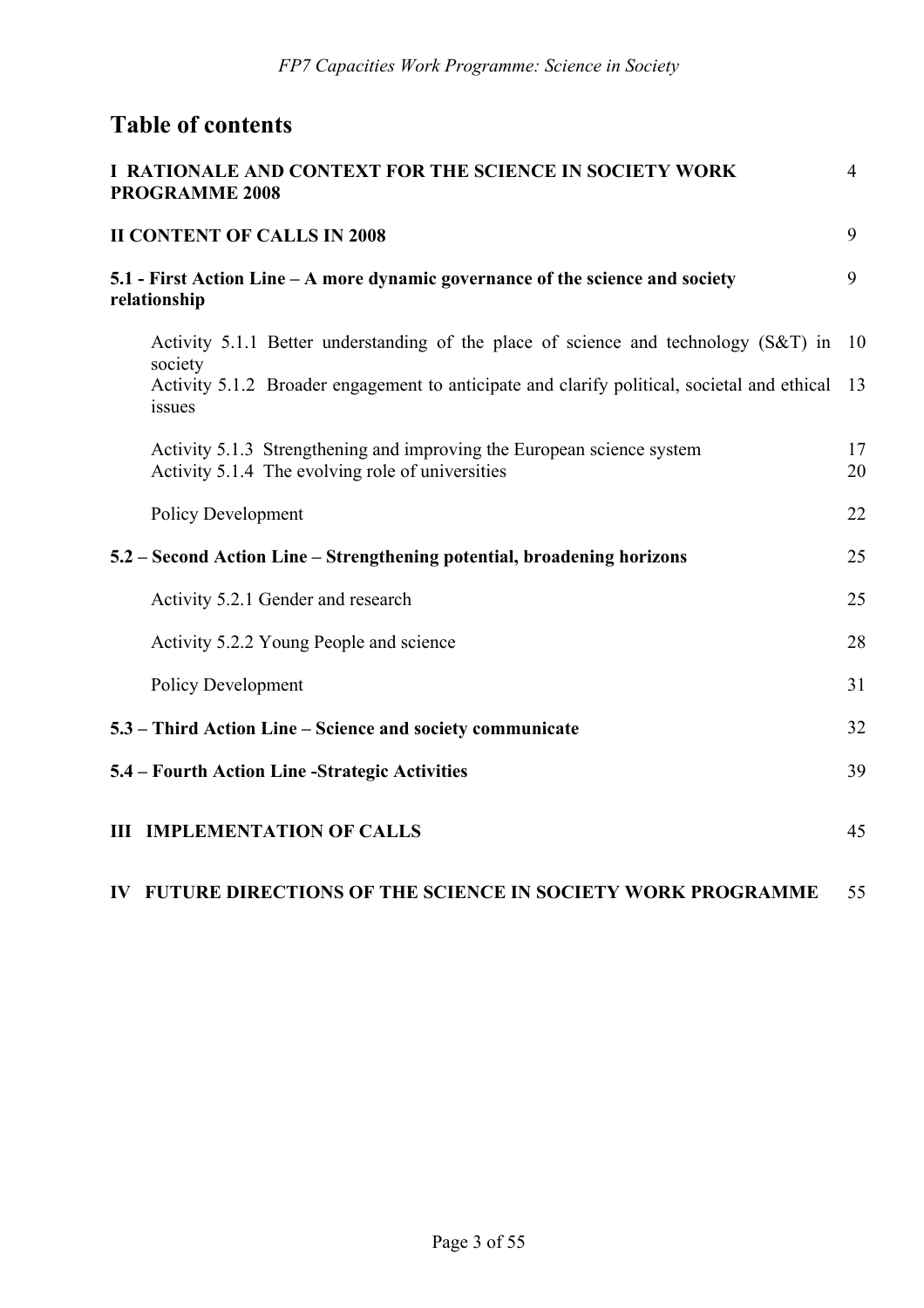# **I. RATIONALE AND CONTEXT FOR THE "SCIENCE IN SOCIETY" WORK PROGRAMME 2008**<sup>1</sup> **:**

#### **Engaging society**

 $\overline{a}$ 

The issues that are covered by the "Science in Society" Work Programme are at the core of the European Research Area strategy.

The role attributed to science and scientific research in the Lisbon agenda is three-fold:

- Source of innovation and therefore engaged in a competitive race;
- Supply of robust knowledge to underpin policy-making

- Public good to raise the overall level of socio-economic welfare and help solving global concerns such as climate change, poverty and health threats.

The Seventh Framework Programme contributes to the development of scientific research along these three paths and to increasing the societal relevance of research.

The path towards the European knowledge society calls for the conceptualization and development a new "knowledge policy". The Work Programme will support these new policy developments through:

- an increased emphasis on the knowledge base that is needed to underpin them
- the support to experimentation of new processes and new approaches in the fields it covers.

With this in mind, the Work Programme will first encourage greater public engagement and promote the participation of citizens and civil society organisations in research and science policymaking.

Civil society is concerned by the quality of life in its broadest sense which it relates not only to overall economic growth and national prosperity but also to factors that have a more immediate impact on life such as equal opportunities, social inclusion, health, the respect for diversity, education, and a legitimate expectation that the skills taught in school will be adequate preparation for adult life.

Science permeates every sector of society and, as shown by two recent enquiries, its relations with society are complex and show some ambiguities. Citizens rely on scientific research to improve the quality of life and find solutions to issues such as global warming or health threats but they also consider that science and technology may have negative effects and carry risks which should be better assessed and controlled.

Firstly, it is the role of the Science in Society Programme to analyse and better understand the complex relationship between science and society and to foster an open governance of scientific research which takes into account societal concerns and encourages the involvement of social actors. This includes taking into account fundamental ethical principles.

 $<sup>1</sup>$  The sources used to draft this work programme are: the 'Capacities' specific programme that defines the structure to</sup> be followed, the 2007 EAG SiS report, the MTA SiS 2007 report, as well as reports of specific expert groups and Conferences/workshops and internal reflection documents.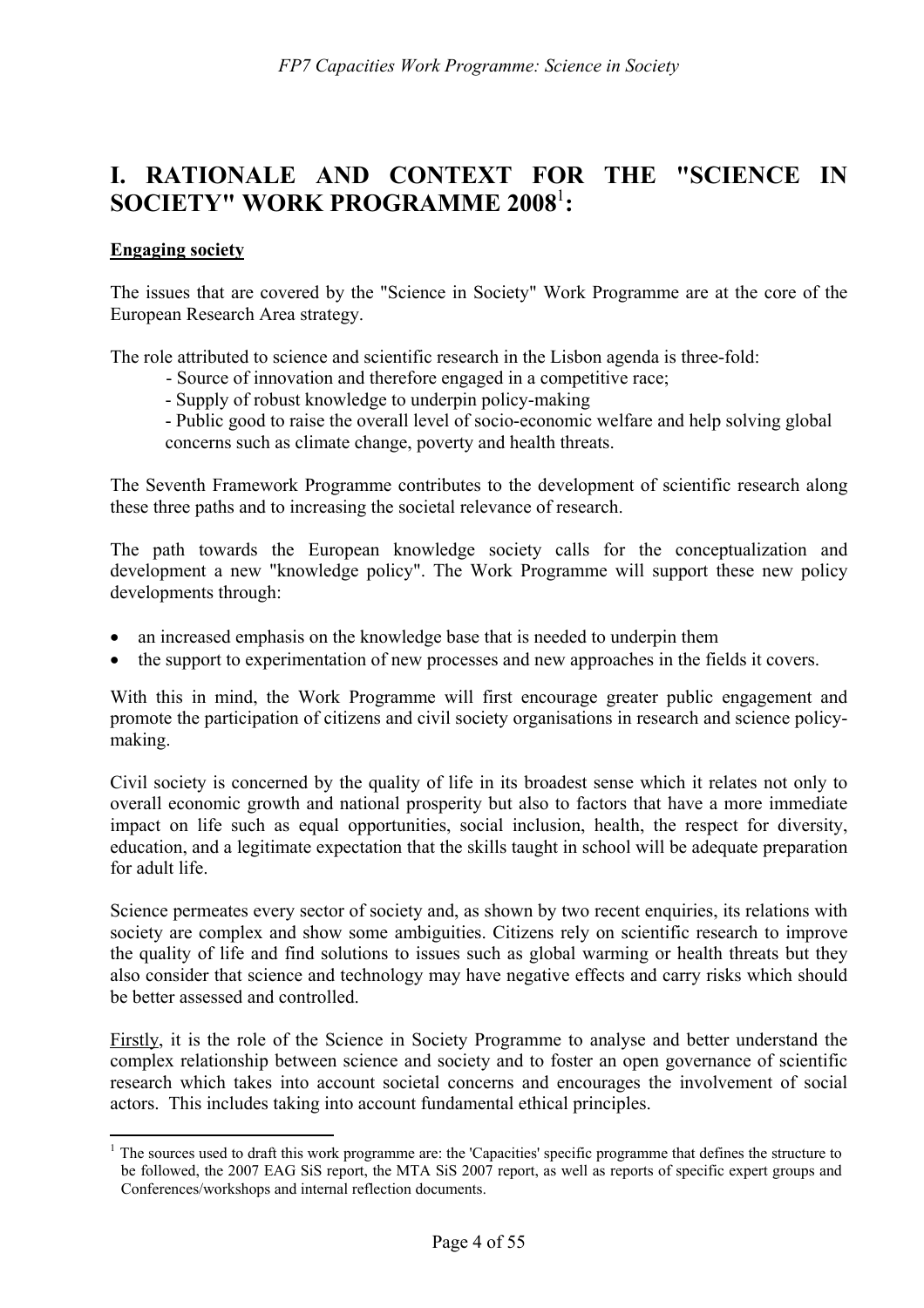Secondly, the pursuit of scientific knowledge and its technical application towards society requires the talent, perspectives and insight that an increasing diversity in the research workforce will ensure. Therefore, a balanced representation of women and men at all levels in research projects is encouraged. When human beings are involved as users, gender differences may exist. These will be addressed as an integral part of the research to ensure the highest level of scientific quality.

Thirdly, with the aim of encouraging young people's interest in science and science studies, account will be taken of the new methods in science education, including the contextualization of research in its wider societal context.

Fourth, where appropriate, two-way communication and dissemination strategies will address the wider audience of policy-makers, the media and the general public (including young people), in order to promote increased dialogue and understanding between the scientific world and society at large.

### **Priorities in 2008**

The guidelines for priority actions in 2008 concern therefore:

- the *continuous development of a new conceptual framework*, supplied by our strengthened actions of support for "Science in Society" research under each Action Line;

- the *strengthening of the exchanges of knowledge and of experiences between Member States, Associated Countries as well as between research actors* on objectives, tools, methods and evaluations of what is done at all levels, ensuring as far as possible a broad coverage of Member States and associated countries;

- the *promotion of good practices aiming at reducing the obstacles to an "open governance of research in Europe"*; the targets of such an activity are the research organisations and the Ministries in Member States wishing to promote a model of open governance that is developing and positive for them.

- the *highlighting of some key 'Science in Society' topics at the European (and global) levels*, topics which concern all the European citizens and for which a workable stock of knowledge can be exploited in the shorter term. In particular the implementation of "science in society" approaches in thematic areas covered by the "Cooperation" specific programme will strengthen the links with them ("cross-thematic activities").

The content of the 2008 Work Programme will respect a certain continuity while introducing new elements. Furthermore it must be kept in mind that from 2010 onwards the SiS budget should increase significantly and open new opportunities for action at Community level. Activities launched from 2007 to 2009 should therefore prepare the transition towards more ambitious goals.

New topics introduced in the 2008 Work Programme include, under Action Line 1, support for trans-national exchange of experience between research integrity structures; action as regards the scientific publishing system; support for projects in the field of governance in the production of health and medical knowledge (as a cross thematic issue); and support for local actors on scientific culture. Under Action Line 2, new topics include gender management in research organisations; the influence of the perception of science on study choices; gender and leadership in medicine, and actions on innovative methods in science education. Support for training activities for journalists and high-level scientists have been introduced under the third Action Line. Under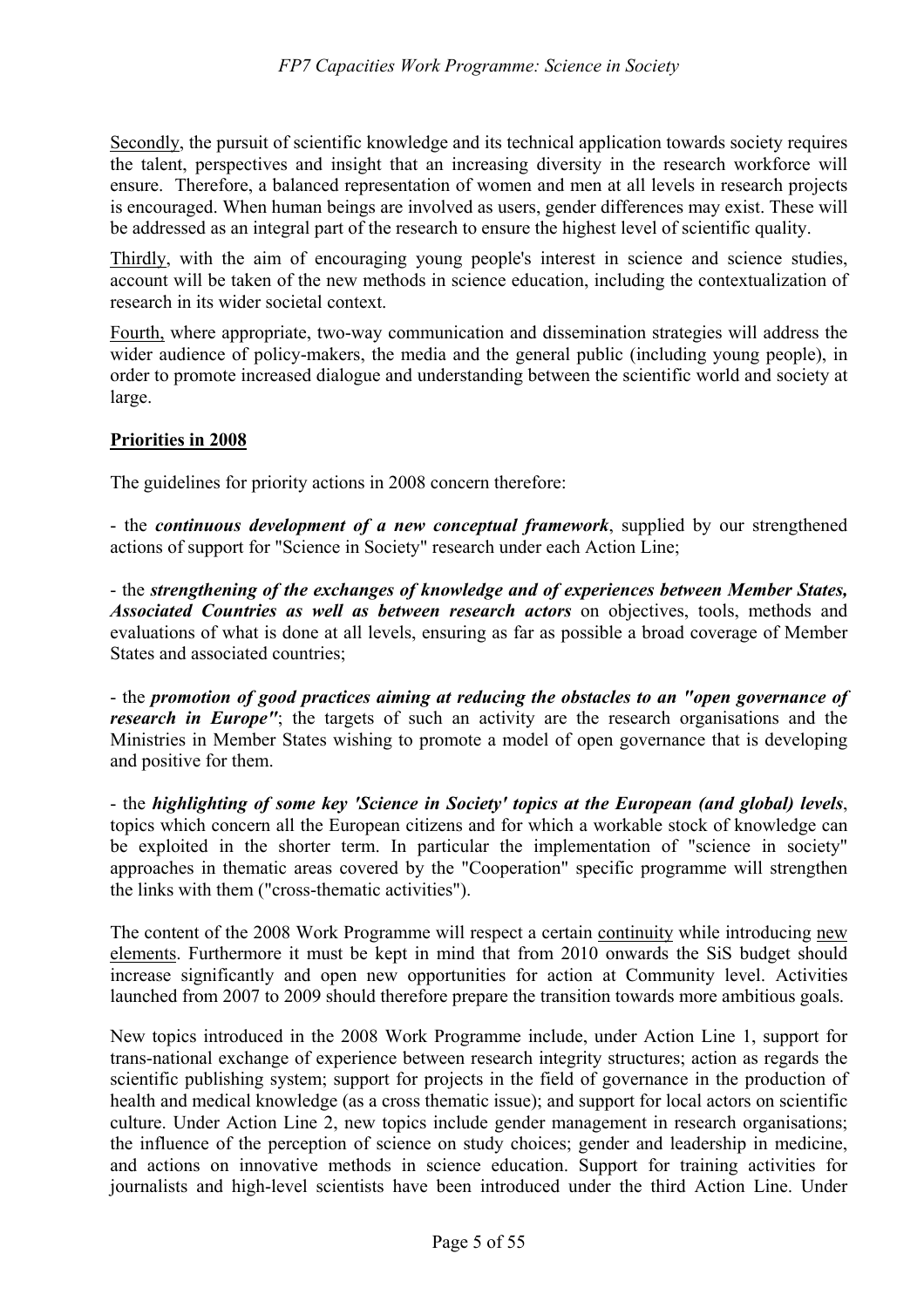Action Line 4, a limited number of structuring activities have been introduced in support of the Work Programme as a whole.

### **Cross thematic partnerships**

The principles inherent in this Work Programme will also be taken up, in different ways, in other parts of the Seventh Framework Programme and in particular in the themes of the Specific Programme 'Co-operation'. Measures will be taken to promote, support and monitor this process, and a degree of co-ordination will be assured. Where appropriate, cross-thematic activities will be established which will focus on actions and measures of mutual benefit, highlight synergies, and help bridge the gap between topical areas in science and technology and society's interests.

Support for these *Cross-Thematic Partnerships* will take the form of expert groups, conferences, studies and analyses, which will mobilise, in a synergistic way, the resources and expertise associated with this programme, and the thematic priority in question.

Within the Science in Society Work Programme, the following topics have a cross cutting / cross thematic relevance:

- Topic SiS-2008-1.3.3.1 Transnational networking between advisory structures, with a focus on the WP cross-thematic themes (environment, energy, health, nanotechnologies)-
- Topic SiS-2008-1.3.3.3 Gover'Science on inclusive risk governance, with a focus on the Work Programme's cross-thematic themes.
- Area 5.1.2.1: Implementing open governance in cross-thematic themes:
	- Topic-SiS-2008-1.2.1.5 Energy and Environment
		- Topic-SiS-2008-1.2.1.2 Conference on Nanotechnologies
	- Topic-SiS-2008-1.2.1.3 Governance in the production of health and medical knowledge which includes gender issues and is developed in complementarity with the following topic under Action Line 2: Topic-SiS-2008-2.1.3.1 - Gender and leadership in medicine.
- Topic SiS-3.0.3.1 Encouraging co-operation and networking between scientific events organisers on public engagement with science - cites the following issues of particular interest: e.g. energy provision and consumption, environment and public health protection, nanotechnology development.

With a view to developing cross-thematic activities in the area of biotechnology, agriculture and food, it is planned to organise meetings in 2008 in cooperation with the RTD Directorate Biotechnologies, Agriculture, Food, which is in charge of these themes.

### **International Cooperation**

 $\overline{a}$ 

In pursuit of the widely acknowledged objective of a shared prosperity in the global knowledge society, it is critical to facilitate closer cooperation between Europe and third countries<sup>2</sup> or regions of the world, not simply by enhancing S&T international cooperation, but also by addressing the societal aspects related to the research activities that are carried out in the partner third countries. This will help ensure a global perspective on science and societal issues that is not simply focused on European concepts of science.

<sup>2</sup> Countries which are not EU Member States or Associated Countries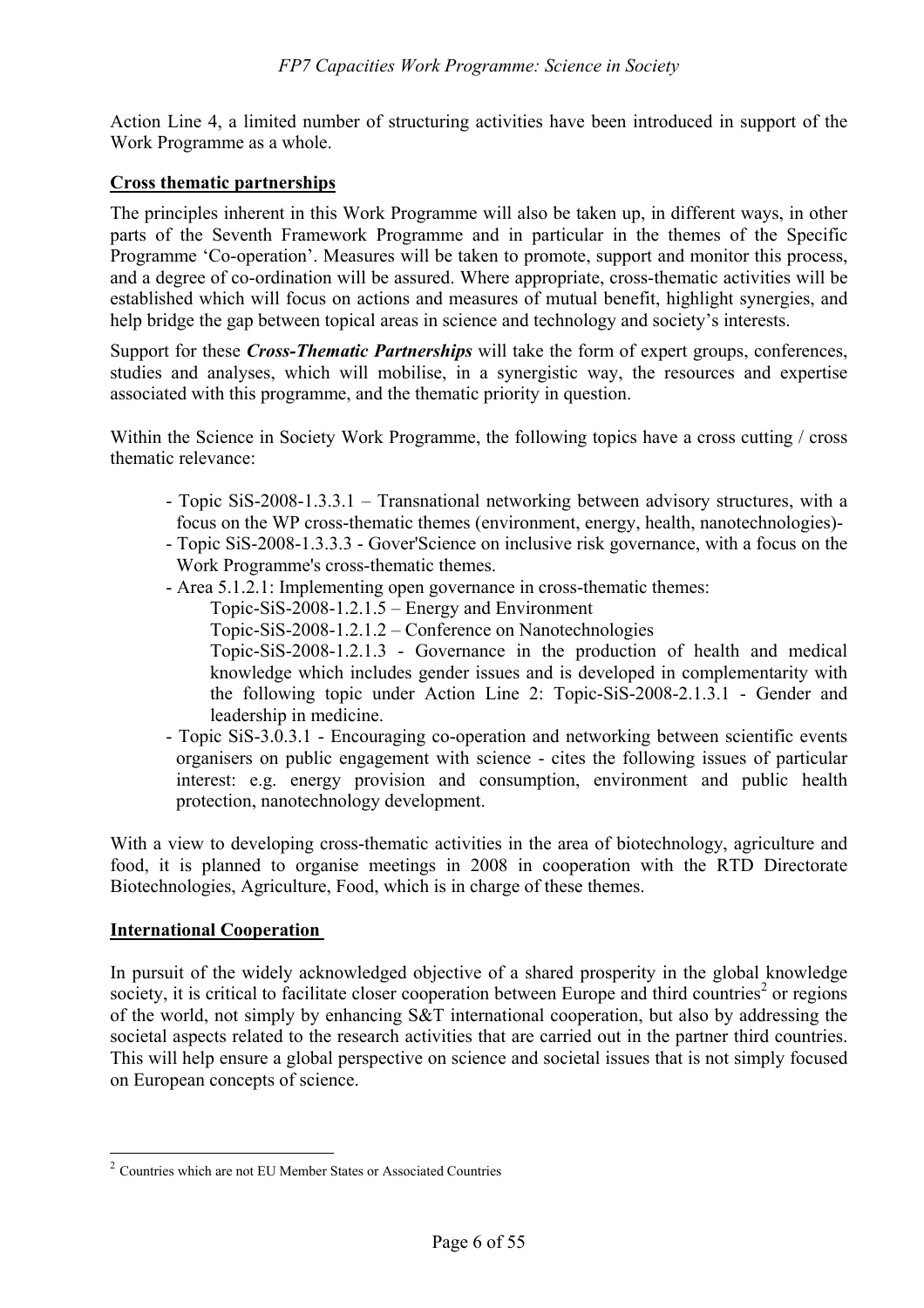All topics in this work programme are open to international cooperation**<sup>3</sup> . There is provision for the participation of research partners from the International Cooperation Partner Countries (ICPC) from the FP7 budget. A list of the ICPC countries is given in Annex 1**. Topic SiS-2008-1.2.2.1, Promotion of pan-European and international awareness of the ethical aspects of Security technologies, is particularly well-suited for international cooperation. The minimum participation requirements for this topic are specified in Call Fiche 1. For this topic, the inclusion of a relevant third country partner or partners as indicated in the topic description could add to the excellence and impact of the project.

### **Funding Schemes**

The forms of the grant to be used or the funding schemes under this Work Programme part are given in Annex 3.

The following gives an outline of the main features of the funding schemes:

#### I) COLLABORATIVE RESEARCH PROJECTS (SMALL OR MEDIUM-SCALE FOCUSED PROJECTS)

- Targeted to specific objectives:
- research and development to generate new knowledge, improve European competitiveness or address major societal needs;
- Clear focus and approach at project level
- Overall work plan clearly fixed for the whole project life
- Major deliverables planned in detail
- No changes expected in work plan and deliverables
- Adequate project management
- Management of the knowledge produced (protection, exploitation, dissemination)

Where Collaborative projects are indicated as the Funding Scheme, it is expected to fund one or more projects per topic.

Under this 2008 Science in Society Work Programme, *"Collaborative research projects (small or medium-scale focused research projects*)" are those which request a maximum EC contribution of EUR 1 000 000. **Please note, this maximum amount of the requested Community grant is a criterion for the eligibility of proposals**.

### II) COORDINATION AND SUPPORT ACTIONS

 $\overline{a}$ 

In addition, Coordination and Support Actions will be used, according to the profile of each topic. Coordination and Support Actions include actions aiming at coordinating research activities and policies (CSA coordinating) and actions aiming at supporting research activities and policies (CSA supporting). Besides grants subject to calls for proposals, other indirect actions under the Rules for Participation may be carried out in accordance with the topic profile pursued. These shall include grants to named beneficiaries, public procurement, and expert groups.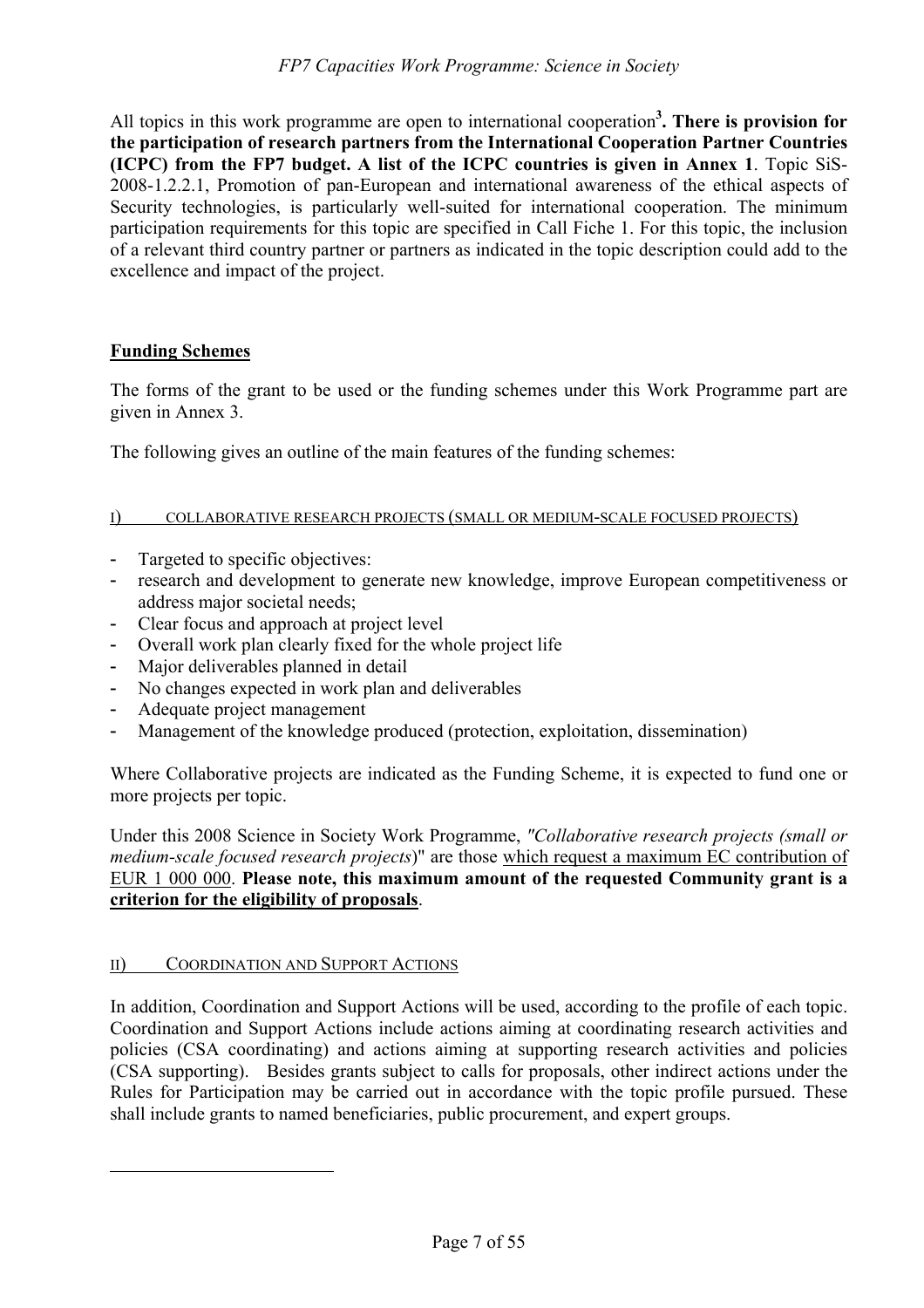### III) RESEARCH FOR THE BENEFIT OF SPECIFIC GROUPS - CIVIL SOCIETY ORGANISATIONS (BSG-CSO)

The funding scheme supports research and technological development projects where the bulk of the research is carried out by RTD performers for the benefit of specific groups, defined as civil society organisations and their networks (CSO) in this Work Programme. Research for CSO aims to develop scientific knowledge related to CSO activities in order to contribute to public debate.

In the context of this Work Programme and the funding scheme BSG-CSO in particular, civil society organisations are considered to be any legal entity that is non governmental, not-for-profit, not representing commercial interests, and pursuing a common purpose in the public interest.

Research results for the public good: under this scheme the research results are jointly owned by the participating CSOs, or, if owners are not the CSOs, they should ensure that CSOs are provided with all the rights to use and to disseminate the results. Provisions are set out in a consortium agreement between grant beneficiaries.

Minimum participation: three independent legal entities established in three different Member States or Associated Countries, of which at least one civil society organisation as defined above and one research organisation.

### **The maximum requested EC contribution in this funding scheme will be up to and including EUR 1 000 000. This is an eligibility criterion.**

Further information on the funding scheme 'Research for the benefit of specific groups - Civil Society Organisations (BSG-CSO)' can be found in the Guide for Applicants.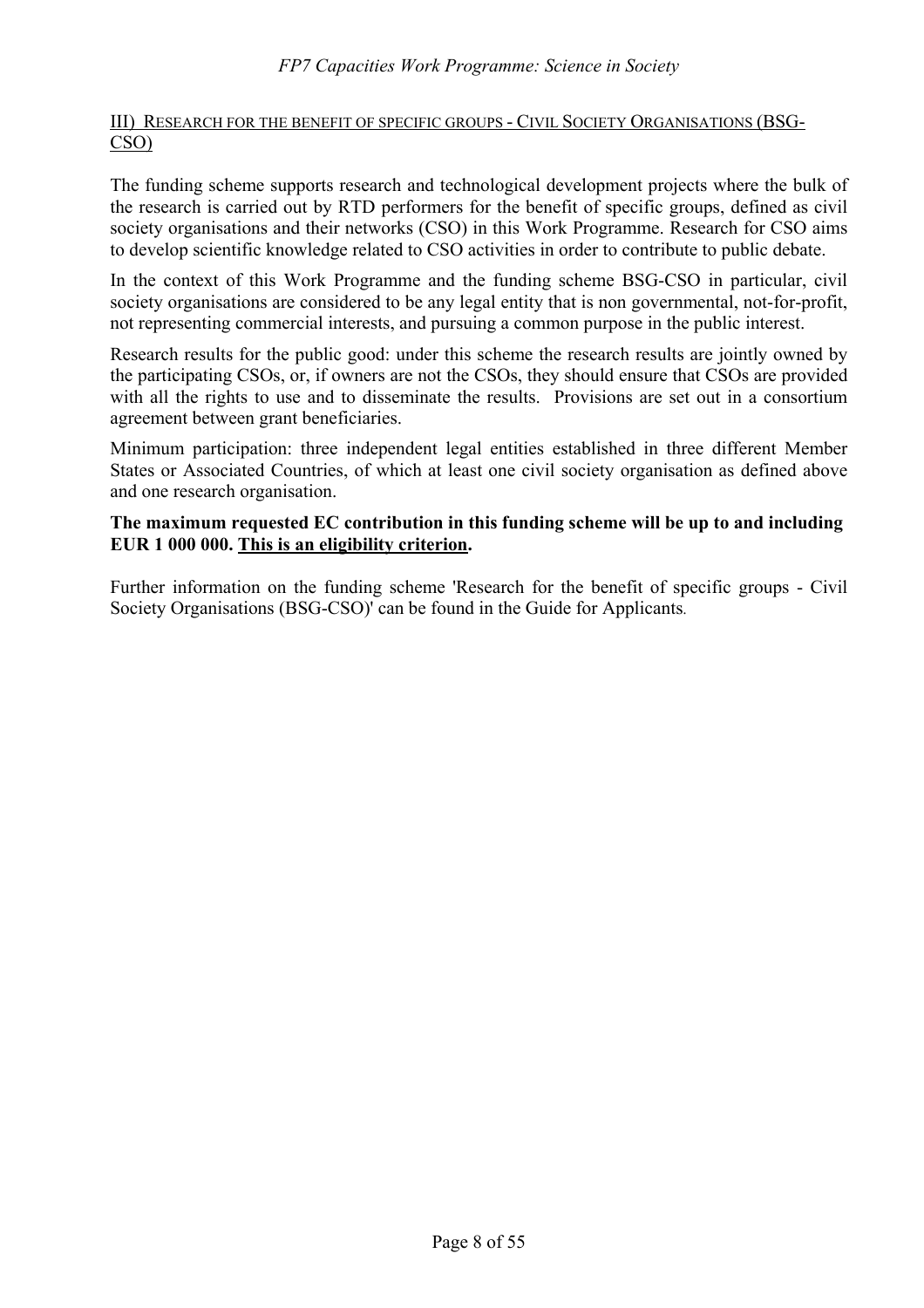# **II. CONTENT OF CALLS IN 2008**

'Science in Society' will be implemented through:

**SUB-PART 5.1. First action line:** A more dynamic governance of the science and society relationship

The overall objective of the first action line is to contribute to a better understanding of the governance of science and to support the development of an open governance of scientific research which encompasses societal concerns and involves civil society and its organisations in research policy. This overall objective guides the initiatives planned under the three following activities<sup> $4$ </sup>:

- 1. Better understanding of the place of science and technology in society
- 2. Developing governance to anticipate and clarify political, societal and ethical issues
- 3. Strengthening and improving the European science system

Under the first activity, the global aspects of the governance of science (incl. ethical issues) are discussed within a new expert group, while research on ethics and new technologies is continued. In the context of the relationship between science, democracy and law, support is given to debates with Parliaments and an expert group will examine the ethical dimension of the expected revision of the Directive on the protection of animals used for experimental and other scientific purposes.

Under the second activity, open governance processes and tools are developed in themes of great concern to society, i.e. environment, energy, nanotechnologies and health, as cross-thematic activities. Debates on ethics and science are supported in three perspectives, with the National Ethical Councils, on security technologies and in relation to developing countries and emerging economies.

Under the third activity, the research communities are invited to reflect upon their own system in terms of quality and accountability vis-à-vis society as a whole, to analyse scientific integrity, scientific publishing in the light of the knowledge-based society and globalisation, and to discuss with other actors concerned how to bring about more transparency and contribute to a wider access to knowledge.

Recommendations formulated in the following reports, among others, will be progressively developed in this and successive annual Work Programmes during the whole FP7 period: FP6 Science and Society mid-term assessment<sup>5</sup>; Gover'Science (November. 2005)<sup>6</sup>; "Historical perspectives on Science, Society and the Political<sup>7</sup>" (June 2006); "Taking the Knowledge-based society seriously $8$ " (January 2007).

In line with the increasing annual budget, the part devoted to research will be progressively

 $\overline{a}$ 

<sup>&</sup>lt;sup>4</sup> Please note that the expert groups and expert contracts are grouped together in the Policy Development section

 $^5$  http://ec.europa.eu/research/science-society/index.cfm?fuseaction=public.topic&id=1080  $^6$  http://ec.europa.eu/research/science-society/indf/covarceionee, final report on pdf

 $6$  http://ec.europa.eu/research/science-society/pdf/goverscience\_final\_report\_en.pdf

 $h$ ttp://ec.europa.eu/research/science-society/document\_library/pdf\_06/report\_from\_historical\_seminar\_en.pdf

http://ec.europa.eu/research/science-society/index.cfm?fuseaction=public.topic&id=119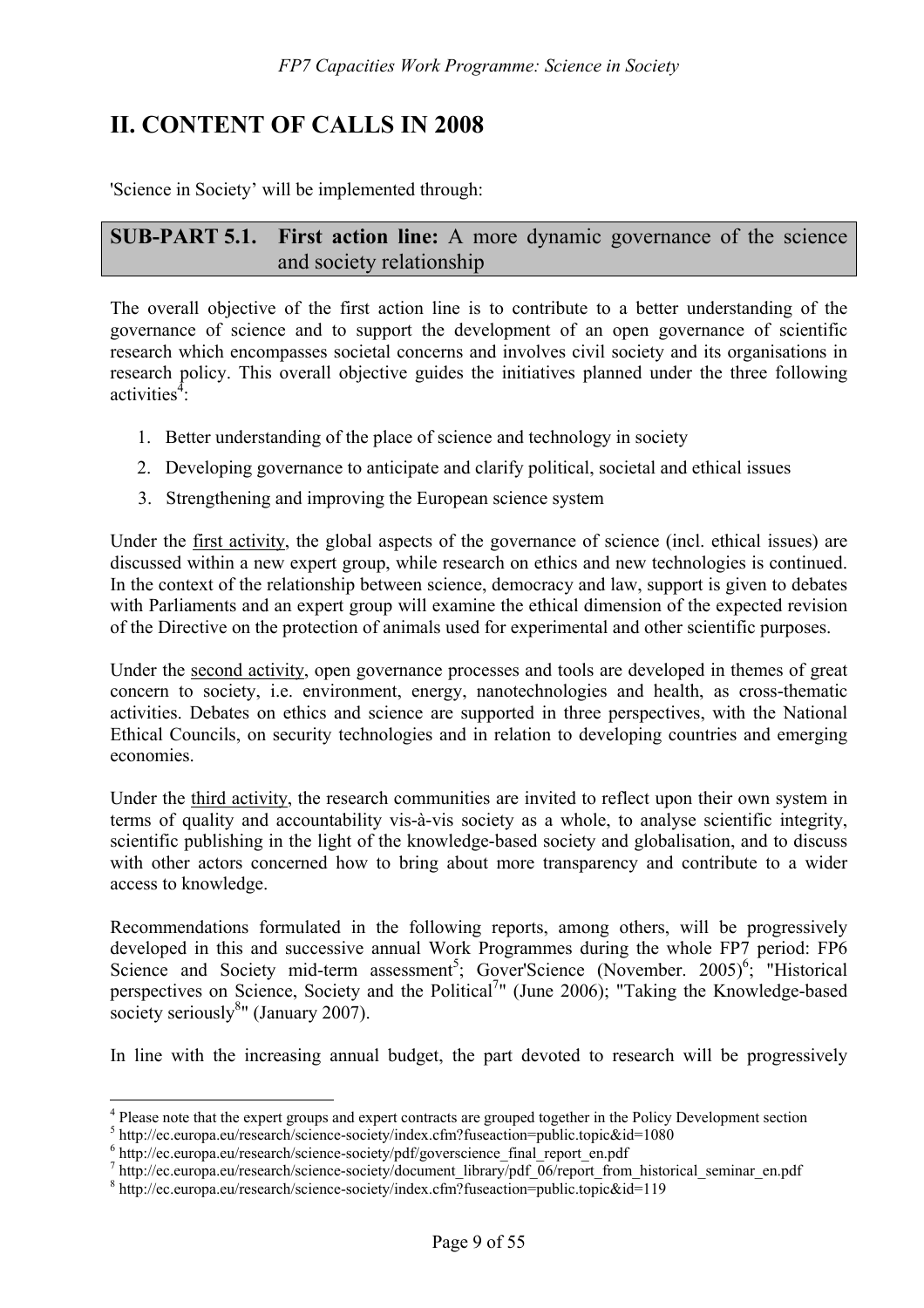expanded with a particular support to participatory processes, and multidisciplinary / multistakeholder approaches. Ethical and gender issues should be taken into consideration in the various topics. The international dimension is integrated in several initiatives and reinforced with the setting up of an Expert Group on global governance and ethics.

# **Activity 5.1.1 Better understanding of the place of science and technology (S&T) in Society**

Indicative budget amount for <u>calls for proposals</u>: EUR 6.20 million<sup>9</sup>, available for topics SiS-**2008-1.1.2.1 Ethics and new and emerging fields of science and technology, and SiS-2008- 1.1.5.1 Exchanges and cooperation of local actors on scientific culture** 

Objectives 2007-2013: *In order to address the relationship between science and society through sound policies, the knowledge accumulated in the history, sociology and philosophy of sciences needs to be expanded, consolidated and spread at European level. To this end, scholars from these disciplines should be encourage to develop transnational research and debates that contribute to the understanding of the participation of science in building a European society and identity.*

Research should support wider critical reflection on the deep relationships between knowledge and democracy. In this regard, the European Commission's own emerging principles of good governance (including: 'openness', 'participation', 'accountability', 'transparency' and 'effectiveness'10*)* are not only fundamental aspects of democratic process, but are also essential to the building of an effective 'knowledge based society'. Just as democratic empowerment is intrinsic to the building of scientific and other forms of knowledge, so too is respect for the diversity of knowledge's intrinsic to democratic governance.

A call on "revisiting the challenges of the interaction between science and politics" is included in WP2007 as a follow-up of the expert group on Science and governance (2006/2007) and the seminar of Historical perspectives (June 2006). In 2008 the selected projects will be implemented.

The WP 2008 focuses on preparing expert reports on the protection of animals used in experimentation. It also supports debates on ethics, law, science and democracy with Parliamentary offices for science and technology and similar bodies and continue to fund research on ethics.

# **Area 5.1.1.1 Relationships between science, democracy and law**

*Cf. also the chapter on Policy Development below.* 

#### **Grant to a named beneficiary: European Academies Science Advisory Council SiS-2008-1.1.1.1 Pairing scheme for scientists and Members of the European Parliament:**

**Legal Entity:** European Academies Science Advisory Council (EASAC), London

 $\overline{a}$  $9$  Under the condition that the preliminary draft budget for 2008 is adopted without modifications by the budgetary

authority<br><sup>10</sup> European Commission. *European Governance: A Paper*, COM (2001) 428, Brussels, Commission of the European Communities, 2001, Section II.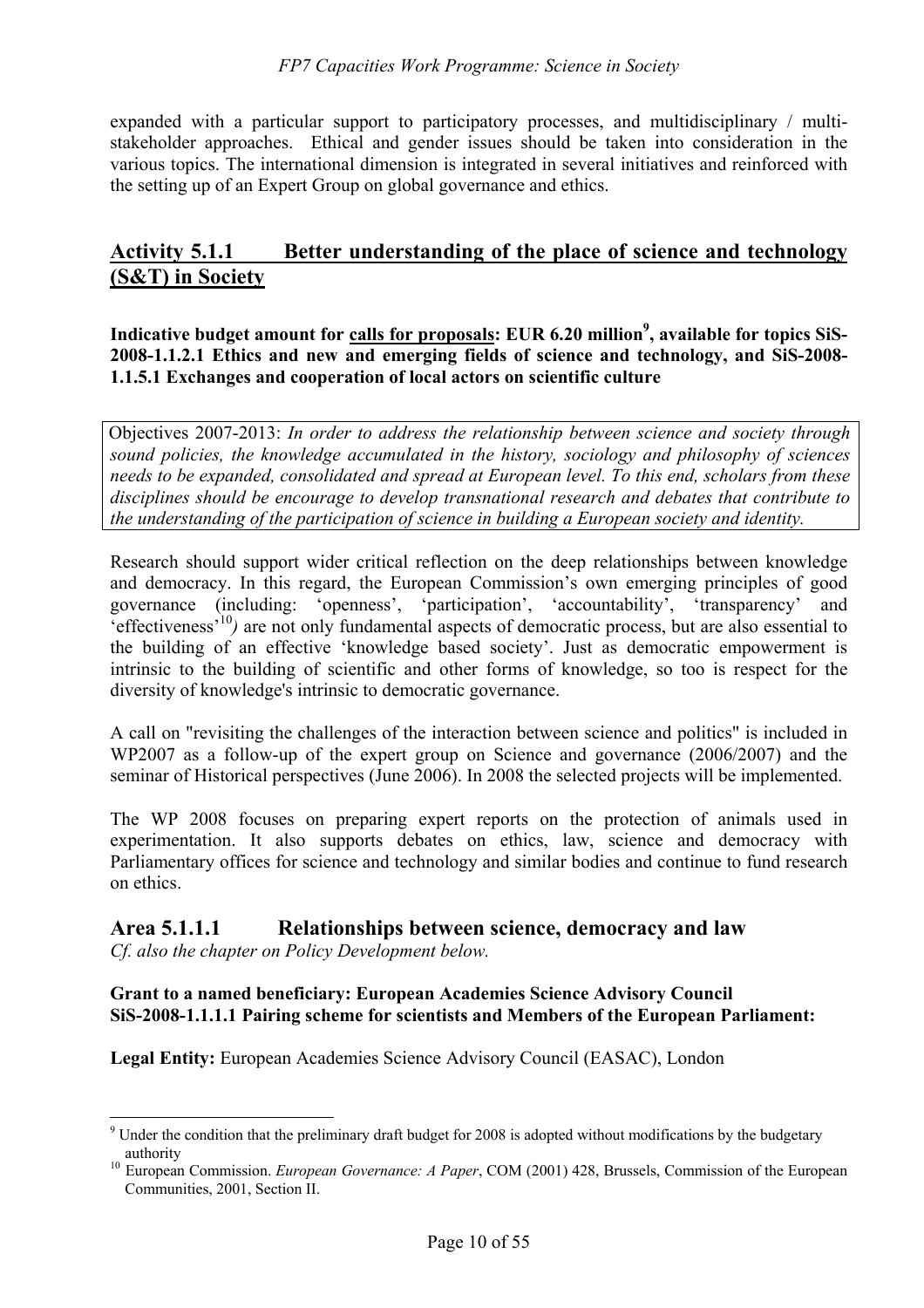#### **Budget to be allocated:** EUR 100 000

**Objectives expected to be fulfilled:** Follow-up to the pilot scheme initiated in 2007. If policy makers can be brought into closer contact with scientists and researchers, they will be able to understand better the environment in which scientists operate, and therefore the relationship between scientific advice and policy making. In 2008 it is planned to establish up to 20 pairings between Members of the European Parliament and scientists/researchers from Member States and associated countries. The pairing may be open to other interested stakeholders from civil society, upon request of the paired scientists/MEP. EASAC, the non-profit network of science academies in Europe, has useful previous experience in running such pairings, acting as a link between the European Parliament and the scientific milieu. The Commission financing will pay for the costs of the scientists' participation. Each pairing will consist of a one-week placement. The Commission financing will also contribute to the costs of the organisational aspects of the pairing scheme, as well as a network and contact-building event. The pairing scheme will be evaluated in due course.

**Expected impact**: Greater awareness on the part of both European Parliamentarians and scientists of each other's methodologies, priorities and constraints, particularly as regards the relationship between research and policy-making.

**Evaluation criteria:** As regards the criteria mentioned in Article 15 of the rules of Participation, the quality of actions/activities foreseen, the appropriateness of the use of funds and the quality of management will be more relevant.

**Maximum possible rate of co financing:** The Commission shall finance 90% of the total eligible costs (note, however, that MEPs will pay their own expenses), up to EUR 100 000.

#### **SiS-2008-1.1.1.2 Seminar with parliamentary offices for science and technologies**

This seminar is seen as a preliminary stage to foster exchanges of views and practices between the Parliamentary offices for science and technology and similar bodies in the European Union and the Associated countries and the Commission on topics relating to science, ethics, law and democracy.

**Funding scheme:** Co-ordination and support action (Public Procurement)

**Indicative budget:** EUR 50 000

# **Area 5.1.1.2 Research on ethics in science and technology**

#### **SiS-2008-1.1.2.1 Ethics and new and emerging fields of science and technology**

**Description of topic:** Ethical frameworks of new and emerging fields of science and technology. Research on ethics can either address the Research and Technology Development phase or the application phase of new technologies. In particular, research is sought on ethical issues for which no European or international guidelines exist and which would be relevant for European science and technology policy. Particular consideration should be given to areas such as information and communication technologies, dual use, which have less extensive existing guidance, and can include as well but not be limited to technologies in the field of security (relevance to these issues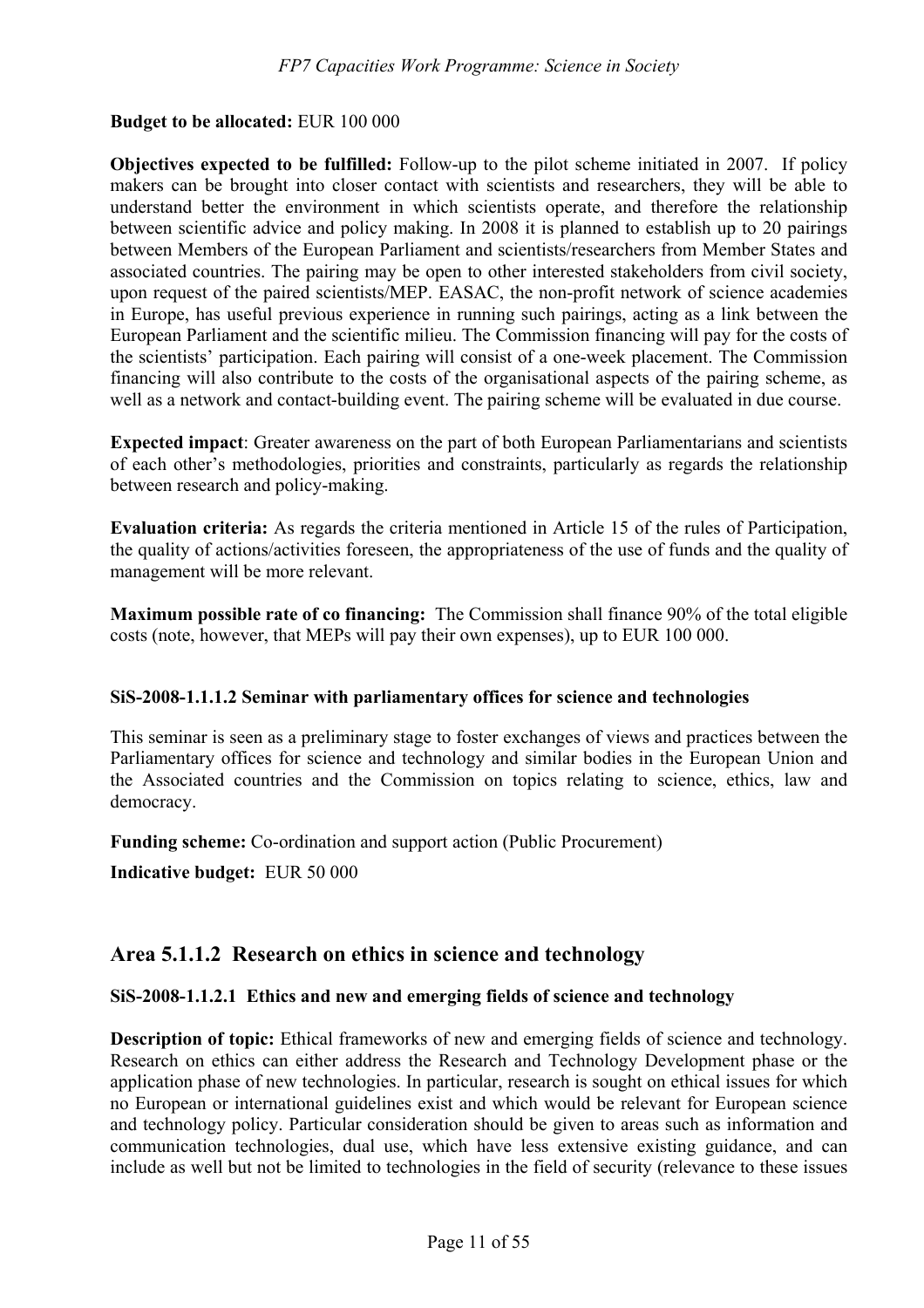cited represents an added value and this will be reflected in the evaluation). The research should yield insights on how those ethical issues could be considered in EC policy.

**Funding Scheme:** Collaborative research projects (small or medium-scale focused research projects).

**Expected Impact:** to contribute positively to the quality of research in the field of ethics of new and emerging fields of science and technology and to the early identification of ethical issues and their relevance for EC policy.

# **Area 5.1.1.3 The reciprocal influence of science and culture**

*No action in 2008* 

# **Area 5.1.1.4 The role and the image of scientists**

*No action in 2008.* 

# **Area 5.1.1.5 Public understanding of science and promotion of public debate**

### **SiS-2008-1.1.5.1 Exchanges and co-operation of local actors on scientific culture**

**Description of the topic:** several projects funded under FP6 are generating interesting results in terms of promoting science culture in local settings. The concept of Science Cities is also gaining prominence in some countries in terms of the stimulation and regeneration of local economies. Clearly the potential of cities should be harnessed to act as agents for reinforcing the links between science culture and society. This activity aims then to exchange best practices and cooperation between cities (and/or regions) for the development of a scientific culture at the local level. Action in 2008 will focus on the creation of a European mission-oriented network of cities (preferably of different sizes) specifically constituted to cooperate on science in society issues. The network should at the same time ensure a high-quality and active participation of its members and the broadest geographical coverage of Member States and Associated countries. The network should ensure the performance of concrete actions such as: exchanges of best practices (twinning, coaching, networking); actions that can foster the co-operation of local actors on scientific culture in an attractive way; also using their scientific technical and cultural heritage; developing two-way communication between scientists and citizens. Evaluation will treat positively those proposals which propose actions liaise with existing Science Shops, science museums / centres or encourage the development of new Science Shops (or similar organisations) as a tool to provide local civil society organisations with the scientific knowledge they need. Existing network organisations should propose new partnerships with other structures and actors.

**Funding schemes:** Co-ordination and support actions (coordinating) and Co-ordination and support actions (supporting)

**Expected impact:** Actions for the development of a scientific culture at the local level should in particular bring together relevant local actors involved in science, culture, entertainment, education, local economical development, citizens' participation, media (e.g. local authorities, outreach departments in universities and research centres, science museums, science cafes, schools, libraries, Science Shops, citizens' conferences, local civil society organisations, local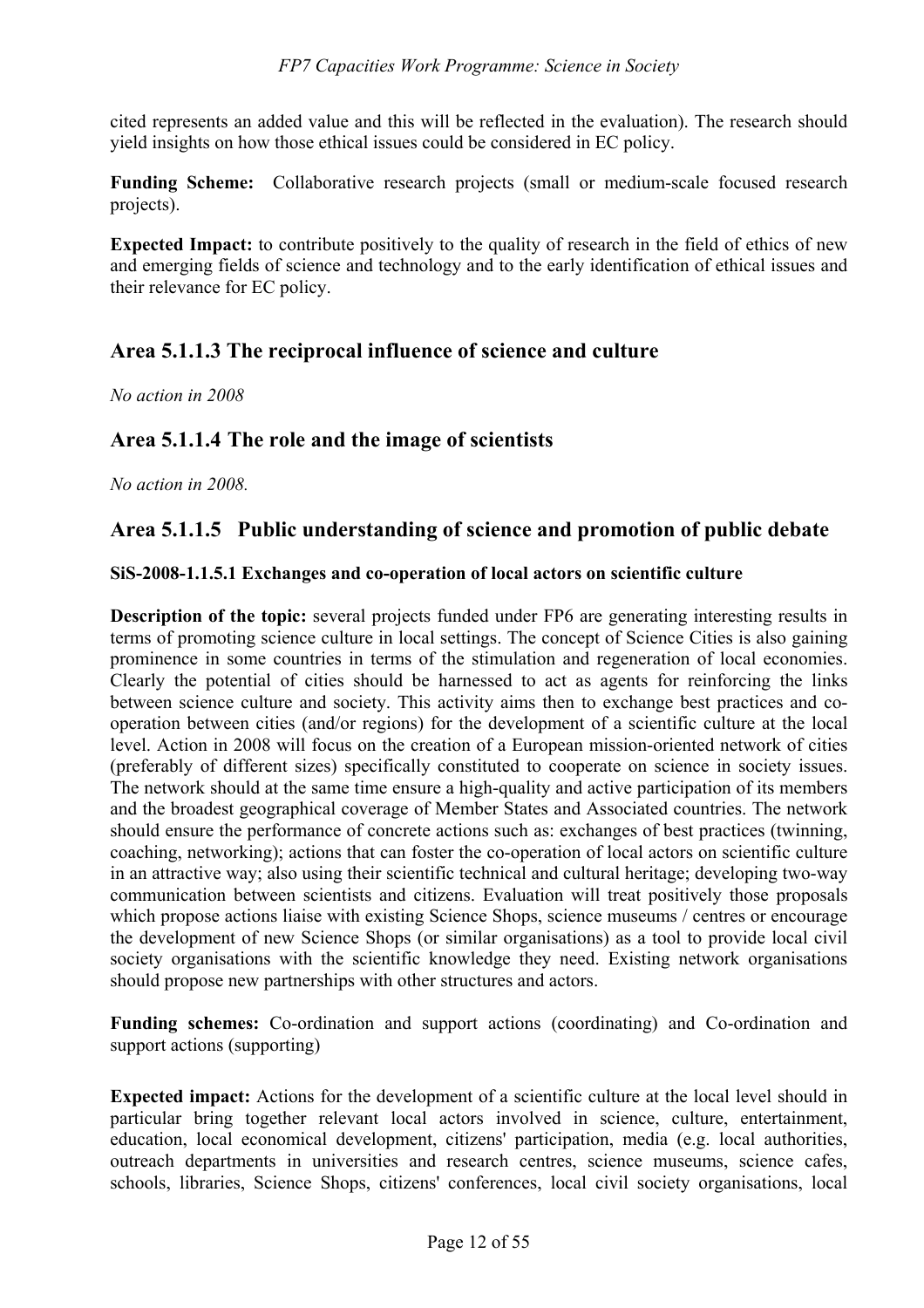media, enterprises etc.). The European financing will not, however, support individual cities developing their local actions but the networking, the exchanges, the co-operation and the promotion of local scientific culture involving different cities/regions. Projects must include appropriate feed-back activities in order for the Commission to get policy inputs.

# **Activity 5.1.2. Developing governance to anticipate and clarify political, societal and ethical issues**

Indicative budget amount for calls for proposals: EUR 4.65 million<sup>11</sup>, available for topics **SiS-2008-1.2.1.3 Governance in the production of health and medical knowledge, and SiS-2008-1.2.2.1 Promotion of pan-European and international awareness of the ethical aspects of security technologies.** 

Objectives 2007-2013:

- 9 *Improve the integration of society's aspirations and concerns, and fundamental ethical principles in research policy*
- 9 *Encourage public engagement and the participation of civil society organisations throughout the research process, creating a more constructive environment for researchers and for society as a whole;*
- 9 *Implement open governance of science in themes of concerns for civil society*

Sustained attention is needed for the development and dissemination of robust and efficient procedures for participation of civil society actors in research policy, taking stock of the initiatives funded in FP6 and in the first year of FP7. Cross-thematic activities give the opportunity to implement an open governance approach in themes of key interest for civil society.

For two successive years, the capacity-building of Civil Society Organisations (CSO) has been supported to prepare them to invest further in research activities. There are various structures and opportunities for CSOs to participate in research, for instance to discuss research agendas (e.g. European Technology Platforms or European Social Platform) or to be involved in implementing research. For this purpose, a new funding scheme for the benefit of CSOs was introduced in FP7 which can be used in topics of particular interest for CSOs in this Work Programme and in themes of the Cooperation Specific Programme.

It is also proposed to develop further the concept of 'Co-operative Research' which emerged from the Gover'-Science seminar<sup>12</sup> and has been introduced in the 2007 Work Programme. It is a process involving researchers and non-researchers, including civil society organisations, where relational learning counts as much as science and technology outcomes, where forms of knowledge are treated symmetrically and design, implementation and dissemination are integrated in the projects.

More synergies will be developed between governance and ethics, in the various topics and in particular within the cross-thematic activities.

 $\overline{a}$ 

 $11$  Under the condition that the preliminary draft budget for 2008 is adopted without modifications by the budgetary authority<br><sup>12</sup> ec.europa.eu/research/science-society/page\_en.cfm?id=3183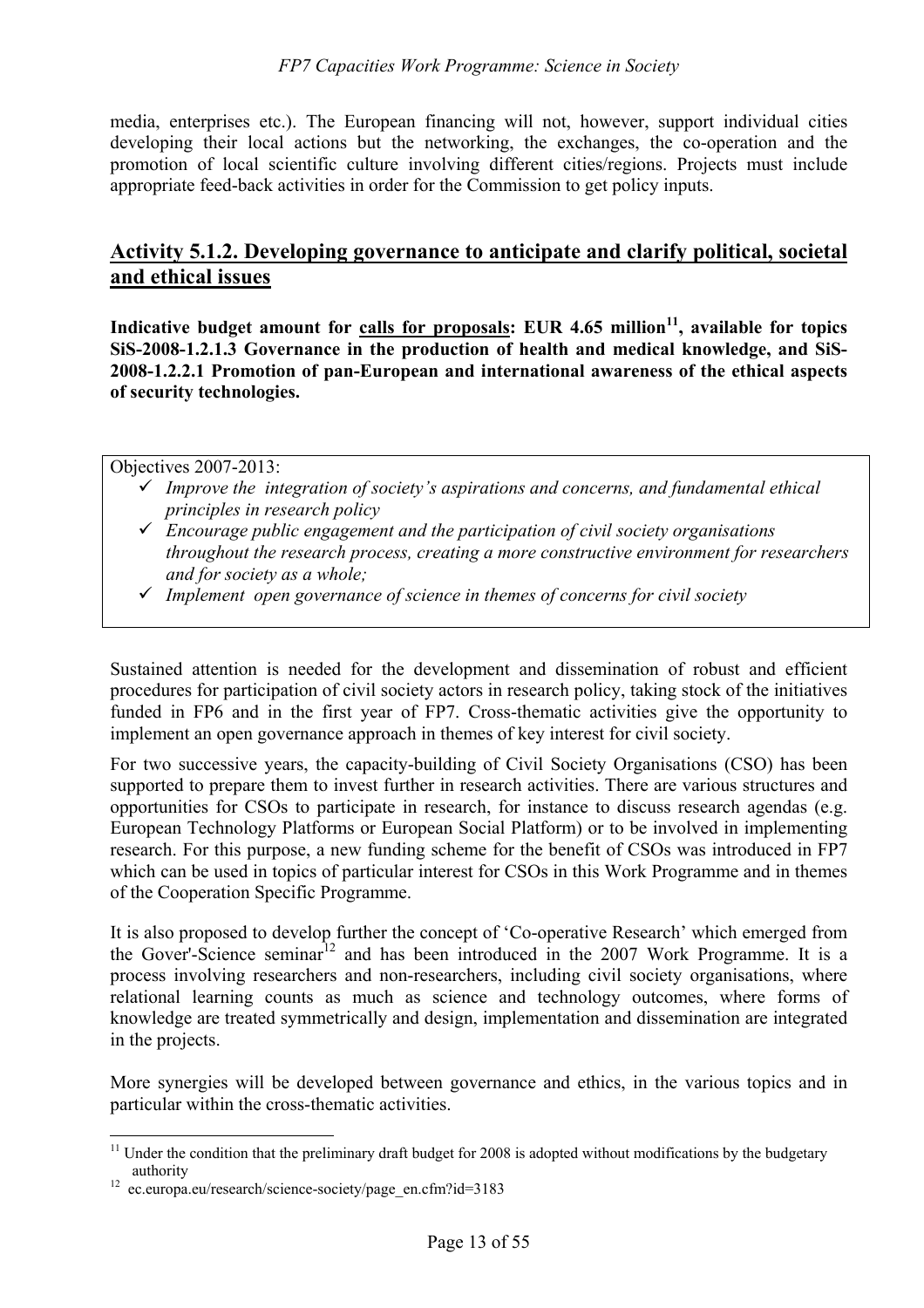# **Area 5.1.2.1 Broader engagement on science-related questions**

### **SiS-2008-1.2.1.1 Training package on open governance of research**

**Description of topic**: Elements developed in FP6 and FP7 to draw the attention of policy officers on the conceptual and practical developments in open governance of research and research based policies will be organised in a full training package and its use facilitated to public services in the European Union and associated countries.

**Funding scheme:** Coordination and support action (Public Procurement). Please refer also to Table 3 on page 43 for more information on the public procurement procedure.

**Indicative budget:** EUR 100 000

# **Implementing open governance on themes of societal concern (***Cross-thematic activities***)**

The aim is to experiment with open governance approaches in specific research and technology fields with a view to identifying best practices, and disseminate them through FP7 thematic research activities. The planned activities correspond to the follow-up of the 2007 activities in "environment and energy" and "nanotechnologies" and include health as a new field of activities. They aim to enhance and better understand interaction between scientists and other stakeholders, including civil society at different stages of the research process.

### **Nanotechnologies**:

#### **SiS-2008-1.2.1.2 Conference during the Slovenian Presidency on Nanotechnologies:**

#### **Grant to a named beneficiary**

**Legal Entity**: The Slovenian Academy of Sciences and Arts (SASA) (S*lovenska akademija znanosti in umetnosti*, *SAZU*), Ljubljana

#### **Indicative budget for Commission contribution:** EUR 180 000

**Objectives expected to be fulfilled**: The public debate towards a "European Code of Conduct on the responsible development of nanosciences and nanotechnologies" includes public consultation exercises on adopting strategies for a responsible development of nanotechnology at EC and Member State level and the encouragement of mutual learning among Member States.

The grant will be used to support a conference in 2008 building on the mobilisation produced by the 2007 Nanotechnologies Cross-Thematic Activity as well as the network of National Contact Points. This conference will be an accompanying event of the Slovenian Presidency.

**Expected impact**: Mobilising research actors for the implementation of the European Code of Conduct on governance of responsible research in Nanotechnology and Nanoscience.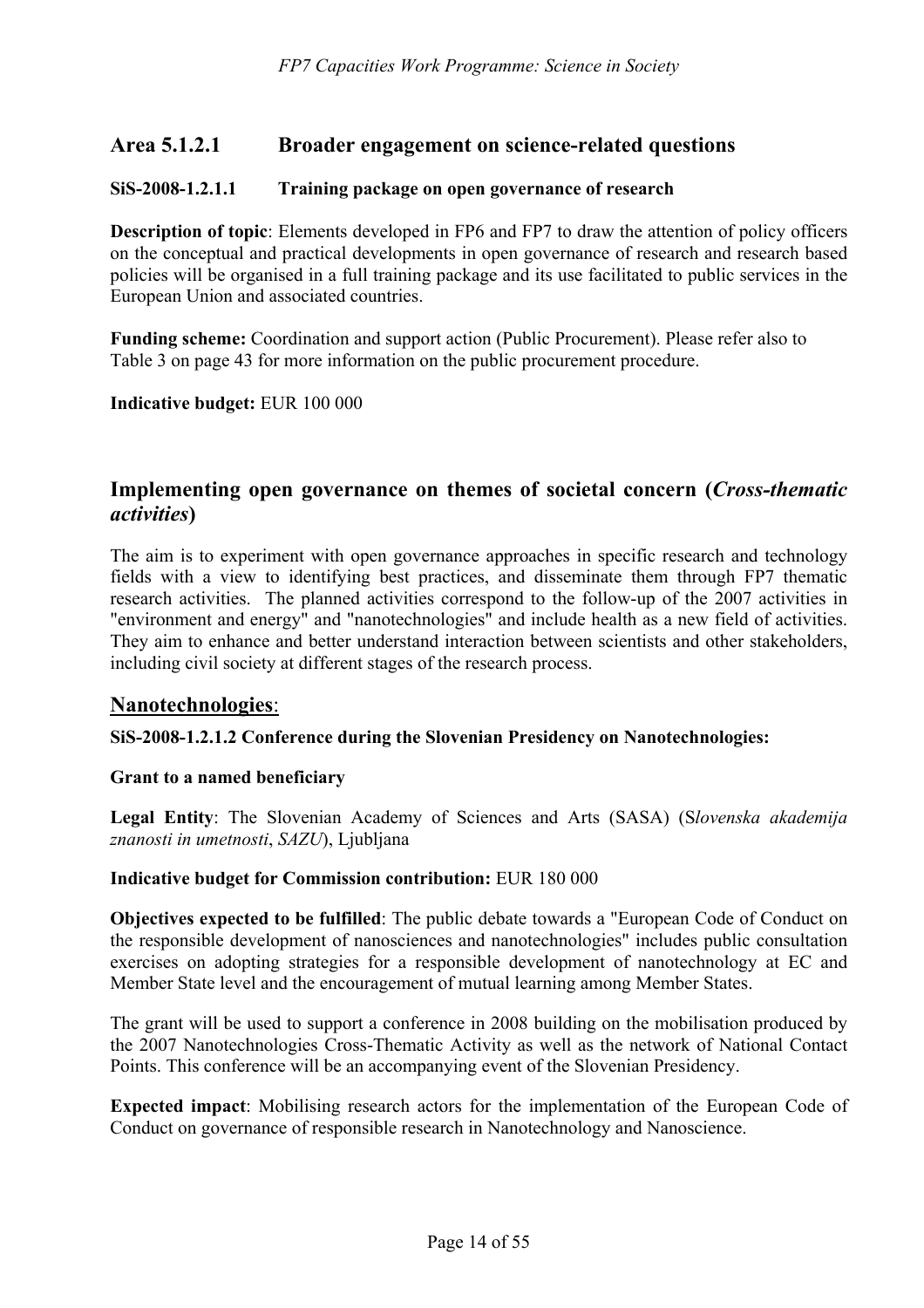**Evaluation criteria:** As regards the criteria mentioned in Article 15 of the Rules of Participation, the quality of the action/activities foreseen; the appropriateness of the use of the funds and the quality of the management will be more relevant.

**Maximum possible rate of co financing:** The Commission shall finance 90% of the total eligible costs of the conference, up to EUR 180 000.

# **Health:**

# **SiS-2008- 1.2.1.3 Governance in the production of health and medical knowledge**

**Description of topic:** This topic aims to support projects (such as interdisciplinary approaches, collective reflection involving actors concerned, comparative studies, historical perspectives to inform present situations, participatory foresight) on the modes and sites of knowledge production regarding diseases, in particular concerning:

- the roles of the various actors, in particular patient organisations and other civil society organisations, as sources of knowledge and interested parties, in shaping the definition, diagnosis, monitoring and/or treatment of diseases; *and/or*,

- gender issues and the role of women; *and/or*,
- interactions and cross-fertilizations between different forms of knowledge, emerging forms of knowledge etc.

Proposals must include a transnational European dimension (EU Member States or Associated countries) and this will be reflected in the evaluation. If relevant to the topic, proposals may also include an international dimension, particularly as regards developing countries and emerging economies.

**Funding Scheme:** Collaborative Research Projects (Small or medium scale); Research for the benefit of specific groups (civil society organisations) (BSG-CSO – please note the maximum requested EC contribution of EUR 1 000 000 for this funding scheme); CSA (supporting)

**Expected Impact:** To contribute to a better understanding of governance of health and medical knowledge/ research, its recent evolution and its perspectives

# **Area 5.1.2.2 Conditions for an informed debate on ethics and science**

# **Cross Thematic: Security**

**SiS-2008-1.2.2.1:** Promotion of pan-European and international awareness of the ethical aspects of Security technologies

**Description of topic:** One of the major innovations under the Seventh Framework Programme is the funding of security technologies. At the same time, these technologies raise major ethical concerns. Given the controversial elements in those discussions relating to security and privacy, notably in the field of biometrics, which was demonstrated at the first international conferences (in Brussels and Washington DC) ever organised on this subject, and supported by DG RTD, a promotion of the European and international dialogue should continue. This topic will support actions to continue this dialogue, with the international partners, particularly but not limited to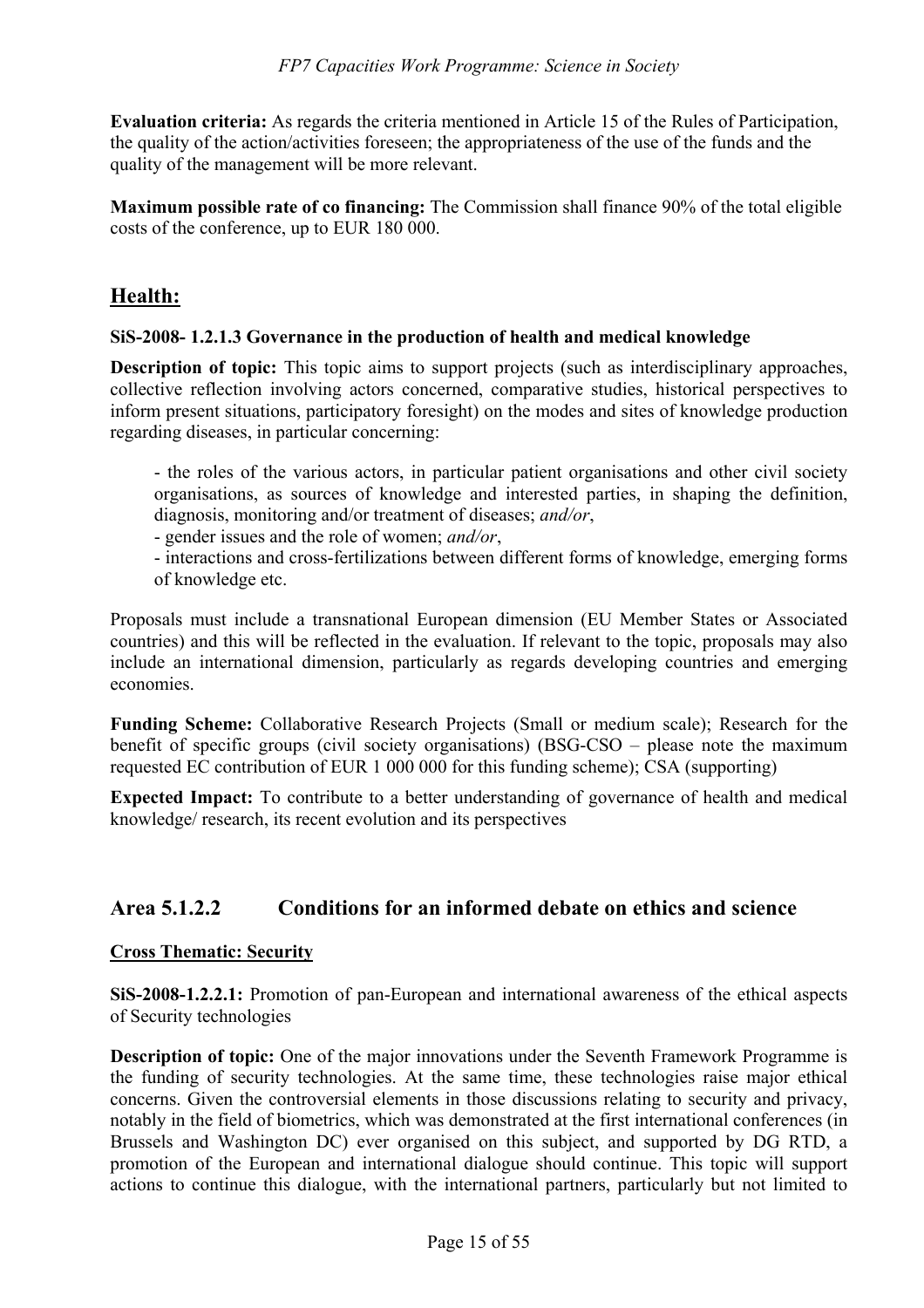those in Asia and North America. The proposal must, therefore, include a transnational European (EU Member States or Associated States) dimension and an international dimension with the involvement of third countries (particularly, but not limited to countries in Asia and North America) – this will be reflected in the evaluation. Relevant issues could include (but are not limited to) data protection, proportionality, public consultation, dialogue on application of research on security technologies.

**Funding Scheme:** Co-ordination and support actions (coordinating) and Co-ordination and support actions (supporting)

**Expected Impact:** To contribute towards a better coordination and collaboration between national actors at the European and international levels on important ethical issues of European significance.

### **SiS-2008-1.2.2.2: Conferences on capacity building on ethics in developing countries and emerging economies**

# **(a) Grant to a named beneficiary: Council of Europe**

**Legal Entity:** Council of Europe, Strasbourg

#### **Budget to be allocated**: EUR 150 000

**Objectives expected to be fulfilled**: The grant will be used to support an international joint conference on informed consent in the perspective of better global governance of the issue, dealing with selected topics that specifically address the situation and the needs of members of Research Ethics Committees in developing countries and emerging economies. It is expected that this action will contribute to the reinforcement of the compliance with fundamental ethical principles in research worldwide, the progressive strengthening of international and regional networks (including exchange with the EU Member States and Associated countries) in the field of ethics and science and the further development and implementation of international standards and best practices concerning ethical research practices in a globalised context.

**Evaluation criteria:** As regards the criteria mentioned in Article 15 of the rules of Participation, the quality of actions/activities foreseen, the appropriateness of the use of funds and the quality of management will be more relevant.

**Maximum possible rate of co financing:** The Commission shall finance 90% of the total eligible costs, up to EUR 150 000.

### **(b) Grant to a named beneficiary:** UNESCO

**Legal Entity**: United Nations Educational, Scientific and Cultural Organisation (UNESCO), Paris

#### **Budget to be allocated**: EUR 150 000

**Objectives expected to be fulfilled:** The grant would be used to support a joint conference with UNESCO on a selection of challenges that developing countries and emerging economies are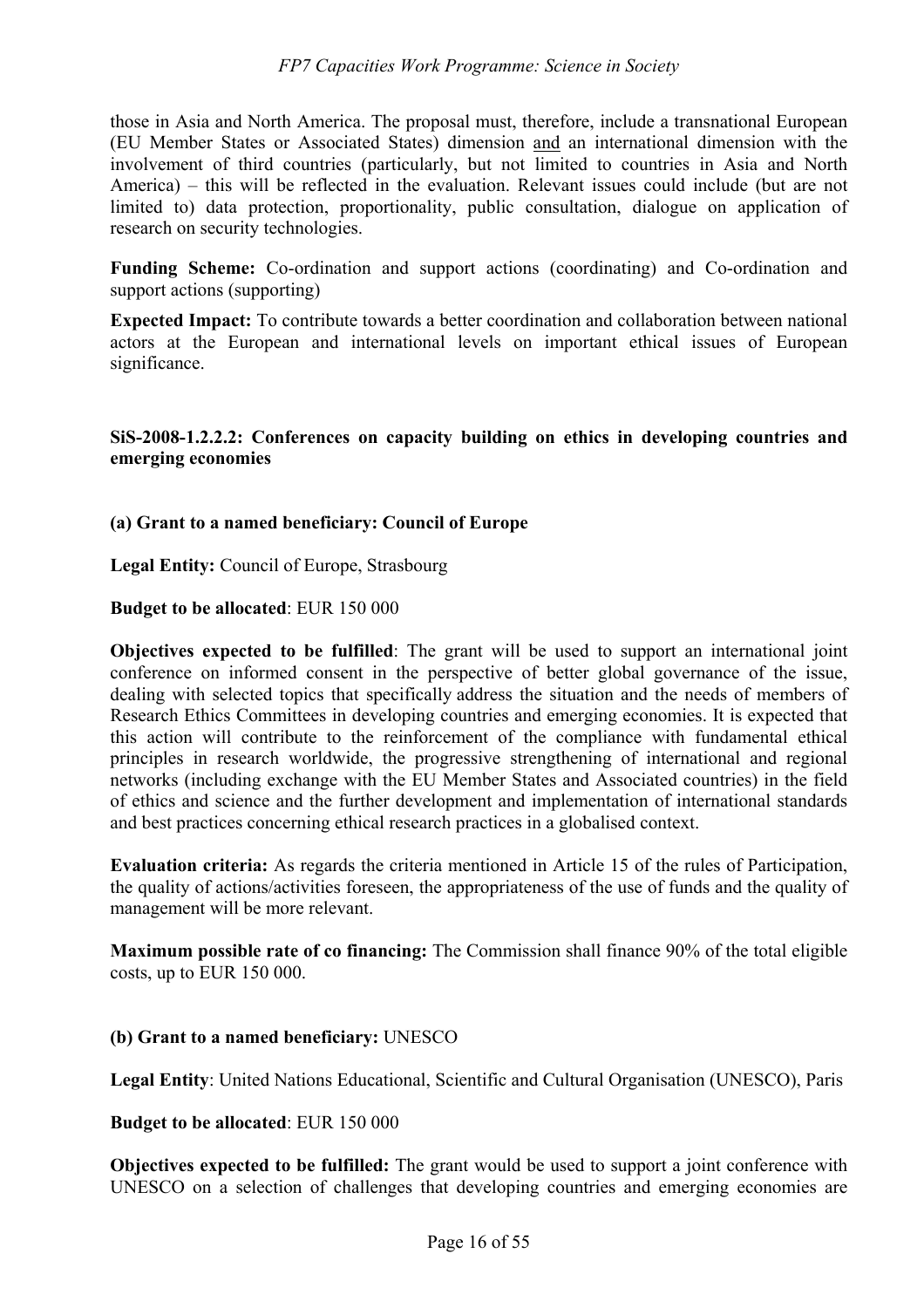facing in the field of research ethics. The direct and active participation of representatives from those countries is expected.

**Evaluation criteria:** As regards the criteria mentioned in Article 15 of the rules of Participation, the quality of actions/activities foreseen, the appropriateness of the use of funds and the quality of management will be more relevant.

**Maximum possible rate of co financing:** The Commission shall finance 90% of the total eligible costs, up to EUR 150 000.

### **Support for the Forum of National Ethics Councils**

*The following initiative is not part of this work programme and is funded by another source. However, information is provided here for its link to activities set out in this Work Programme.* 

The Forum of National Ethics Councils is an independent informal platform for exchange of information, experience and best practices on issues of common interest in the field of ethics and science. The NEC Forum contributes to the coordination of ethics policies in Europe, following the "open method of coordination". It meets twice a year, hosted by the National Ethics Council of the country that holds the current EU Presidency. The Commission will continue to support the NEC Forum in 2008. In addition to facilitating its full meetings, it will support additional 'troika' meetings of the countries that hold the past, present and future EU presidency, so as to further coordinate cooperation and streamlining the agenda of its full meetings. Both full and troika meetings will take place in synergy with a dedicated e-community of the NEC Forum, provided by the Commission on its SINAPSE network. Various topics will be debated, such as informed consent, donation of biological materials and other topics that are addressed in this Work Programme.

# **Activity 5.1.3. Strengthening and improving the European science system**

Indicative budget amount for calls for proposals: EUR 4.80 million<sup>13</sup> available for topics SiS-**2008-1.3.1.1 Coordination and support actions on the scientific publishing system in connection with research excellence and dissemination and sharing of knowledge, SiS-2008- 1.3.2.1 Supporting trans-national exchange of experience between Research Integrity Structures, and SiS-2008-1.3.3.1 Transnational networking between advisory structures** 

Objectives 2007-2013*: At European level and in the light of the globalisation, stimulate analysis and debates to improve the standards of the European science system and its ability to produce robust and reliable knowledge, to support policy–making and respond to social needs* 

The growing knowledge-based society and the rapid development of ICT present new challenges for the European science system in terms of production, circulation, use and sharing of scientific

 $\overline{a}$ <sup>13</sup> Under the condition that the preliminary draft budget for 2008 is adopted without modifications by the budgetary authority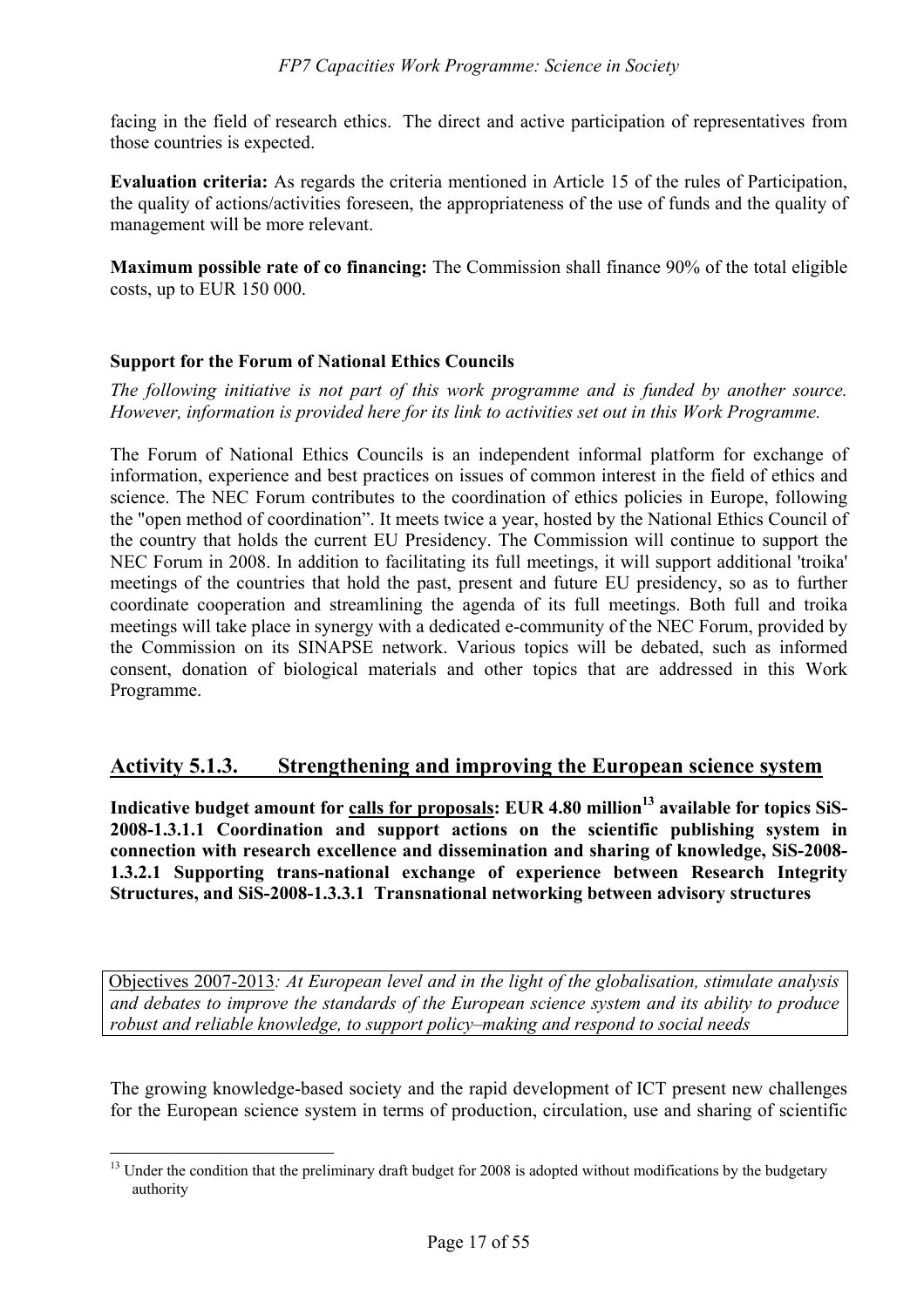knowledge. A wider range of actors undertake scientific activities and use scientific findings. Scientists and scientific practices can be founded in many organisations, including traditional ones (universities and research centres) and less traditional ones such as enterprises, trade unions and other civil society organisations.

Sites and regimes of production of science and knowledge are increasingly diversified, strongly interacting, even competing with each other. For instance, distributed innovation is emerging independently from scientific research (e.g. ICT, agriculture). The increasing diversity of knowledge production is reflected in the development of more and more pervasive networks of expertise.

The actions presented below propose to contribute to a better understanding of the abovementioned challenges that the European science system is facing and to examine conditions and means for its adaptation.

# **Area 5.1.3.1 Encouraging the debate on information dissemination, including access to scientific results and the future of scientific publications, taking also into account measures to improve access by the public.**

### **SIS-2008- 1.3.1.1 Co-ordination and support actions on the scientific publishing system in connection with research excellence and dissemination and sharing of knowledge**

**Description of topic:** A healthy scientific publication system is a key element of successful research activity. It is the central vehicle for the exchange and dissemination of research results and determines the process of peer review, the main mechanism by which scientific quality and integrity are guaranteed. The scientific publishing system also has an important impact on research funding decisions and contains some of the unwritten rules guiding scientists' professional careers. The Commission Communication on "Scientific information in the digital age: access, dissemination and preservation<sup>"14</sup> addresses these and further issues within the broader area of access to, dissemination and preservation of scientific information.

Through this topic, the Commission aims at fostering the development of joint or common research and policy agendas by building up a knowledge base through coordination (networking) and supporting actions. Subjects of particular interest include peer review, bibliometric indicators, publishing business models, and the relative impact of peer-reviewed publication on scientific careers.

Co-ordinating actions should aim at coordinating research activities and policies. For example, they may include the organisation of events, exchange and dissemination of good practices, or the definition, organisation and management of joint or common research initiatives and/or policy activities (without funding research as such).

Supporting actions should aim at contributing to the implementation of the Framework Programmes and the preparation of future Community research policy. Examples of support actions include the organisation of events, studies, fact finding, monitoring, and strategy development.

 $\overline{a}$  $14$  COM (2007)56 final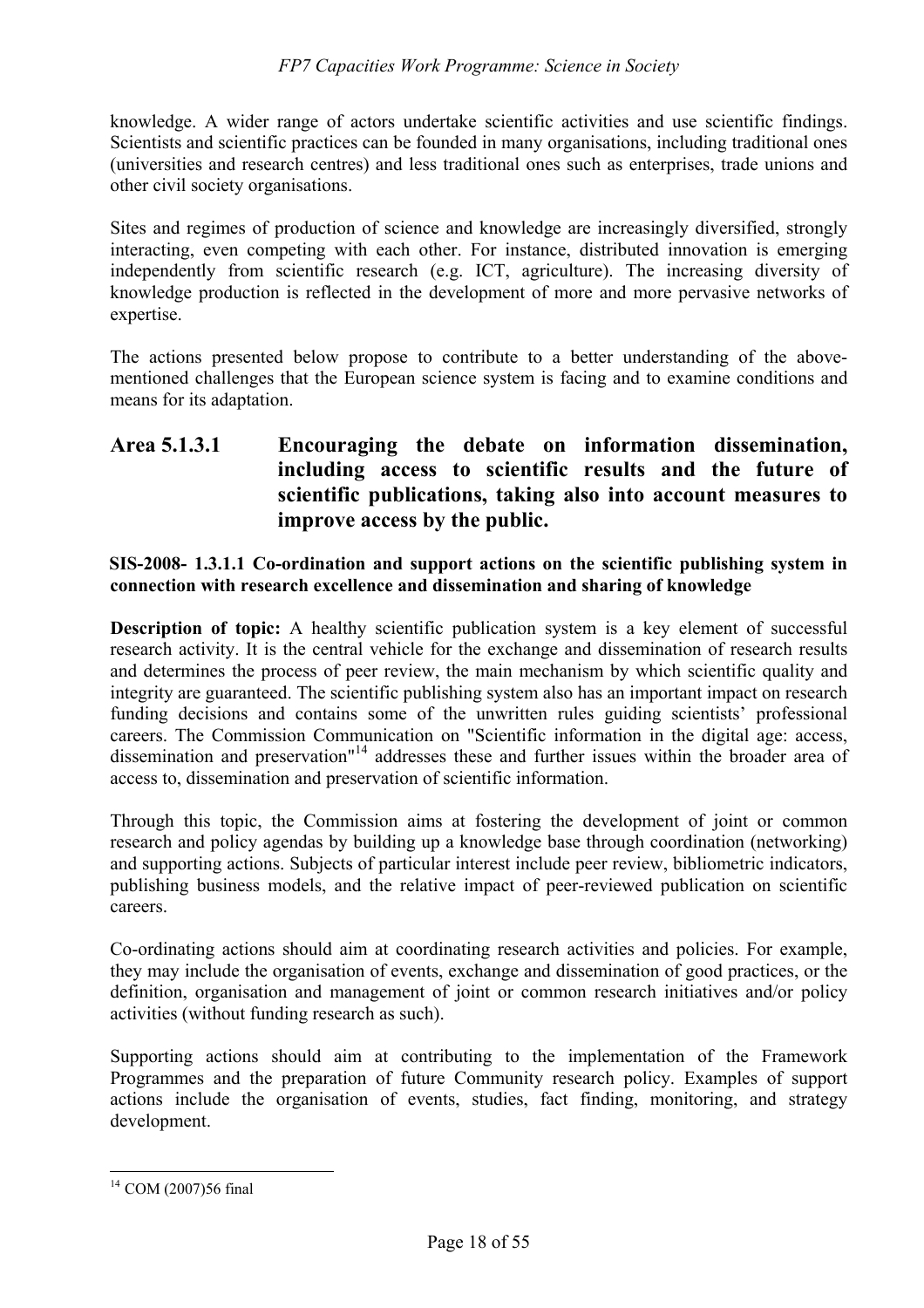Actions can also be multi-disciplinary and include different stakeholders from different EU Member State or associated countries (e.g. national research funding bodies, publishers, libraries, universities, industry users of publications). Actions can also be conducted from a comparative perspective (e.g. across countries or disciplines). Actions bringing together public sector stakeholders from different EU or associated countries (e.g. several national funding bodies) can also be proposed. Where relevant, the gender dimension may be taken into consideration.

**Funding Schemes:** Co-ordination and support actions (coordinating) and Co-ordination and support actions (supporting)

**Expected Impact:** Network-building between concerned stakeholders at the national, European and international levels with a view to supporting the development of joint or common research and policy agendas in the area of scientific publishing in connection with research excellence and integrity; support to the Commission's policy on access to scientific information.

# **Area 5.1.3.2 Promoting trust and self-regulation in the scientific community**

Scientific integrity is one of the cornerstones of the science system. The issue of integrity covers a broad range of aspects and is considered as a cross-cutting issue in this Work Programme. It is brought up notably in topics relating to scientific publishing (Area 5.1.1.2 – topic 1.1.2.1.) and global governance of science (Area 5.1.3.1 – Topic 1.3.1.1). As part of the 2007 Work Programme, the Commission supported the Portuguese Presidency conference in September 2007. In this context it is planned in 2008 to consult and support networking between interested parties and to reflect on possible further action.

# **SiS-2008-1.3.2.1: Supporting trans-national exchange of experience between Research Integrity structures**

**Description of topic:** There are various types of structures dealing with integrity of research at national level in Europe and consequently various practices are used. If integrity issues are to be dealt with in transnational research activities, there must be further exchanges (for example, via SINAPSE) of experience aiming at a coherent European approach and implementation of the rule of law. The structures responsible for dealing with integrity at national level are therefore invited to submit proposals aiming to exchange their views and progress towards a common European approach.

**Funding Scheme:** Co-ordination and support actions (coordinating)

**Expected Impact:** to contribute to an analysis of national practices with a view to developing common standards/codes of practice for research.

# **Area 5.1.3.3 Improving the use, and monitoring the impact, of scientific advice and expertise for policy-making in Europe (including risk management), and developing practical tools and schemes (e.g. electronic networks),**

### **SiS-2008-1.3.3.1: Transnational networking between advisory structures**

**Description of topic:** Support to networking activities of governmental and other advisory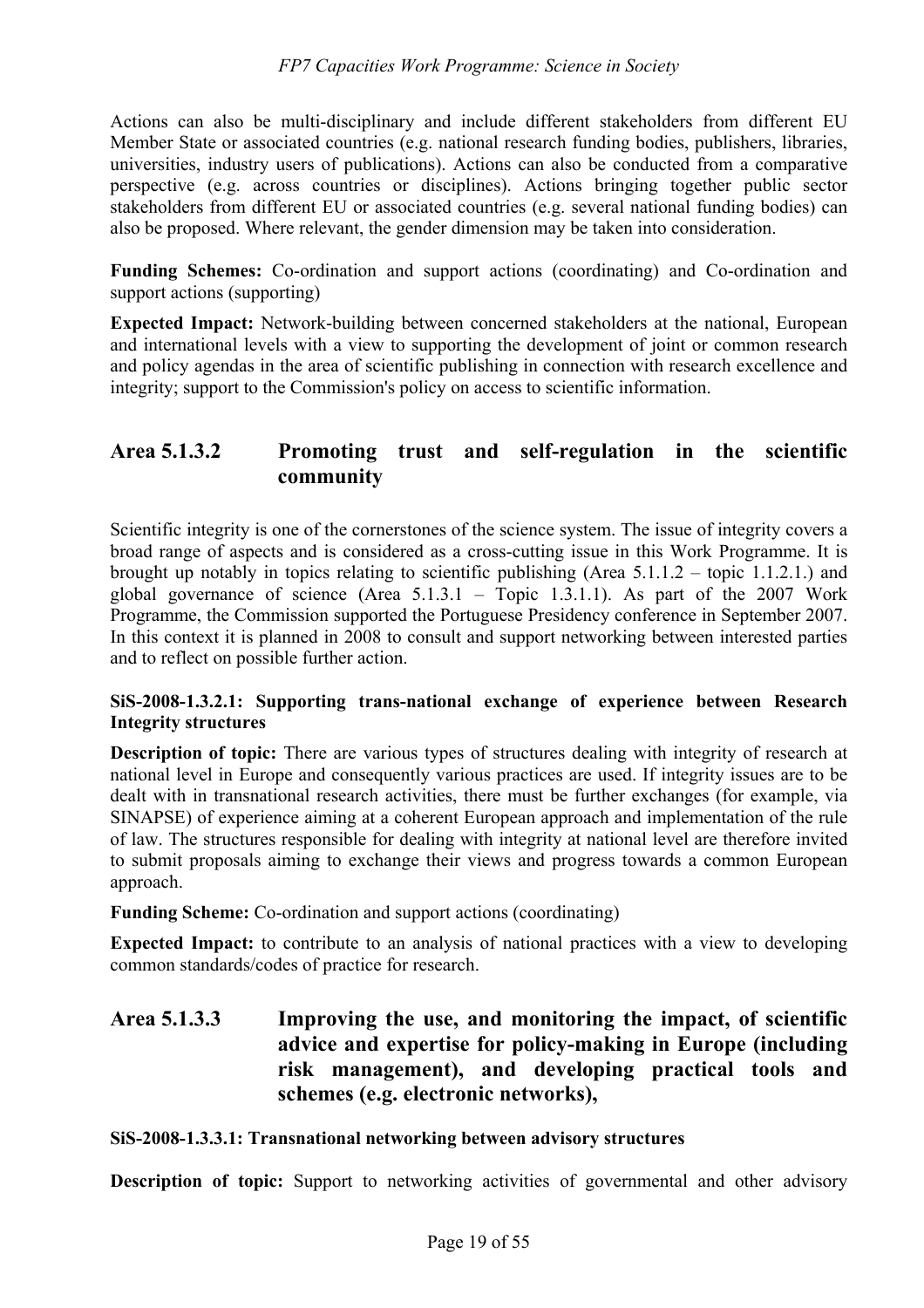structures, using in particular  $SINAPSE<sup>15</sup>$  as the electronic communication tool, notably to promote transnational debates on common concerns, in relation to policy-making in Europe. This encompasses the access to a wider knowledge base, interactions with various sources of expertise and appropriate involvement of different types of stakeholders. A focus on open governance and ethical issues in the cross-thematic themes such as environment, energy, health, nanotechnologies, biotechnologies, agriculture and food is encouraged, and this will be reflected in the evaluation.

**Funding Scheme:** Co-ordination and support actions (coordinating)

**Expected Impact:** Contribute to extend transnational networking of expertise while increasing openness to society, access, transparency and efficacy in the exchange of knowledge and improving the use of scientific advice and expertise for policy-making in Europe.

### **SiS- 2008- 1.3.3.2 Further development of SINAPSE**

The development of this European interface between the EC services (and other actors involved in policy making) and the world of expertise will include in particular, enhancing its functionalities, providing assistance to users, supporting emerging activities, ensuring maintenance and adapted infrastructure.

**Funding Scheme**: Coordination and support action (Public Procurement). Please refer also to Table 3 on page 44 for more information on the public procurement procedure.

#### **Indicative budget for Commission contribution**: EUR 650 000

**Expected Impact**: Increase SINAPSE accessibility and usefulness to exchange knowledge across the European Union and beyond.

# **Activity 5.1.4 The evolving role of universities**

Objectives 2007-2013: University-based Research plays a crucial role in the development of a European Knowledge-based Society. The actions under this heading support, at the European level, the ongoing process of reform of European universities, in line with the May 2006 Communication "Delivering on the Modernisation agenda for Universities: Education, Research and Innovation" COM (2006) 208 of 10 May 2006. They will be carried out in coordination with the ongoing activities launched by DG EAC on the follow-up to this Communication, complementing them from the research angle.

*– defining better framework conditions for more efficient university research,*  - *promoting the establishment of structured partnerships with the business sector, having regard to universities' research management capacities,*

- *reinforcing knowledge-sharing between universities and society at large.*

 $\overline{a}$ 

<sup>&</sup>lt;sup>15</sup> SINAPSE is a web communication platform, hosted on the EC Europa website (http://europa.eu/sinapse), which promotes the use of expertise in policy making.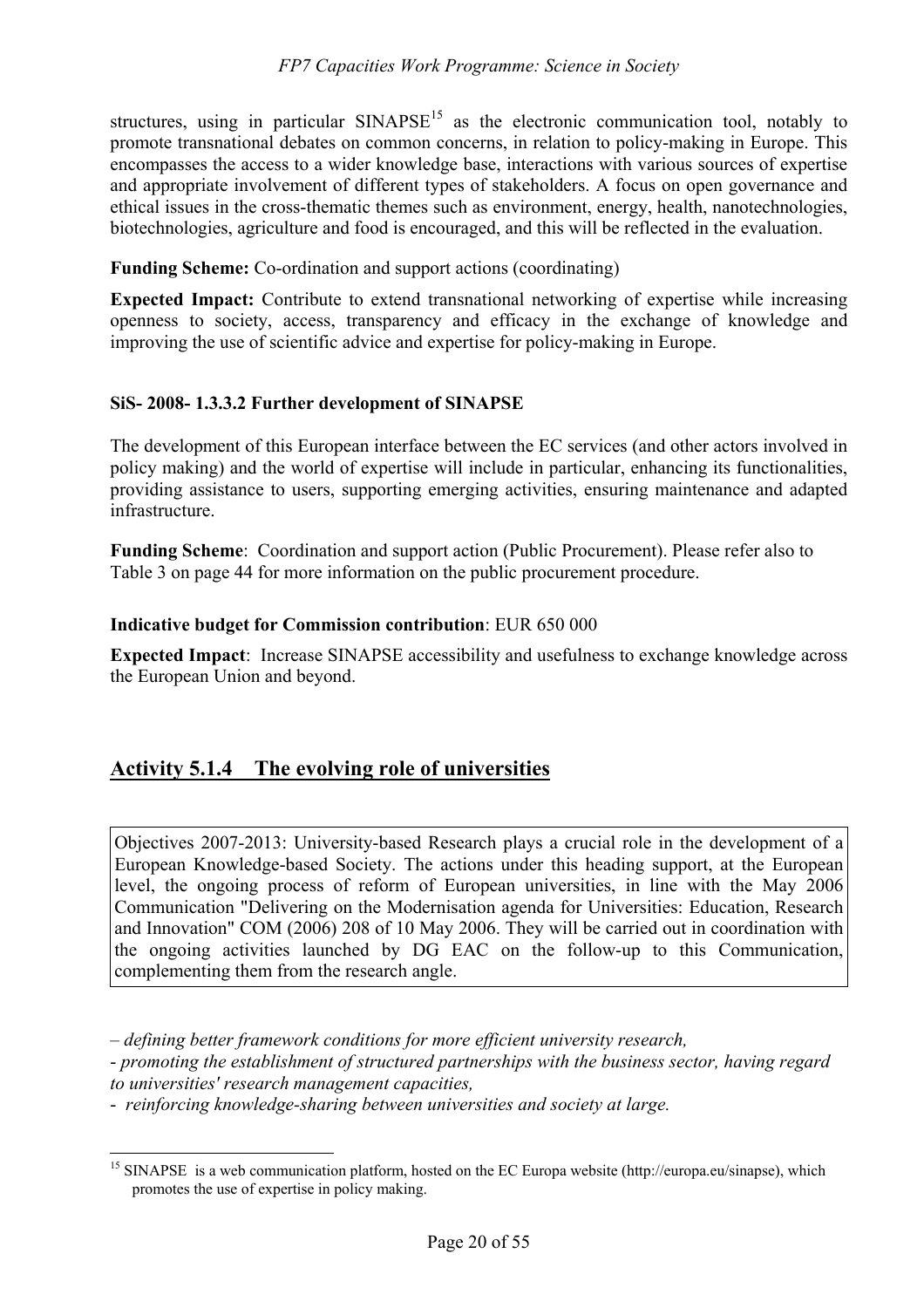#### *FP7 Capacities Work Programme: Science in Society*

The Commission is not a direct actor in the modernisation of universities, but as proposed in the Communication: *Delivering on the Modernisation Agenda for Universities: Education, Research and Innovation*, it can play a catalytic role, providing political impetus and targeted funding in support of reform and modernisation. The following actions are part of the European Commission's work with the relevant public authorities and Universities themselves to support the modernisation process addressed in the Communication "*Delivering on the Modernisation agenda for Universities: Education, Research and Innovation*", COM (2006)208.

# *The following actions are proposed to meet the objectives of the three above-mentioned Areas:*  **SiS-2008-1.4.1 Establishment of University-based Research (UbR) expert groups**

A limited number of University-based Research (UbR) expert groups involving a variety of stakeholders coming from universities, the business community, research organisation, governments and other stakeholders, will be set-up on a yearly basis to address different aspects of the university reform process from a research perspective.

The aim of the expert groups is to analyse the issues, identify options and good practices and provide recommendations to the Commission, Member States and institutions.

The results of the work of these expert groups will later be discussed with stakeholders, including universities and public administrations, through seminars. The implementation by universities of relevant recommendations will subsequently also be supported.

In 2008 an UbR expert group will be set up on "Assessment of UbR". This expert group will discuss approaches and methodologies to assess UbR activities and also the means whereby this assessment can be fed into strategy definition and implementation by universities and public administrations in Member States and Associated Countries. Particular attention will be paid to the assessment of UbR beyond strict academic outputs (typically publication based) and covering also non-academic commercial (e.g. licensing) and non-commercial (e.g. scientific input to policy making) outputs of research activities. The expert group will also take into account the broad context of the modernisation of the European universities.

**Funding Scheme:** Coordination and support actions (expert contracts)

#### **Indicative budget for Commission contribution:** EUR 230 000

**Indicative calendar:** Set-up second half of 2008

**Expected impact**: In conjunction with the UbR expert group on "UbR accounting" set-up in 2007, this UbR expert group will pave the way for exchange of best practices and data collection in domains relevant to support the reform of universities in their research related aspects, and provides policy input in support of better and stronger UbR in Europe.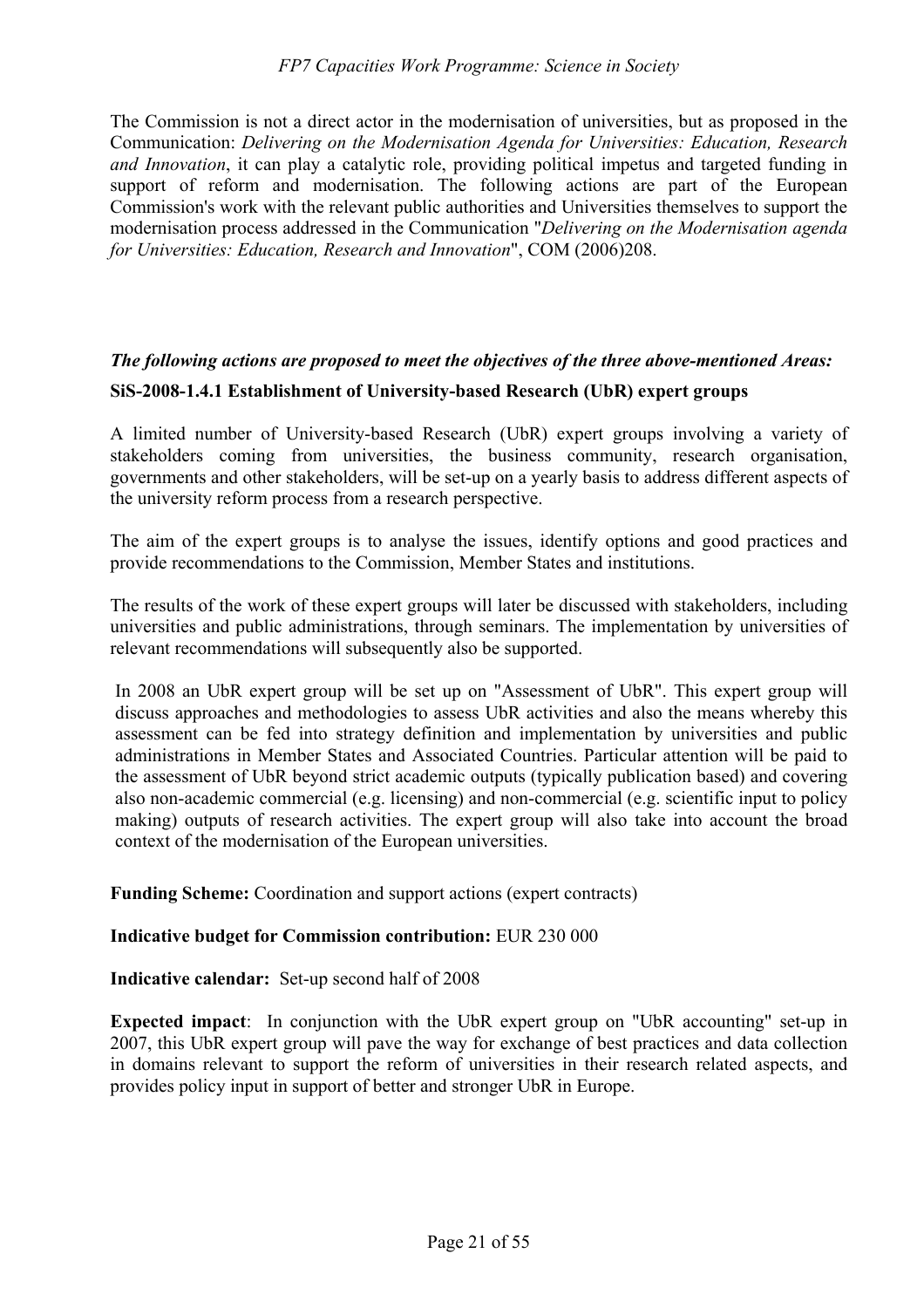### **SiS-2008-1.4.2 Development of a European Data Collection Network on research-active universities**

Data on research-active universities is limited and often not comparable. Moreover, the number and meaning of existing indicators is limited and does not allow for a benchmarking of University-based research activities that could be informative for policy makers and the institutions themselves. To address this pressing need, the Commission will support the development of a *European Data Collection Network on research-active universities* in coordination with Eurostat and DG Education and Culture.

The network will build on, coordinate and complement existing dispersed data collection efforts. It will undertake the collection of data on research-active universities at institutional level, which can imply, for some countries, direct contacts with universities or national agencies or associations, such as evaluation agencies or rectors' conferences; coordinate and integrate existing expertise and data collection initiatives in this domain; as well as develop further expertise as needed to fulfil the task. The network will have a long-term goal to build a complete census of European universities and a short-term goal to start with the research-active universities.

This action will start in 2008 with a pilot phase of the project in order to validate the different technical details involved in such a data collection exercise, and will be followed in 2010 by the operational phase providing full data-collection services.

This action is conceived as a multi-annual support lasting for the entire  $7<sup>th</sup>$  Framework Programme through periodic public procurement calls, to be issued approximately every two years.

**Funding Scheme:** Coordination and support action (Public Procurement). Please refer also to Table 3 on page 44 for more information on the public procurement procedure.

**Indicative budget for Commission contribution:** EUR 1 250 000 for 15 months

**Indicative calendar:** First half of 2008

**Indicative subject:** European Data Collection Network on research-active universities

**Expected impact**: This action will build on, coordinate and complement existing dispersed data gathering efforts and help the development of an appropriate informational network on European universities at the institution level. It will be a key step in producing a substantive comparable and consistent set of data at the institution level on the activities of research-active universities throughout Europe. This will constitute information for the Member States, Associated Countries and the EC to assess policy options in the area of University-based Research.

# **Policy Development**

Initiatives involving experts groups and experts contracts are planned to take stock from previous funding activities in FP6 and analyse more in-depth current challenges in the field of global governance and the use of animals for experimental and other scientific purposes.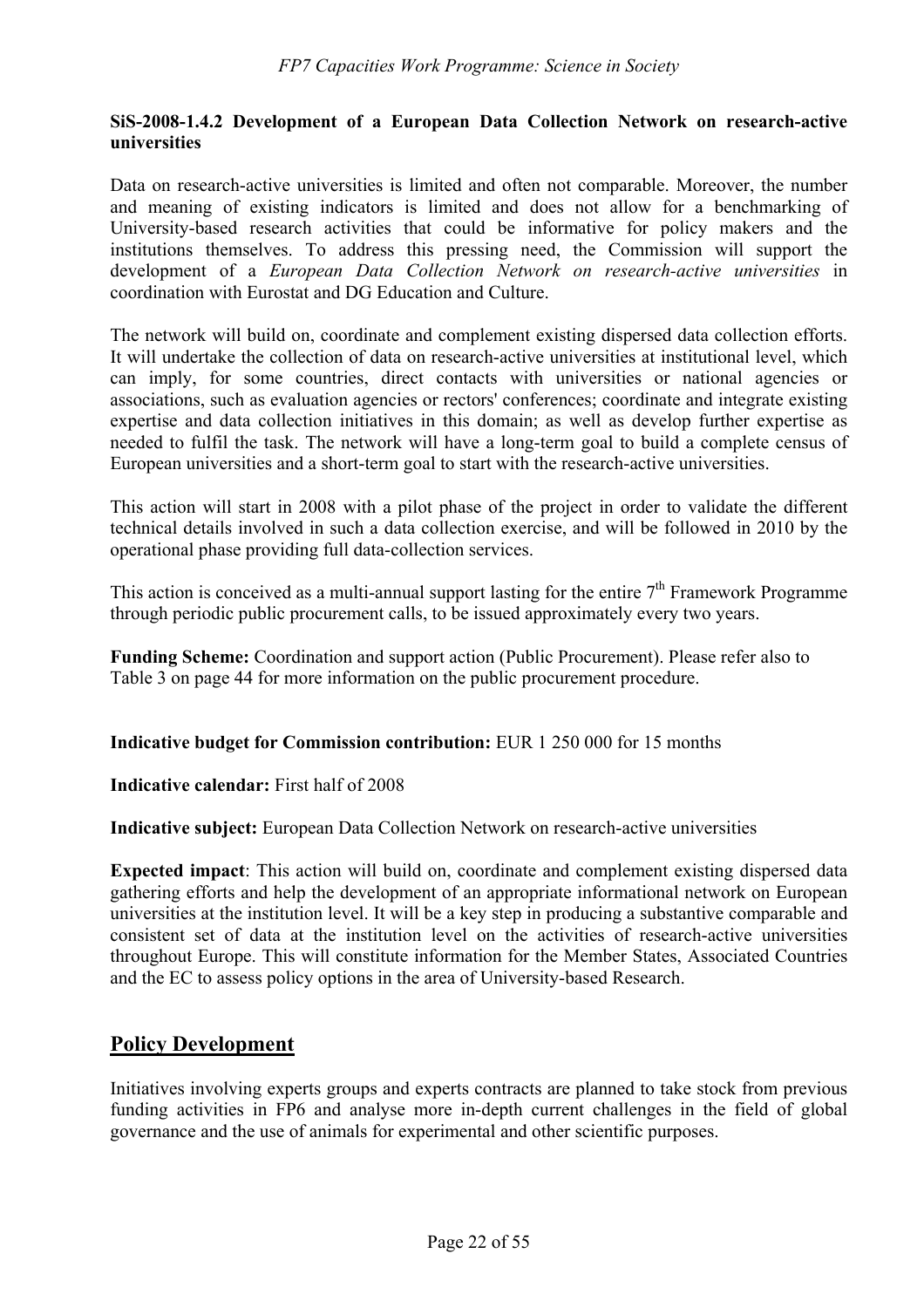# **SiS-2008-1.1.1.3 Expert group on the "global governance of science".**

The group will address the global aspects of ERA (competitiveness, global movement of researchers), scientific integrity, international divergences on ethical aspects of science and technology and the impact of ethical standards in the context of the globalisation of markets.

**Funding Scheme:** Coordination and support action (expert group)

#### **Indicative budget for Commission contribution:** EUR 150 000

**Expected impact:** To contribute to analysis of the current deficits of a global governance of science in order to better address the global aspects of ERA, scientific integrity and ethical aspects of science and technology

#### **SiS-2008-1.1.1.4 Expert group on "Animals for experimental and other scientific purposes**":

A comparative analysis "Animal Welfare Committees in the European Research Area" was published in February 2006, which recommends inter alia that "*A European network should be developed that promotes the exchange of expertise, experiences and information about 'best practices' for AWCs*". The revised Directive on the protection of animals used for experimental and other scientific purposes (86/609/EEC) is likely going to make an ethical evaluation mandatory.

The rationale for the setting up of such group is to prepare for the ethical dimension of the revision of the Directive on the protection of animals used for experimental and other scientific purposes (86/609/EEC). The group will tackle regulatory aspects but will also take into account new challenges brought by today's and tomorrow's research such as the use of animals in non-medical research, cloning etc. Representatives of civil society organisations will also be invited to take part in the group and joint efforts with other Commission's services will be studied (with e.g. other services in DG Research, DG Health and Consumer Protection, DG Environment, Bureau of European Policy Advisors - BEPA). The mandate of the group should include the impact assessment and preparatory work for the potential development of an ad-hoc Forum on Animal Welfare Committees in view of the adoption and implementation of the revised Directive.

**Funding Scheme:** Coordination and support action (Public Procurement). Please refer also to Table 3 on page 43 for more information on the public procurement procedure.

#### **Indicative budget for Commission contribution:** EUR 200 000

**Expected Impact:** As the use of animals in research has dramatically evolved in the past 20 years, the group is first expected to contribute to a fresh analysis of the current situation from an ethics viewpoint. In a medium term, the setting up of an ad-hoc Forum on Animal Welfare Committees would be an option for the Commission to act as a catalyst and bring support to Member States in complying with the expected new EC legislation on the protection of animals used for experimental and other scientific purposes**.** 

#### **SiS-2008-1.2.1.4: Gover'Science–civil society organisations in research**

**Description of topic:** Action under this topic is meant to take stock of previously funded projects actively involving CSOs and to give visibility to innovations concerning the opening up of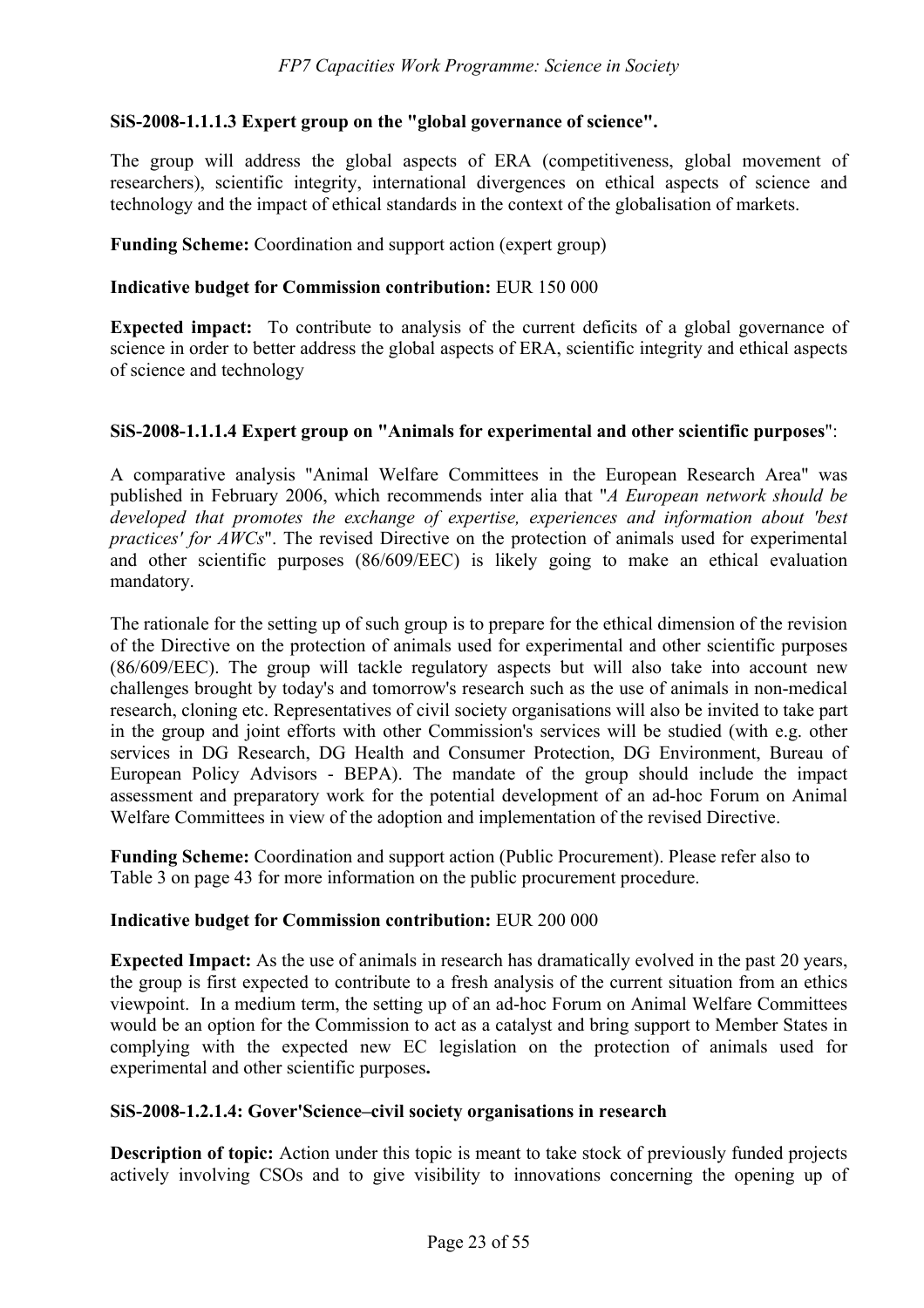research to civil society at national and EU level (e.g. CSO capacity building, involvement in research agendas, co-production of knowledge, new funding scheme for the benefit of CSOs, etc). The relevant projects will be invited to a seminar in order to exchange experiences so far with a view to investing further in research. Relevant Commission services will be invited.

**Funding Scheme:** Coordination and support action (Public Procurement). Please refer also to Table 3 on page 43 for more information on the public procurement procedure.

#### **Indicative budget for Commission contribution:** EUR 50 000

**Expected impact:** Support exchanges between projects funded by the SiS Work Programme and contribute to make the projects results known and used by other Commission services and in relevant European activities / policies.

**SiS-2008-1.2.1.5 Cross-Thematic activity Energy and Environment:** - An analysis of past and present projects supported by the Framework Porgrammes will be organised in 2008, building on the 2007 Post-Carbon Conference and on the outcome of the workshops held in 2008.

**Funding Scheme:** Coordination and support action (public procurement)

#### **Indicative budget for Commission contribution: EUR** 50 000

### **SiS-2008-1.3.3.3 Gover'Science on Inclusive Risk Governance**

The objective of this topic is to take stock of previously-funded projects on risk governance in FP6, in particular the three currently-running projects on an integrative approach to risk governance (MIDIR, CARGO and RISKBRIDGE). The projects will be invited to a Gover'Science Seminar in order to exchange views on the best way to progress on risk governance in the European Research Area, with a focus on the cross-thematic themes. The coordinators of other risk-related projects will be invited, as well as relevant Commissions services.

**Funding scheme:** Coordination and support action (Public Procurement). Please refer also to Table 3 on page 44 for more information on the public procurement procedure.

#### **Indicative budget for Commission contribution:** EUR 50 000

**Expected impact:** Support exchanges between projects funded by the SiS WP and contribute to make the projects results known and used by other Commission services and in relevant European activities / policies.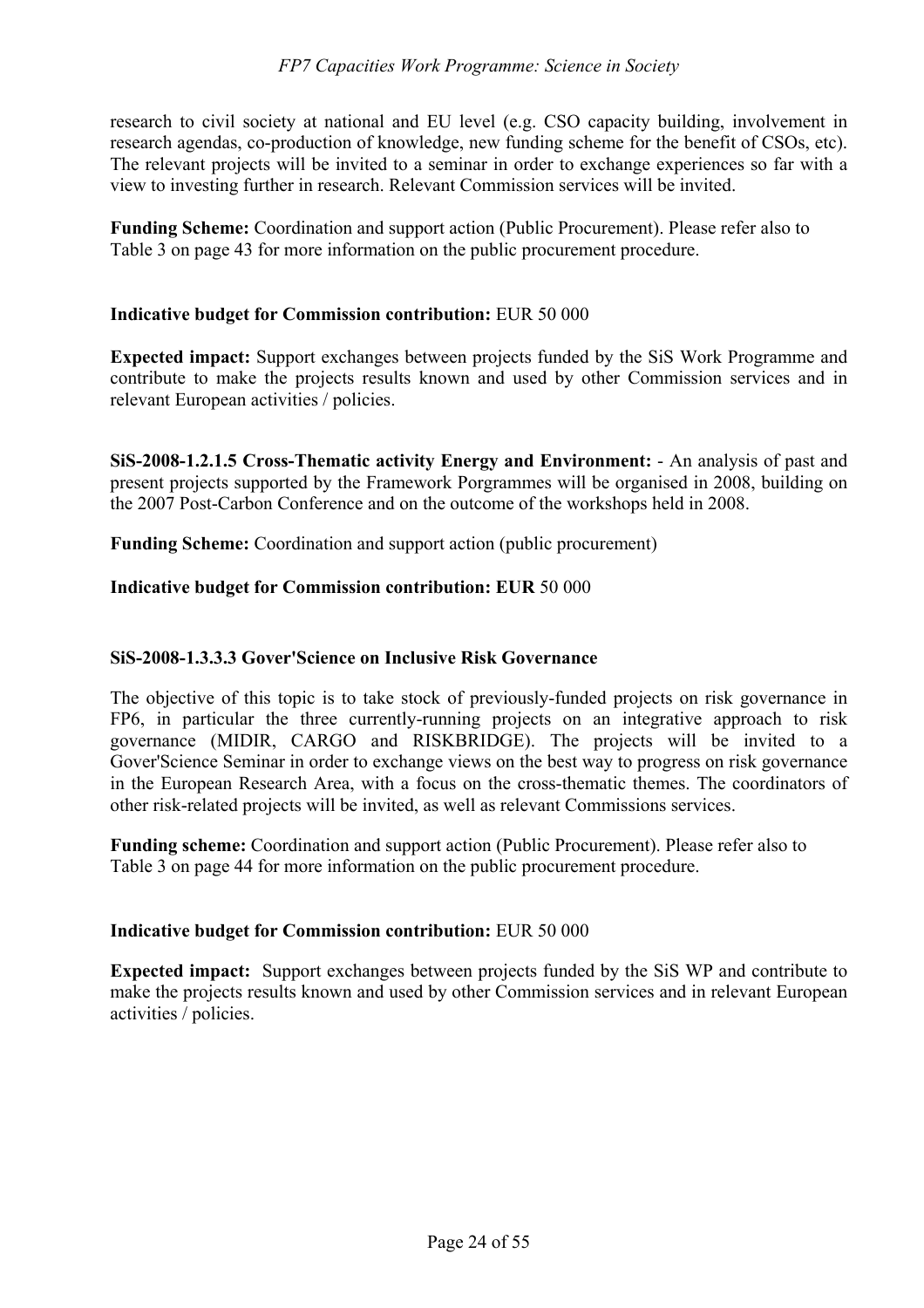# **SUB-PART 5.2 Second action line: Strengthening potential, broadening horizons**

Foremost among these areas in which suggested measures should be reinforced is the presently unacceptable state of the gender imbalance in European research and innovation systems. Given the difficulties of recruitment in many key fields, this represents not just a serious matter of social exclusion, but a severe waste of valuable human resources. The imperative to extend and enrich participation in the European research system also involves other marginalised and excluded demographic, ethnic and cultural groups. One crucial focus in this regard aims at developing better understandings of the reasons for apparently growing disenchantment among young people for certain areas of science and technology.

# **Activity 5.2.1 Gender and research**

Indicative budget amount for calls for proposals: EUR 3.50 million<sup>16</sup>, available for topics **SiS-2008-2.1.1.1 Gender management in research organisations, SiS-2008-2.1.2.1. Influence of the perception of science on study choices, and SiS-2008-2.1.3.1. Gender and leadership in medicine** 

Objectives 2007-2013: The Seventh Framework Programme demands active promotion of the role of women in scientific research. The objective is to boost gender equality in research, through stimulating the participation of women in science and technological development; and fostering the integration of the gender dimension throughout European Research. This will be done both through gender mainstreaming the Framework Programme and through specific activities. The involvement of men in gender equality in science will be examined more closely with a view to better understanding their role and to encourage them to participate actively in promoting gender equality in science. Attention will be given to raising awareness within the scientific community, in the general public and among policy makers about gender and research. Benchmarking and monitoring will continue to underpin the whole range of actions undertaken.

# **Area 5.2.1.1 Strengthening the role of women in scientific research and scientific decision-making**

#### **SiS-2008-2.1.1.1. Gender management in research organisations**

 $\overline{a}$ 

**Description of topic**: Activities such as targeted workshops, networking, forums, etc. will be funded to identify policies and implementation activities in research organisations on gender diversity management. The objective is to improve the situation of gender diversity in science, by inter alia improving transparency in recruitment, promotion, and nomination. This activity will help analyse the various strategies used for instance to implement the European Charter for Researchers and the Code of Conduct for their Recruitment, and other similar commitments taken

 $16$  Under the condition that the preliminary draft budget for 2008 is adopted without modifications by the budgetary authority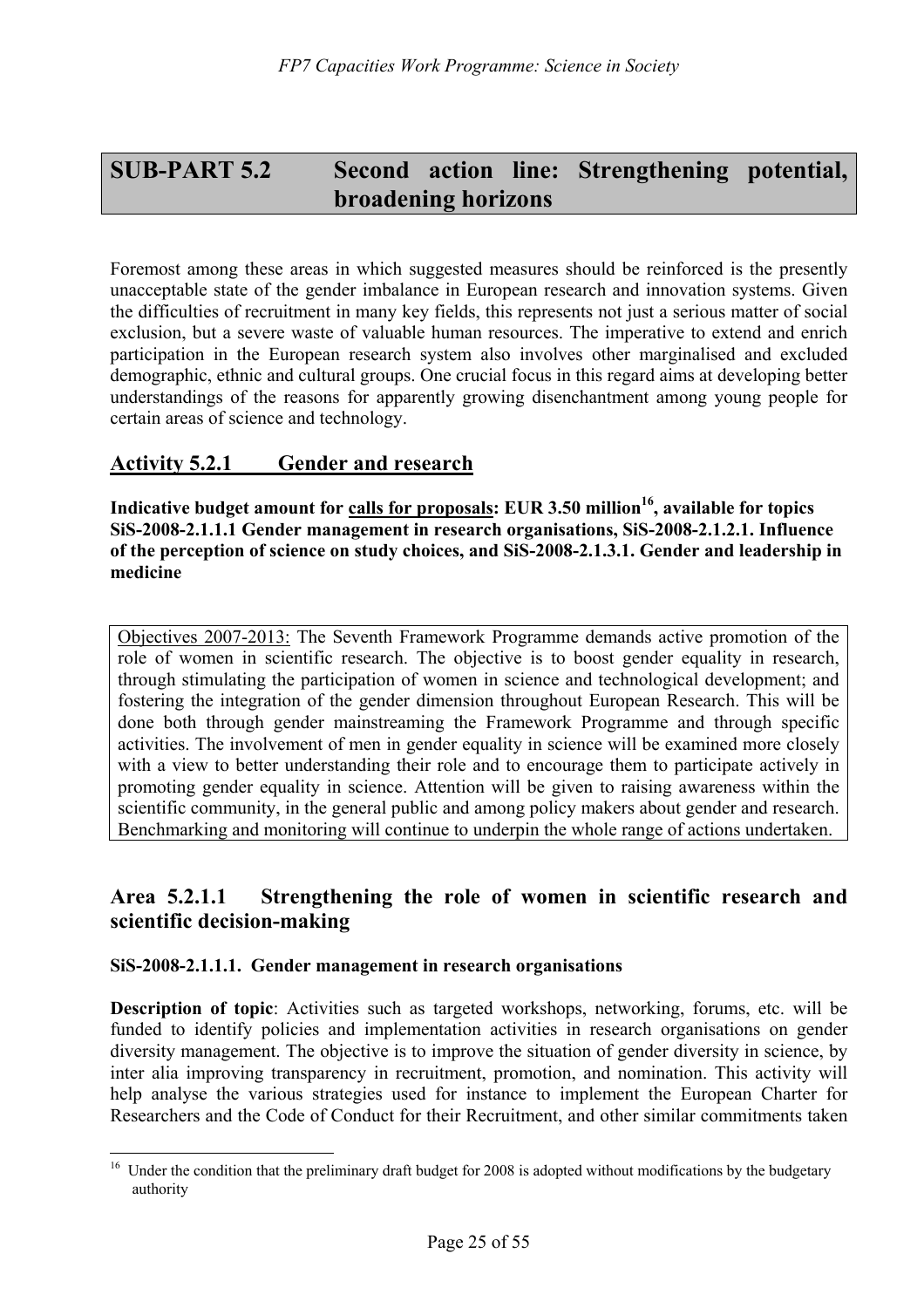by public research organisations.

The main actors to be involved are for instance policy makers, research funding agencies, academies and private sector HR departments, the research community in general.

**Funding Scheme:** Co-ordination and support action (supporting)

**Expected impact**: This activity should contribute to changing the attitudes of the targeted audiences with regard to gender diversity in research organisations, and foster change - in particular in terms of increasing the participation of women at the highest levels of research, as well as in the methods used for recruitment and retention of research personnel, both men and women. Methodologies to implement the above mentioned strategies should be proposed. The participation of high level actors is required in order to ensure lasting impact.

# **Area 5.2.1.2 Gender dimension of research**

### **SiS-2008-2.1.2.1. Influence of the perception of science on study choices**

**Description of Topic**: Does the perception of societal impacts of the scientific and technical curricula have an influence on men and women's attraction towards science? Some studies claim that women scientists are more interested in social or societal-oriented problem-solving, while men are more interested in the accrual of knowledge for its own sake or for economical growth. The objective is to check whether these gendered-based preferences exist and have consequences on the choice of study field made by males and females students. Proposals must collect and analyse literature and data from European higher education programmes to put into question or confirm this statement, and to measure the impact obtained by pilot projects implemented to increase the number of students in certain disciplines.

**Funding scheme:** Collaborative research projects (small or medium-scale focused research projects)

**Expected impacts**: This research should yield recommendations to policy-makers on the reorganisation of university curricula at European level (Bologna process), in order to address the gendered horizontal segregation existing between disciplines. Indicators on the relationship between perception and study choice should be provided and measured.

### **Area 5.2.1.3 Mainstreaming gender in Community research policy and programmes**

### **SiS-2008-2.1.3.1. Gender and leadership in medicine**

**Description of topic**: This topic should be seen in connection with the Cross thematic subject of health (topic SiS-2008-1.2.1.5 Governance in the production of health and medical knowledge). This topic will finance in-depth analysis and a final large-scale conference on the issue of gender and leadership in medicine. According to the "She Figures 2006" publication, on average across the EU, 51.1% of PhD graduates in health and welfare studies in 2003 were women but women made up only 15.6% of professors in medical sciences in 2004. Few schools, hospitals, or professional societies in the field of medicine have what might be considered a "critical mass" of women leaders, despite the growing pool of women from which to recruit academic leaders. Scientific and medical careers involve considerable personal and public investment, but the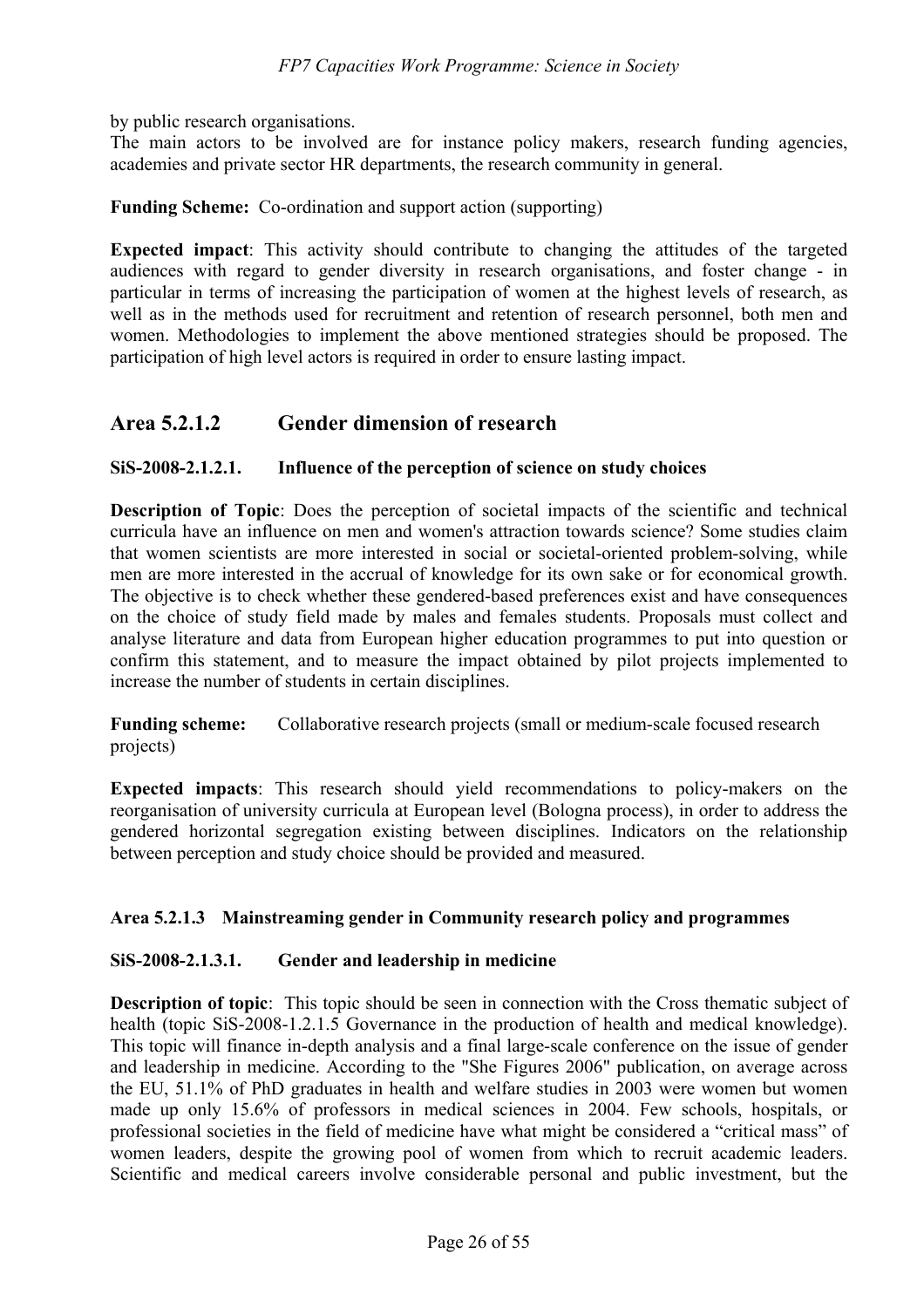potential of many women is not used. Because academic medicine needs all the leadership talent it can develop to address accelerating institutional and societal needs, this wastage is of growing importance. Considering current societal and demographical changes, the long-term success of academic medical research is thus inextricably linked to the development of women leaders.

A working group or a forum composed of experts, policy makers and other stakeholders should be created to identify and discuss questions such as: *"How can departments/medical schools/hospitals emphasise/improve gender diversity in their leadership?", "Which institutional practices tend to favour men over women's professional development, such as defining "academic success" as largely an independent act and rewarding unrestricted availability to work (i.e., neglect of personal life)?", "Will this development imply any major change in the strategic choices, like resources allocation*?" or "*Which changes should be made*?", etc . A final conference should be organised as part of the proposal to present conclusions and recommendations.

**Funding scheme**: Co-ordination and support action (supporting)

**Expected impacts**: The analysis and the forum or working group conference should contribute to identifying issues that need further research or in-depth studies. Recommendations should also be identified for stakeholders in the field.

### **SiS-2008-2.1.3.2. She Figures 2009**

**Description of Topic**: The European Commission published comprehensive statistics on the participation of women in science in "*She Figures*" in 2003 and 2006. The next edition is planned for 2009 and should update the data previously collected, and add new information depending on the availability of data at European level.

**Funding scheme:** Coordination and support action (Public Procurement). Please refer also to Table 3 on page 44 for more information on the public procurement procedure.

### **Indicative budget for Commission contribution:** EUR 300 000

**Expected impacts**: This publication is a Europe- wide statistical survey of science graduates and senior researchers to gain a better understanding of issues affecting women's careers in science. It is used extensively in European comparisons and is used as a benchmark by many policy-makers.

#### **Grant to a named beneficiary:**

#### **SiS-2008-2.1.3.3 European Platform of Women Scientists (EPWS)**

**Legal Entity**: European Platform of Women Scientists (Brussels)

Created via a European-financed project, the EPWS aims at connecting the networks of women scientists in Europe, and at being the voice of women scientists in Europe and helping them voice their concerns in research policy-making.

**Budget to be allocated:** EUR 600 000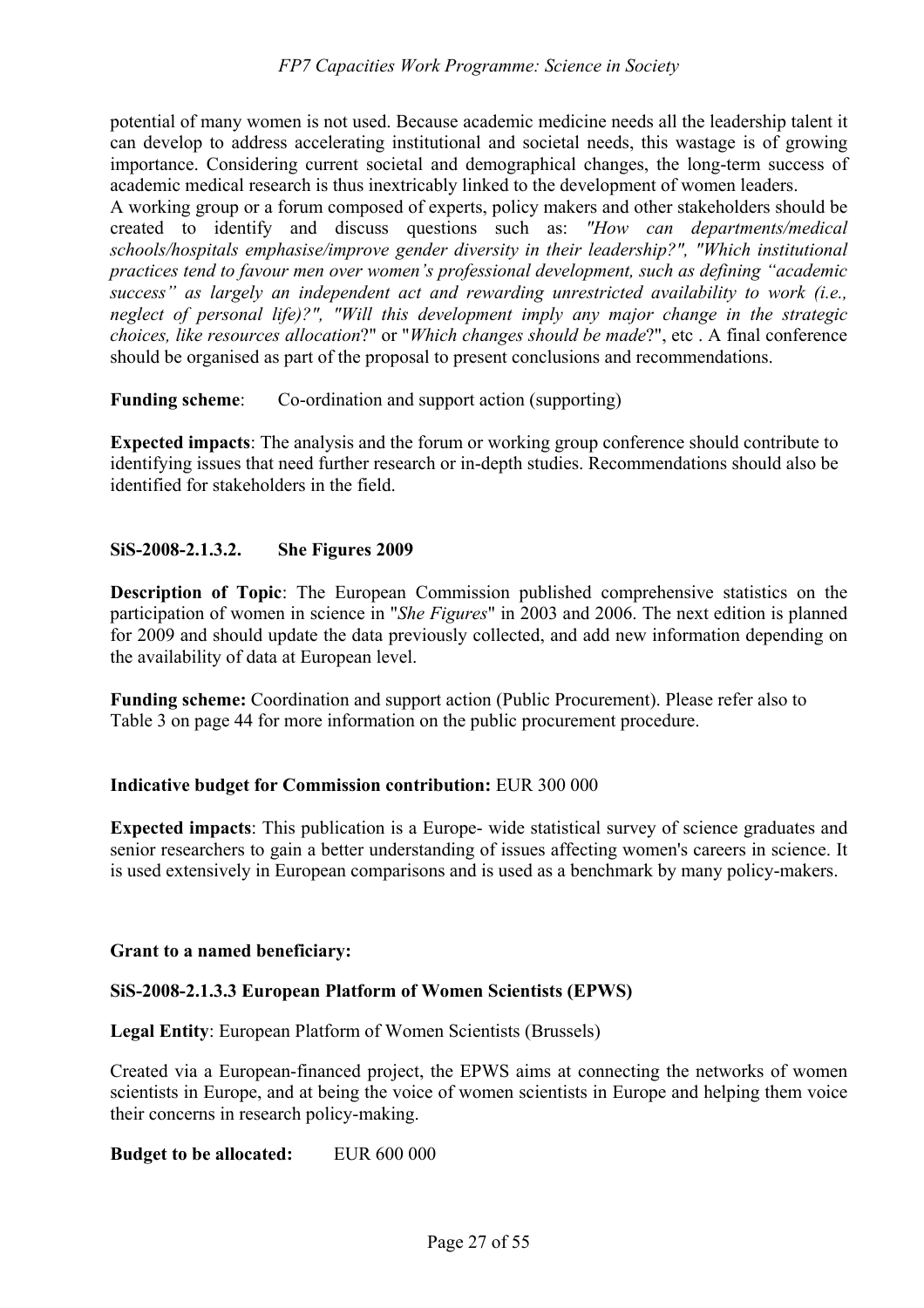**Objectives expected to be fulfilled:** The aim of the financing is to provide support to the Platform to carry out actions such as the up-date and expansion of the electronic platform; promotion support and training actions; organisation of seminars for EPWS members on topics such as management, access to funding, mentoring, or reconciling family and professional life; as well as projects for information and dissemination.

**Evaluation criteria:** As regards the criteria mentioned in Article 15 of the rules of Participation, the quality of actions/activities foreseen, the appropriateness of the use of funds and the quality of management will be more relevant.

**Maximum rate of co-financing:** co-financing rates set out in Article 33 of the FP7 Rules for Participation<sup>17</sup> will be applied, however the Commission shall finance up to 80% of the total eligible costs, up to EUR 600 000.

# **Activity 5.2.2 Young people and science**

Indicative budget amount for calls for proposals: EUR 4.00 million<sup>18</sup>, available for topics **SiS-2008-2.2.2.1 – Identification of trends in scientific studies and Topic SiS-2008-2.2.3.1. Supporting and coordinating actions on innovative methods in science education** 

Objectives 2007-2013: To contribute to the Lisbon agenda by increasing the number of young people from all backgrounds entering careers in science, research and technology; and, by raising the general level of scientific literacy to increase awareness of the societal impact of science.

At the end of 2006, the European Commission created a group of experts to examine a crosssection of on-going initiatives on science education. The objective was to draw from them elements of know-how and good practice that could bring about a radical change in young people's interest in science studies. The working group's report was published in June 2007: "*Science Education Now: a Renewed Pedagogy for the Future of Europe*" – Report of the High-Level Group on Science Education<sup>19</sup>. The Commission will also take account of the conclusions of the Council that are foreseen to be delivered at the end of 2007.

### **Area 5.2.2.1 Supporting formal and informal science education in schools as well as through science centres and museums and other relevant means**

*Actions underway in 2007*

 $\overline{a}$ 

### **Area 5.2.2.2 Reinforcing links between science education and science careers**

<sup>17</sup> Regulation (EC) No 1906/2006 of the European Parliament and of the Council of 18 December 2006 laying down the rules for the participation of undertakings, research centres and universities in actions under the Seventh Framework Programme and for the dissemination of research results (2007-2013). European Parliament and Council Regulation N° 1906/2006 of 18 December 2006. OJ L391 30.12.2006.

<sup>18</sup> Under the condition that the preliminary draft budget for 2008 is adopted without modifications by the budgetary authority

<sup>19</sup> http://ec.europa.eu/research/science-society/index.cfm?fuseaction=public.topic&id=1100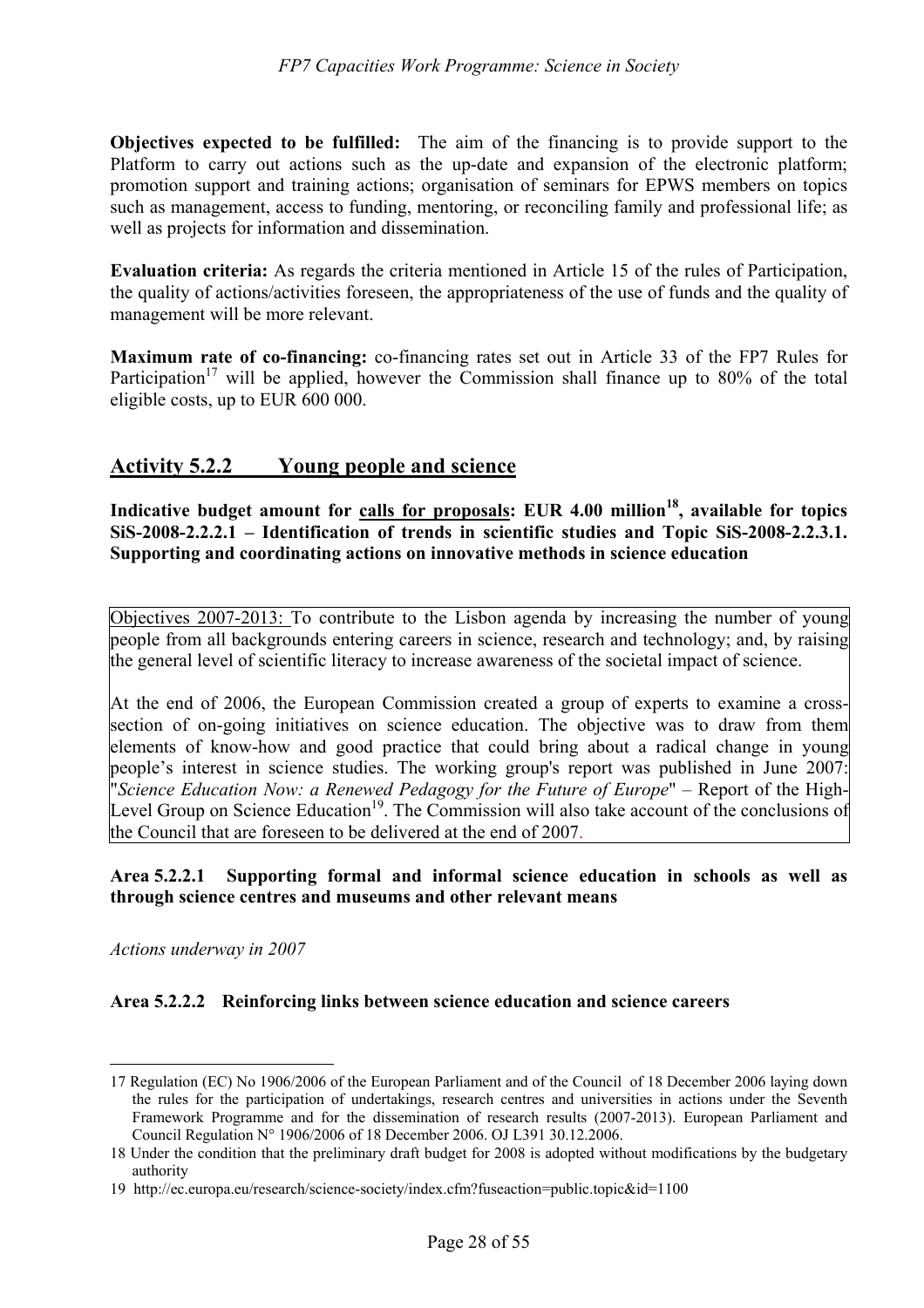### **SiS-2008-2.2.2.1 – Identification of trends in scientific studies**

**Description of topic:** Actions under this topic aim at analysing, among upper secondary school pupils, whether they would have more interest in science if the scientific disciplines were enlarged. The scope is to study whether having problem-oriented fields of studies instead of more traditional disciplines would attract more young people in Science, Engineering and Technology. For instance, "forensic science" is more attractive than chemistry for young people, and it includes medicine and legal studies in addition to chemistry. Specific gender aspects must be taken into account. A limited literature analysis must be included but the bulk of the study should go beyond the state of the art.

**Funding Scheme**: Collaborative research projects (small or medium-scale focused research projects)

**Expected impact:** The work supported should lead to the identification of trends of popular study subjects among young people, both boys and girls. The study should help understanding of the rationale behind study choices and the trends that can influence them the most. The longer-term goal would be to adapt curricula of universities to attract more young people in Science, Engineering and Technology, and to feed the results into the Bologna process.

#### **Area 5.2.2.3 Research and coordination actions on new methods in science education**

**Topic SiS-2008-2.2.3.1. Supporting and coordinating actions on innovative methods in science education** 

#### *Dissemination and use of inquiry based teaching methods on a large scale in Europe*

#### **Please note that this topic falls under the third call for proposals. Please refer to Call Fiche 3 for the specific dates of the launch and closure of the call for this topic.**

**Description of topic:** Falling interest in key science topics and mathematics has been linked to the way they are taught from the earliest age (see for example the report "*Europe needs more scientists*", published by the European Commission in 2004). Greater emphasis needs to be placed on the development of innovative forms of pedagogy; on the development of analytical skills, and on techniques for stimulating intrinsic motivation for learning science.

In June 2007, a group of experts published the report "*Science Education Now: A renewed Pedagogy for the Future of Europe*<sup>20</sup>". The group, set up by Commissioners Janez Potočnik and Jan Figel, made a number of recommendations. In accordance with these recommendations this topic will support actions to promote the more widespread use of problem and inquiry-based science teaching techniques in primary and secondary schools as well as actions to bridge the gap between the science education research community and science teachers in order to facilitate the uptake of inquiry-based science teaching.

Actions to support training activities in inquiry-based science teaching should also be included. In a more general context, better links need to be established between the science education research community, curricula developers and practitioners (teachers and educators), while special attention should be paid to gender issues and inclusiveness. The actions must include an element of independent evaluation as well as providing a convincing plan for the regular dissemination of

 $\overline{a}$ 

<sup>&</sup>lt;sup>20</sup> http://ec.europa.eu/research/science-society/document\_library/pdf\_06/report-rocard-on-science-education\_en.pdf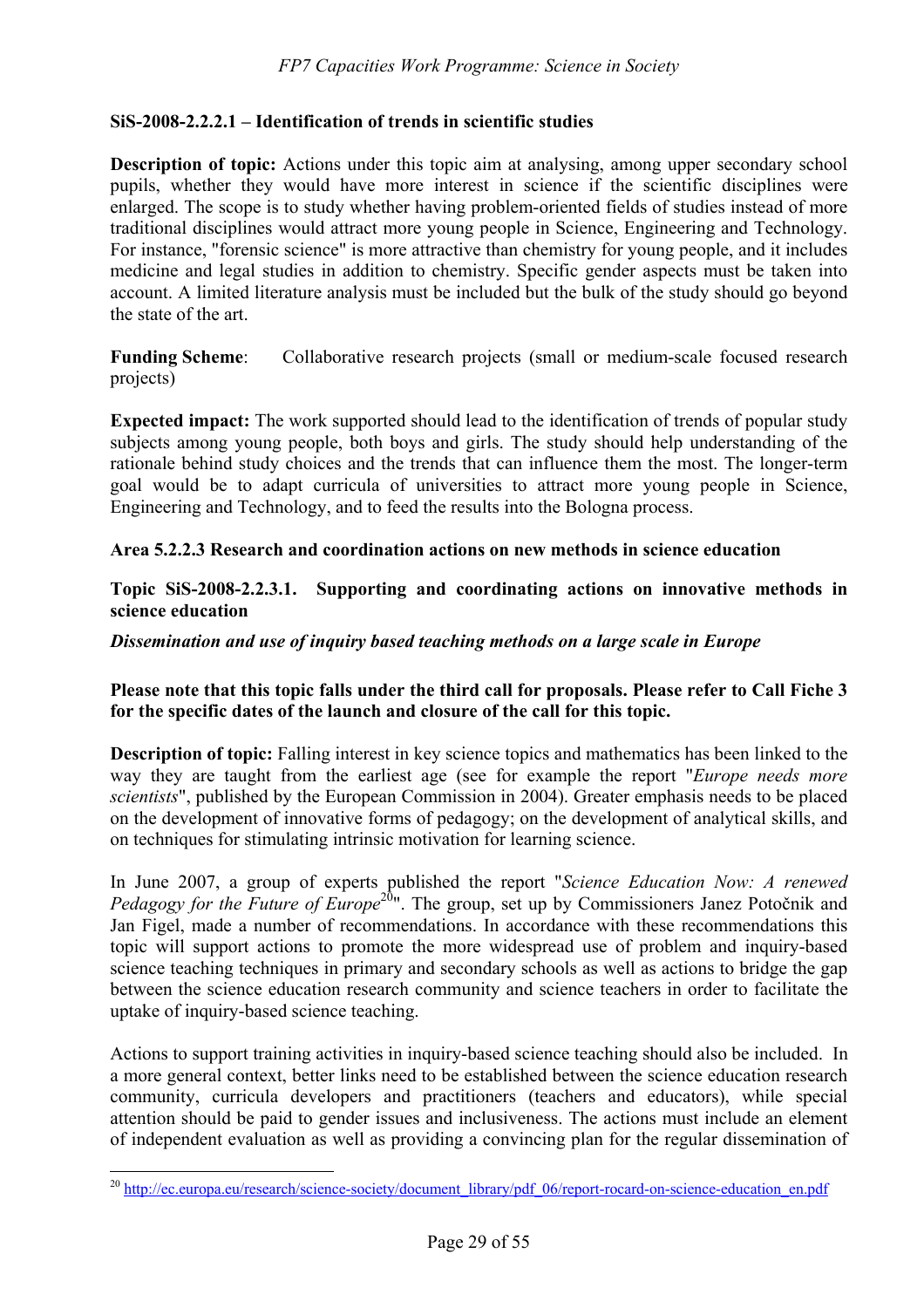#### *FP7 Capacities Work Programme: Science in Society*

progress and know-how to special interest groups (e.g. parents' associations, teachers' networks, curricula developers, and policy-makers). The actions aimed at here shall be innovative and shall already have proven their efficiency and efficacy, and should ensure the widest possible coverage of Member States and Associated countries. In order to promote a high-level of exchange of best practice and results, it is envisaged that the proposals to be financed will be clustered by the coordinating activity to be established under topic SiS-2008-2.2.3.2.

**Funding Scheme:** Co-ordination and support action (coordinating) and Co-ordination and support action (supporting)

**Expected Impact**: To bring about a change in the way that science is taught in schools through European collaborative activities that take techniques that have been successfully piloted and adapting and applying them on a significantly greater scale. The long-term impact looked for is a significant increase in the numbers of young people in Europe taking up scientific careers and a generally increased knowledge in science in the younger generations.

#### **Topic SiS-2008-2.2.3.2. Coordinating activity for innovative methods in science education**

This topic aims to establish a collaborative activity to improve the exchange of knowledge and know-how at the European level between practitioners, the science education research community and policy makers, and to provide fora that bring together a broad range of key players. The overall programme of this activity should be guided by the findings and proposals contained in the report *Science Education Now: A renewed Pedagogy for the Future of Europe* and by the Council conclusions expected in autumn 2007.

The envisaged format of this activity should be proposed in response to an open procedure or a restricted procedure preceded by a call for expression of interest which will be published in the first quarter of 2008. The collaborative activity should be carried out in close contact with Member States and Associated countries and the European Commission, and should ensure the widest possible European coverage.

**Funding Scheme:** Coordination and support action (Public Procurement). Please refer also to Table 3 on page 44 for more information on the public procurement procedure.

#### **Indicative budget for Commission contribution**: Maximum EUR 2 000 000 (for 2 years)

**Expected impact:** To improve the exchange of knowledge and know-how at the European level between practitioners, the science education research community and policy makers, and to provide mechanisms (such as seminars, workshops and conferences) that bring together a broad range of key players.

#### **Grant to a named beneficiary: Lindau Foundation**

#### **SiS-2008-2.2.3.3 Lindau Foundation for Nobel Prize-winners meetings**

**Legal Entity:** Stiftung Lindauer Nobelpreisträgertreffen am Bodensee (Foundation Lindau Nobelprizewinners Meetings at Lake Constance)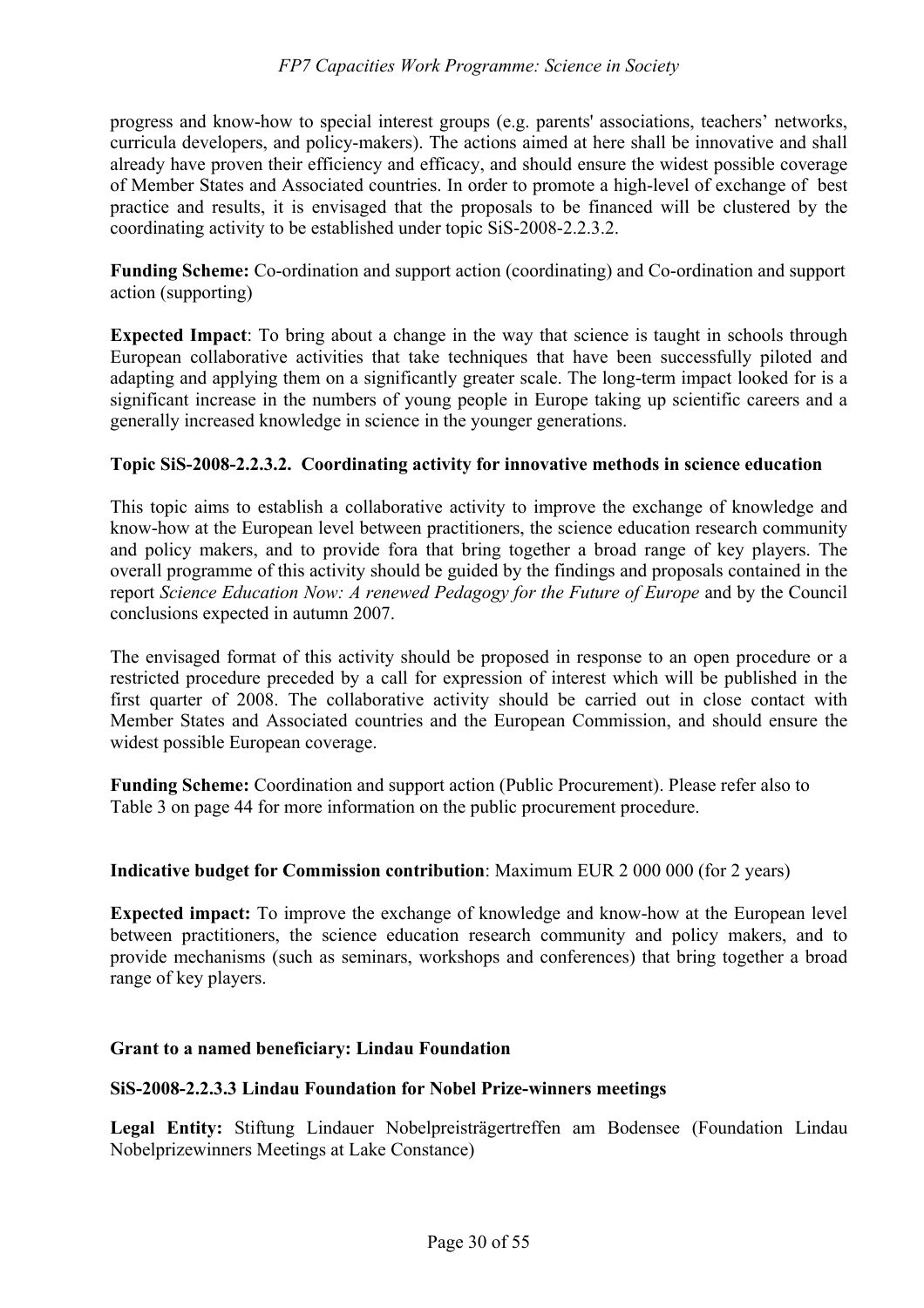The Foundation Lindau supports the annual meeting with around 20 Nobel Prize winners in Lindau, Germany. Students and young researchers come from all over the world to listen to the Laureates' lectures and participate in discussions. With the aim of promoting contact and dialogue between distinguished scientists (as "role models") and aspiring young scientists, the grant will be used to help finance the expenses of young students and researchers to attend the meeting (which will take place in mid-2008) and the expenses of a separate networking event at the meeting. The Commission grant will also fund an interdisciplinary workshop.

### **Budget to be allocated**: EUR 55 000

**Objectives expected to be fulfilled:** The aim is to promote networking, contact and dialogue between distinguished scientists (Nobel prize-winners) and aspiring young researchers and scientists. The grant will be used to finance the participation of EU PhD students working outside the EU and students and young researchers studying or working in the EU Member States and Associated Countries.

**Evaluation criteria:** As regards the criteria mentioned in Article 15 of the rules of Participation, the quality of actions/activities foreseen, the appropriateness of the use of funds and the quality of management will be more relevant.

**Maximum possible rate of co-financing:** the Commission shall finance 100% of the total budget of the costs of participation of the selected students / young researchers in the meeting, and no more than 90% of the costs of the workshop and of the networking event, up to 55 000 EUR.

# **Policy Development**

### **SiS-2008-2.1.1.1 Expert group on stock-taking of 10 years' activities on women in science**

Ten years after the first Communication of the European Commission on "Women in science: Mobilising women to enrich European research" (99/76/EC), an expert group will be created to take stock of the progress made since then. Stakeholders involved in women in science issues will be gathered to analyse whether progress has been made and to define the way forward. The final results will be publicised through a conference to be held on 8 March 2009.

**Funding scheme:** Coordination and support actions (expert group)

### **Indicative budget for Commission contribution:** EUR 300 000

**Expected impact:** To review past achievements and contribute to the development of a Commission recommendation on improving participation of women in the research workforce.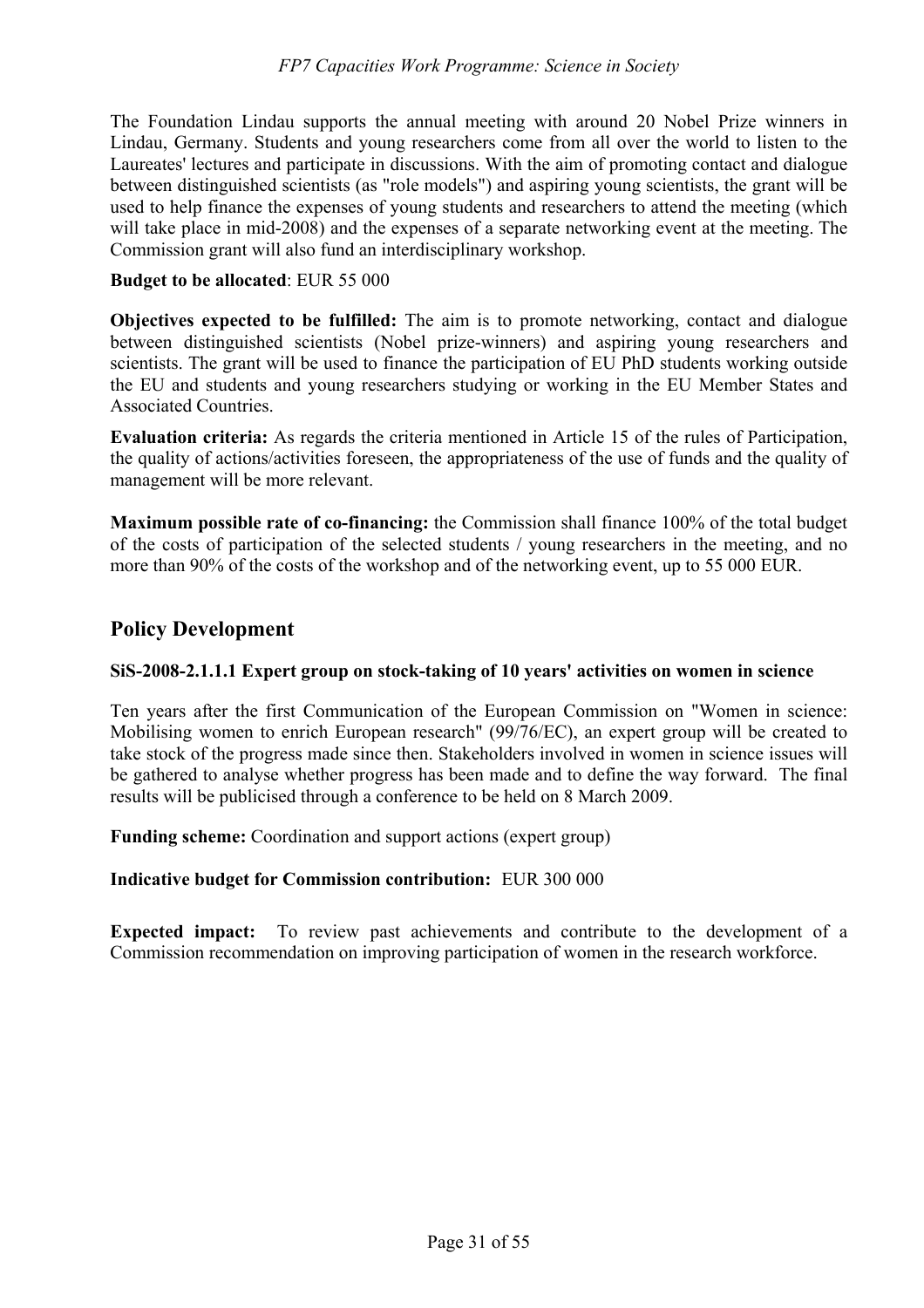# **SUB-PART 5.3 Third action line: Science and society communicate**

Objectives 2007-2013: Activities will contribute to addressing the ambiguous feelings expressed by citizens regarding knowledge of and the potential benefits from science and technology. They will also help fight the perceived isolation of the world of science from the everyday realities of Europeans by promoting effective two-way communication channels: providing a wider public with more scientific information and enabling the public to engage with scientists. A specific focus will be given to the role of the media in this regard, approached in their role as one voice of society's expectations, concerns and interests. A closer dialogue with them will be promoted, including the exchange of best practice between scientists and media professionals. In addition, some of the funded activities will be requested to provide the public with tools to express its views on science.

There is a significant need for more ambitious and innovative methods for the more effective communication of science itself. Among other benefits, this offers to help empower European citizens with more confident and sophisticated understandings of – and access to – the pressing scientific issues bearing on contemporary political choices. Where coverage of science tends to be sporadic, often over-simplified and unduly sensationalised, the role of the media is especially demanding of attention in this regard. There is no shortage of potential instruments for supporting this complementary channel in genuinely 'two way' science communication, building in particular on previous projects on participatory processes funded by this Programme<sup>21</sup>. Rather than simply making the case for existing commitments, media initiatives could instead be aimed at catalysing debate over alternative directions and implications of research. Perhaps building on recent experience in 'foresight' and 'science shop' exercises, the internet could be used in innovative ways to foster public interaction in setting future research priorities and agendas.

# **Area 5.3.0.1 The provision of reliable and timely scientific information for the press and other media**

No actions foreseen in 2008.

 $\overline{a}$ 

# **Area 5.3.0.2 Training actions to bridge the gap between the media and the scientific community**

Indicative budget amount for calls for proposals: EUR 1.00 million<sup>22</sup>, available for topics **SiS-2008-3.0.2.1 Support for training activities for high-level EC-funded scientists and SiS-2008-3.0.2.2 Support training activities of journalists and authors in the EU Member States and the Associated countries in EC-funded research laboratories** 

<sup>21</sup> For instance DECIDE , DOTIK, MESSENGER, STARC and MEETING of MINDS (website references to be added)

<sup>22</sup> Under the condition that the preliminary draft budget for 2008 is adopted without modifications by the budgetary authority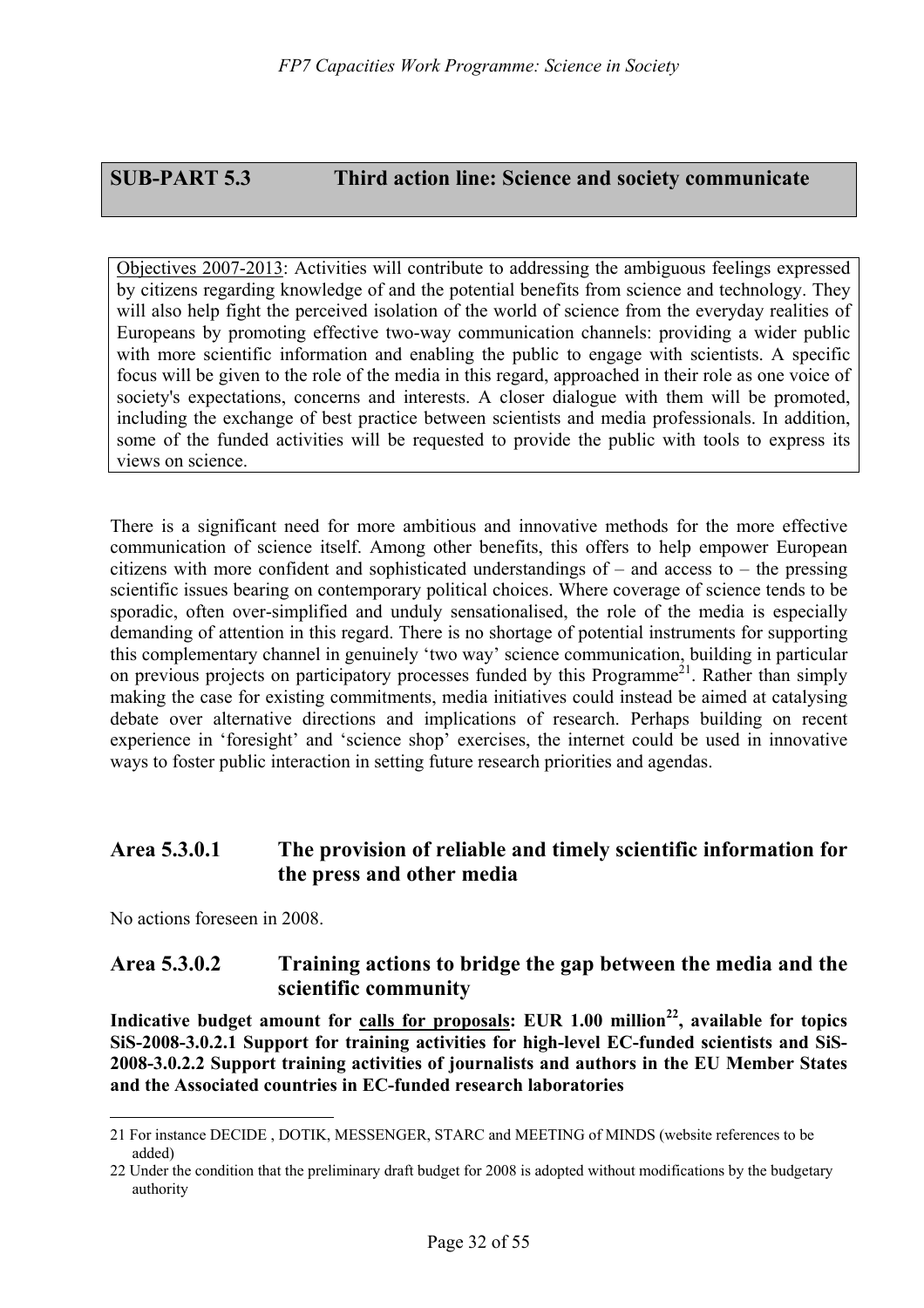Objectives:

 1 – Improve the common understanding between journalists and scientists, for a better quality of dialogue between both communities.

 2 - Prepare our best European scientists to present their work to international media in a convincing, clear and accessible way.

**SiS-2008-3.0.2.1 Support for training activities for high-level EC-funded scientists.** The training should improve their abilities to interact with national and international media, especially audiovisual ones (how to present their work on TV and radio especially). It should also include training to use new media with the objective to establish a better dialogue with society (interactive websites, blogs, mobile phones information systems, etc).

The proposers should be recognized media professionals with an excellent experience in high level media training. The Commission will assist the selected proposals by providing a list of high-level EC-funded scientists which must be used as a basis for this training action. This list may be amended only with the approval of the Commission. The proposal must adopt a transnational approach, including media training in several EU languages, and ensure that the project will be implemented in different Member States and/or Associated Countries (that is, demonstrating the ability to train scientists from different countries). These factors will be reflected in the evaluation.

"EC-funded scientist": means a scientist currently involved (at the time of training) in a research project financed by the European Commission (Research Framework Programme).

**Funding Scheme:** Co-ordination and support action (supporting)

**Expected Impact**: This activity should allow the best EU and associated country scientists to get used to presenting their research work in a clear way to the national and international mass media and to the broadest possible public. It should also help them to establish a two-way communication process on their research.

**SiS-2008-3.0.2.2 Support training activities of journalists and authors in the EU Member States and the Associated countries in EC-funded research laboratories**. The training should mainly target final year students in journalism but can include also professional working journalists and professional authors (e.g. fiction, screenplays). The journalists and authors are not obliged to have a scientific background in order to participate. The participation of non-science journalists is welcome. The objective of the training is to allow future journalists in the EU and associated countries and current press professionals and authors to spend on average one week in EC- funded laboratories to understand better the work of European research teams and learn more about European research.

The proposal must establish partnerships between EU journalism schools/ organisations and EUfunded laboratories. The proposal must adopt a transnational approach, and ensure that the project will be implemented in different Member States and/or Associated Countries (that is, demonstrating the ability to train journalists in EC-funded laboratories in countries other than their home country). These factors will be reflected in the evaluation.

"EC-funded research laboratories": means a laboratory currently involved (at the time of training) in a research project financed by the European Commission (Research Framework Programme). A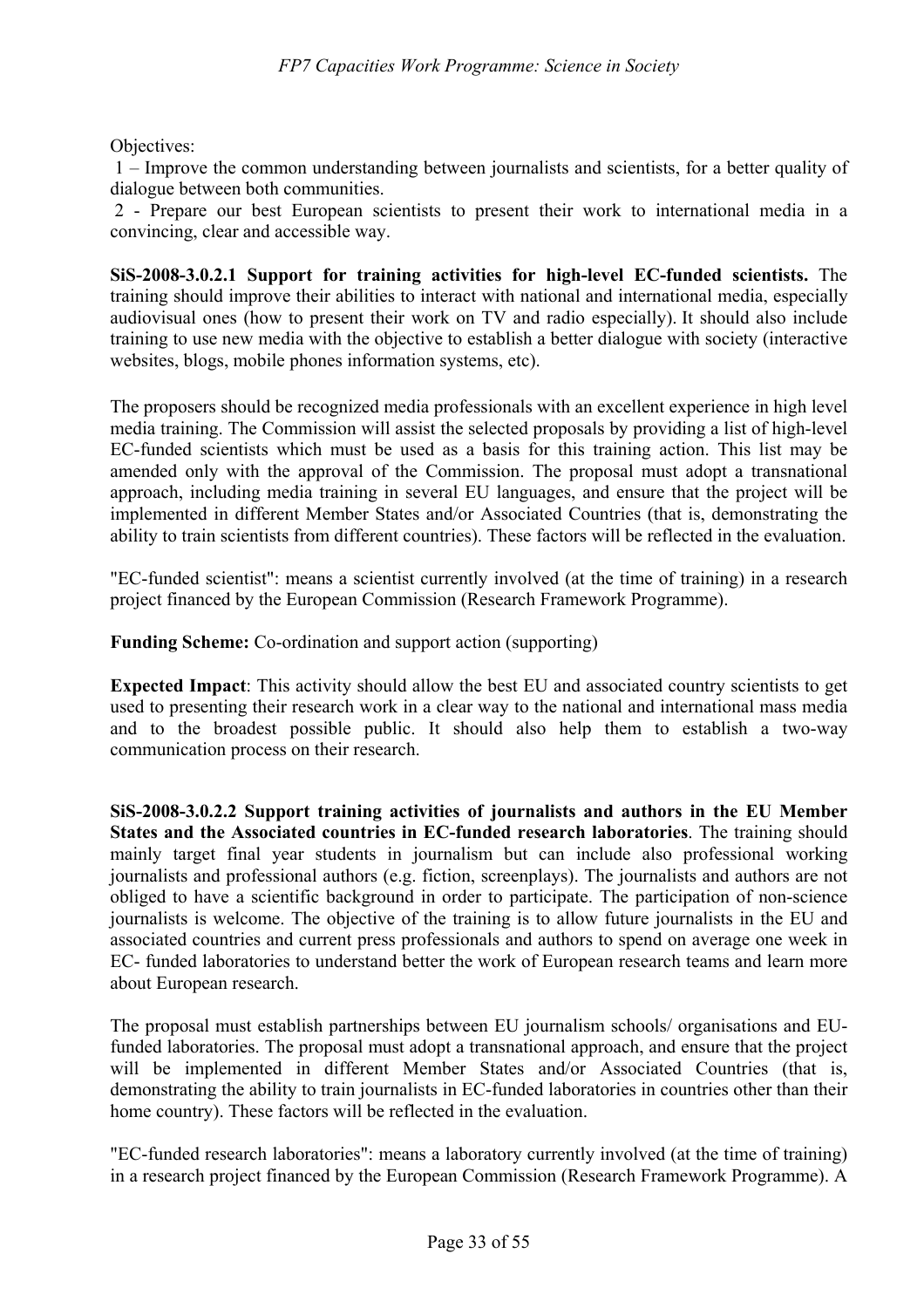'laboratory' can be any partner doing research in a research project consortium, such as a university department, industry, SME etc.

**Funding Scheme:** Co-ordination and support actions (supporting)

**Expected Impact:** The trained journalists and authors will have a better understanding of what European cooperation in research means and what scientists' everyday work entails. By opening the training to people who have not a scientific background, it is also expected to encourage non science media sections to include the European research and innovation dimension in their stories.

# **Area 5.3.0.3 - Encouraging a European dimension at science events targeting the public**

Indicative budget amount for calls for proposals: EUR 3.18 million<sup>23</sup>, available for the topic **SiS-2008-3.0.3.1. Encouraging co-operation and networking between scientific events organisers on public engagement with science.** 

### **SiS-2008-3.0.3.1. Encouraging co-operation and networking between scientific events organisers on public engagement with science**

**Description of topic:** Science museums, science centres, libraries and organizers of science events in Europe have been developing valuable know-how in communicating science to the public, and in particular to the young people through interactive exhibitions or events which address the interests and concerns of citizens. More synergies are needed, between these key actors to develop ambitious projects at the European level. Activities supported under this topic should focus on the association of science concepts with citizens' debates and participative democracy tools. The Commission invites the science museums and science centres to choose topics of particular interest to European citizens (e.g. energy provision and consumption, environment and public health protection, nanotechnology development, etc ) and to engage in particular in two-way communication with citizens and civil society organisations in the framework of the project. Inclusion in the proposal of actions focusing on the interface between education and entertainment, and which link national science events and science musea/centres will be considered positively in the evaluation.

**Funding Scheme:** Co-ordination and support actions (co-ordinating)

 $\overline{a}$ 

**Expected impact**: This activity aims at rationalising and coordinating the main scientific events and exhibitions organised at National and local level, at maximising their impact among the public at European level; at permitting the public to express its views and questions on the specific topics dealt with; at developing or linking with entertainment events for young people that can include science learning aspects; at contributing to greater visibility or European research by bringing together experiences and tools of science centres/musea/ events' organisers. The broadest coverage of EU Member States and Associated countries is expected, in order to generate a European impact.

 $^{23}$  Under the condition that the preliminary draft budget for 2008 is adopted without modifications by the budgetary authority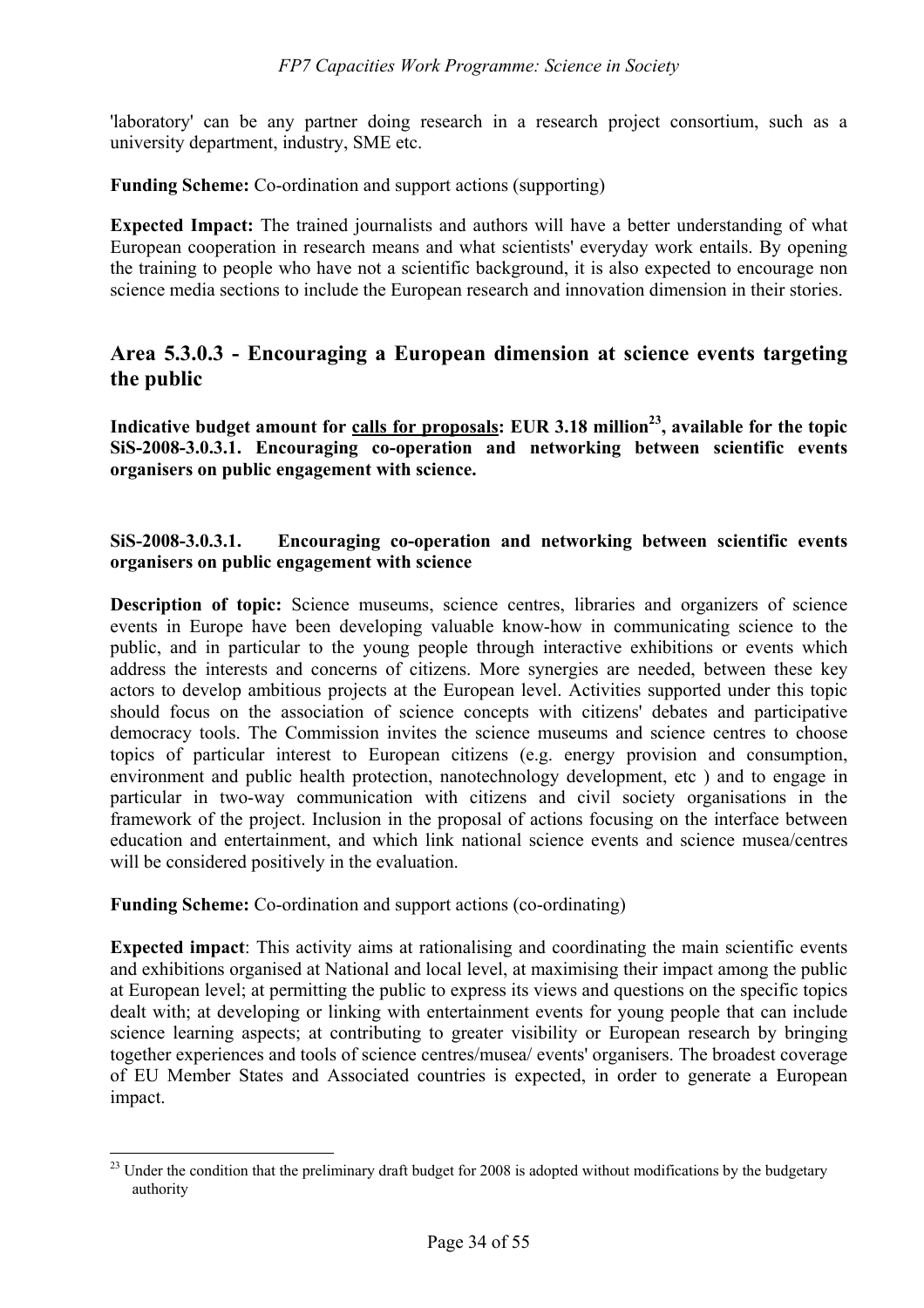#### **Grant to a named beneficiary: La Fundació Catalana per a la Recerca i la innovació (FCRI) SiS-2008-3.0.3.2 Euroscience Open Forum**

**Legal Entity:** Fundació Catalana per a la Recerca i la innovació (FCRI), Barcelona (Catalan Foundation for Research and Innovation)

The European Commission supports the Euroscience Open Forum (ESOF) 2008, an international meeting between science and society organised by the Catalan Foundation for Research and Innovation (FCRI). Europe cannot grow without research, researchers need support from society and citizens deserve to understand and discuss innovation and the latest scientific results. At ESOF 2008 these communities will meet and share their opinions.

**Budget to be allocated**: EUR 300 000. The organizers of the conference agree on the principle of the Commission covering the "Scientific Programme". The expected overall cost for the "scientific programme" is about EUR 500 000. The Commission will finance up to EUR 300 000 of this.

**Objectives expected to be fulfilled:** organisation of ESOF 2008 – Euroscience Open Forum, to be held in Barcelona, July 18-22 2008. In particular the Commission will support the organisation of the "Scientific Programme", i.e. high quality scientific sessions on 10 different themes. The Scientific Programme is expected to encourage analysis and debate on how science, technology and the humanities impact societies and their economies.

**Evaluation criteria:** As regards the criteria mentioned in Article 15 of the rules of Participation, the quality of actions/activities foreseen, the appropriateness of the use of funds and the quality of management will be more relevant.

**Maximum rate of co-financing:** The Commission shall finance 60% of the total eligible costs for the scientific programme, up to EUR 300 000. Total eligible costs are estimated at EUR 500 000.

# **Area 5.3.0.4 Promoting science by audio-visual means via European coproductions and the circulation of science programmes**

### **SiS-2008-3.0.4 Grant to a named beneficiary: European Broadcasting Union**

**Legal Entity:** European Broadcasting Union, Grand-Saconnex GE, Switzerland

*Budget to be allocated:* Proposed contribution from the EC: EUR 1 000 000

#### *Objectives expected to be fulfilled:*

Launch of a package of innovative audiovisual programmes on European research, illustrating the transnational nature of research in Europe, and featuring European scientists and research teams. These programmes, which are to be co-produced with the EBU, in partnerships with EU Public and independent televisions and independent European science producers, will be need to be innovative in format and approach, in order to ensure wide distribution and viewership. They will address in particular, but not exclusively, younger audiences interested in science. They may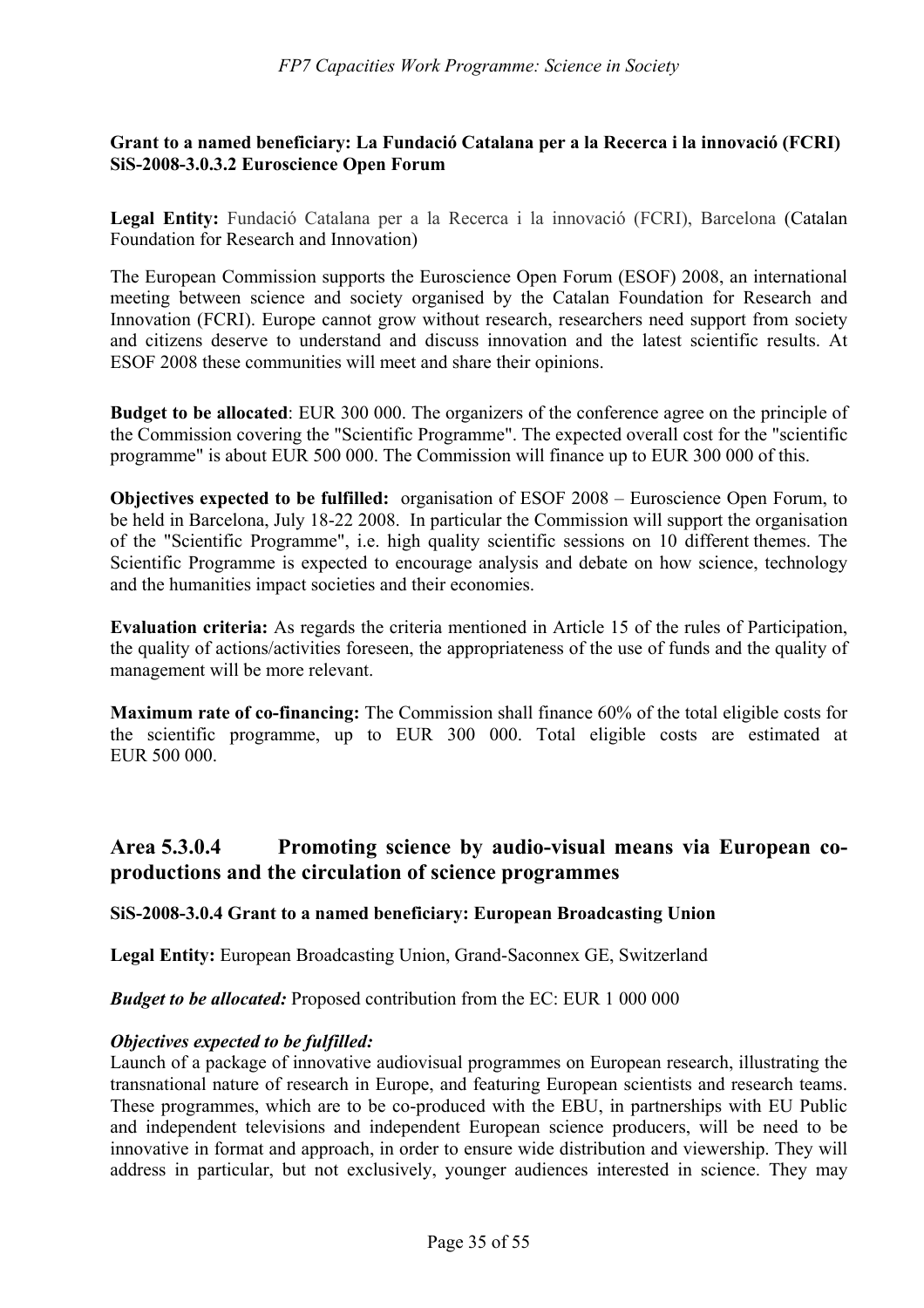include science documentaries, but also other innovative types of programmes to reach new and broader audiences (such as TV "formats", magazines, clips, TV fictions, docu-dramas, etc) and make maximum use of new and emerging technologies (web TV, videopodacsting, etc). Development costs of innovative formats will be eligible, as well as production and distribution costs. They will imperatively need to be distributed widely across Europe, and include guarantees of broadcasting across several linguistic markets.

**Evaluation criteria:** As regards the criteria mentioned in Article 15 of the rules of Participation, the quality of actions/activities foreseen, the appropriateness of the use of funds and the quality of management will be more relevant. Additional criteria, specific to television production, such as innovativeness, involvement of a substantial number of TV channels across several linguistic areas, and potential for cross border and cross media distribution will be taken into account.

*Maximum possible rate of co financing:* The Commission shall finance up to 35% of the total eligible costs, up to 1 000 000.

# **Area 5.3.0.5 Promoting excellent trans-national research and science communication by the means of popular prizes**

# **Indicative budget amount for calls for proposals: 1.60 million<sup>24</sup>**

### **3.0.5. European Research Awards: Descartes prizes for trans-national collaborative research**

The *European Research Awards* have been created with a view to contributing to the Community policy which aims to stimulate European collaborative research, ensuring the general public's interest and understanding of its results. The European Research Awards complement each other and serve as a major awareness-raising tool. Making good science *and* communicating it efficiently are indeed essential ingredients in developing the European knowledge society. The annual European Research Awards are a public recognition of outstanding achievements in (i) trans-national collaborative research (Descartes prizes) and in (ii) science communication.

2008 is a transition year: following the experiences of recent years, the European Commission is currently reviewing the appropriateness and scope of the Descartes prizes and science communication prizes. This review will include the study referred to at topic SiS-2008-3.1.5.3. The content of the following topics, therefore, may be amended.

**SiS-2008-3.0.5.1. European Research Awards** - Descartes prizes for trans-national collaborative research

**Description of topics:** Prizes will be awarded to trans-national teams that have achieved outstanding scientific or technological results from European collaborative research in any field of science, including the economic, social and human sciences. Each application received will be allocated by the Grand Jury to one of four categories which will cover the various fields of

 $\overline{a}$ 

<sup>&</sup>lt;sup>24</sup> Under the condition that the preliminary draft budget for 2008 is adopted without modifications by the budgetary authority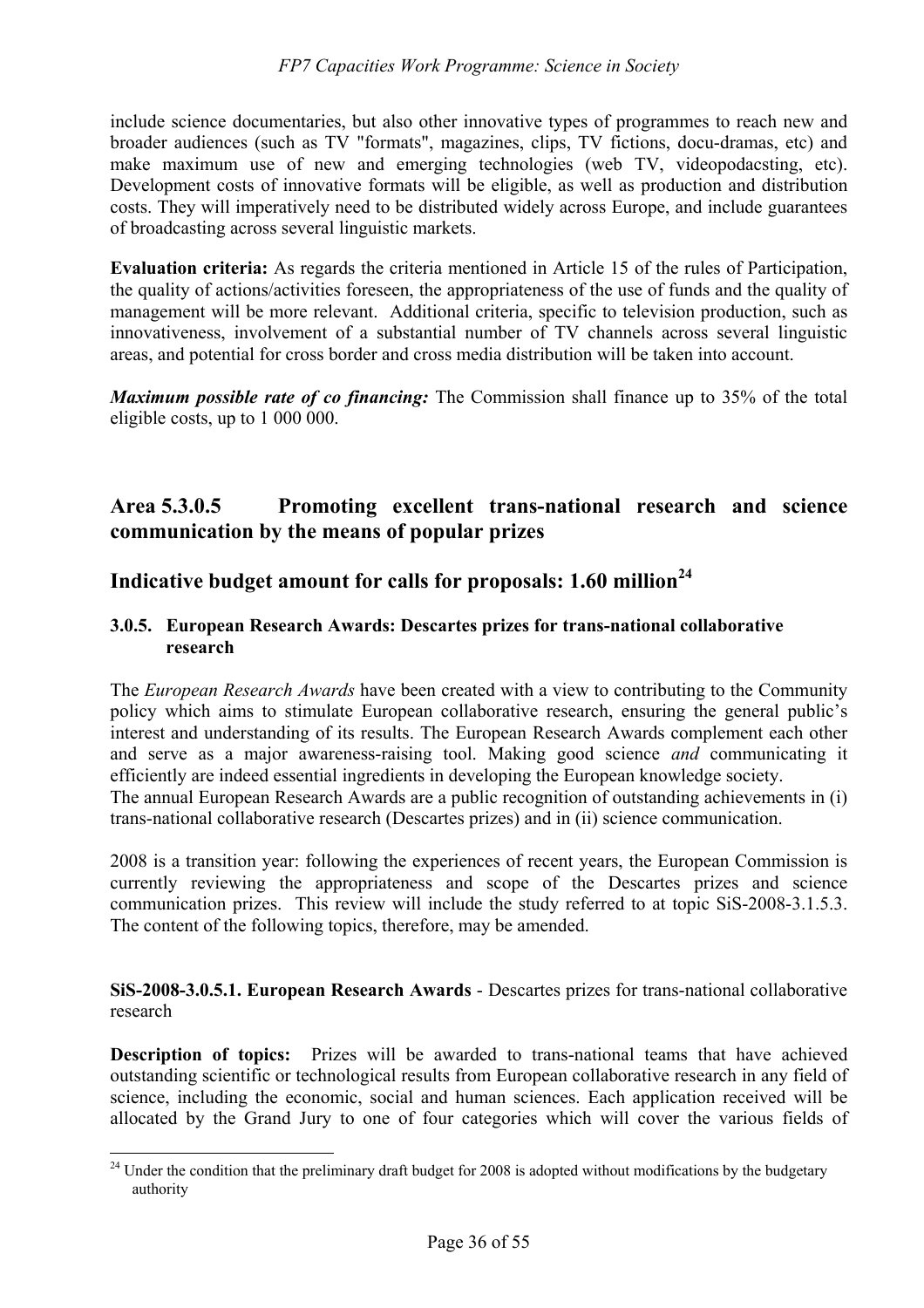science. In principle, in each of these categories one prize will be awarded, and one finalist selected. Proposals may be submitted by the research teams themselves, or by research organisations and institutions.

NB: There can be not more than one laureate per category and not more than one finalist per category.

**Funding Scheme**: Co-ordination and support actions (supporting)

**Indicative budget for Commission contribution**: EUR 1 420 000

#### **SiS-2008-3.0.5.2 European Research Awards - Prizes for science communication:**

Prizes awarded to organisations or individuals that have achieved outstanding results in science communication and which have been selected as winners of awards by European and/or national organisations. In principle, prizes will be awarded in the following categories:

- $\triangleright$  The communicator of the year: scientists or professionals engaged in two-way communicating science to the public.
- $\triangleright$  The writer of the year: popularising science through the written word (e.g. newspaper articles, popular science books, editorial policies, innovative actions).
- $\triangleright$  The audiovisual documentary of the year: popularising science through audiovisual and electronic media (e.g. scientific television or radio documentaries, websites, editorial policies, innovative actions).

Applications must be submitted by the organisation which has awarded the prize to the candidate.

NB: There can be not more than one laureate per category and not more than one finalist per category.

**Funding Scheme**: Co-ordination and support actions (supporting)

**Indicative budget for Commission contribution**: EUR 195 000

#### **SiS-2008-3.0.5.3 Evaluation of the European research prizes**

The Descartes prize for excellent collaborative research exists since 2000 and the Science communication prize since 2004. With a view to the forthcoming FP7 mid-term review, an evaluation of these prizes will be carried out.

The study will evaluate the strengths and weaknesses of the current format of the prizes and make proposals for the future (including an evaluation of the budget that should be devoted to the prizes).

**Funding Scheme:** Coordination and support action (Public Procurement). Please refer also to Table 3 on page 44 for more information on the public procurement procedure.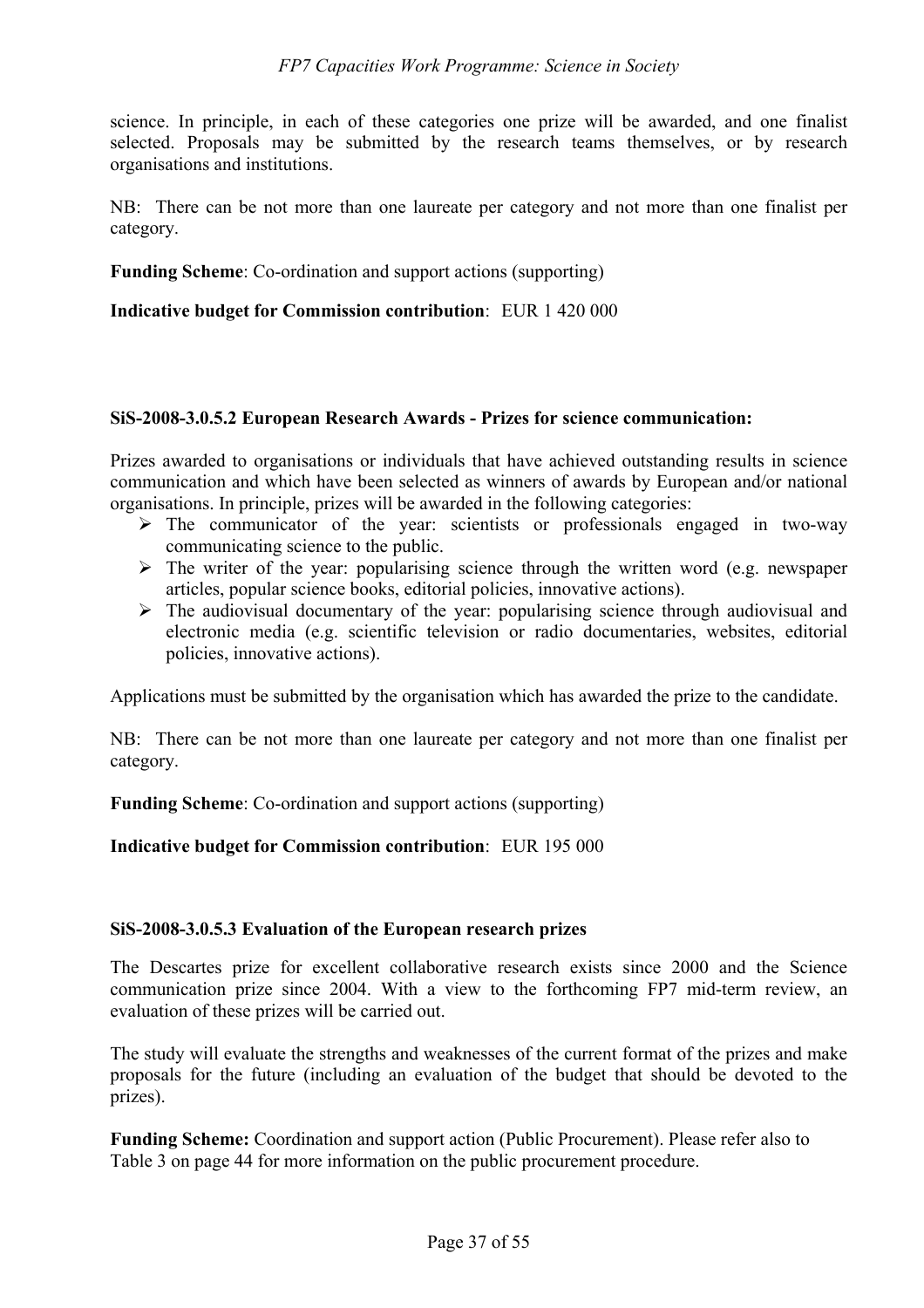#### **Maximum indicative budget for Commission contribution:** EUR 60 000

**Expected impact:** The results of the study will be essential for the Commission to decide on the future of the European research prizes.

### **SiS-2008-3.0.5.4 Grant to a named beneficiary: European Union Contest for Young Scientists (EUCYS) 2008**

**Legal Entity:** Danish Unge-Forskere Secretariat, Holstebro

**Budget to be allocated**: EUR 600 000

**Objectives expected to be fulfilled:** The European Union Contest for Young Scientists brings together winners of pre-university school science projects from across Europe to compete for prizes and awards. The Contest is based on national competitions and takes place each year in a different location. It will be implemented in 2008 through a direct grant to the Danish Unge-Forskere Secretariat. The Contest provides additional stimulus to young people who have already demonstrated that they are applying science to solve problems. Many go on to become successful scientists. It attracts a considerable level of co-funding in the host country, and high levels of international media attention. International research organisation and similar bodies donate many of the non-cash prizes.

**Evaluation criteria:** As regards the criteria mentioned in Article 15 of the rules of Participation, the quality of actions/activities foreseen, the appropriateness of the use of funds and the quality of management will be more relevant.

**Maximum possible rate of co financing:** The Commission shall finance 75 % of the total eligible costs, up to EUR 600 000.

**Area 5.3.0.6 - Research aimed at enhancing inter-communication concerning science, both in its methods and its products, to raise mutual understanding between the scientific world, and the wider audience of policy-makers, the media and the general public.** 

Actions underway in 2007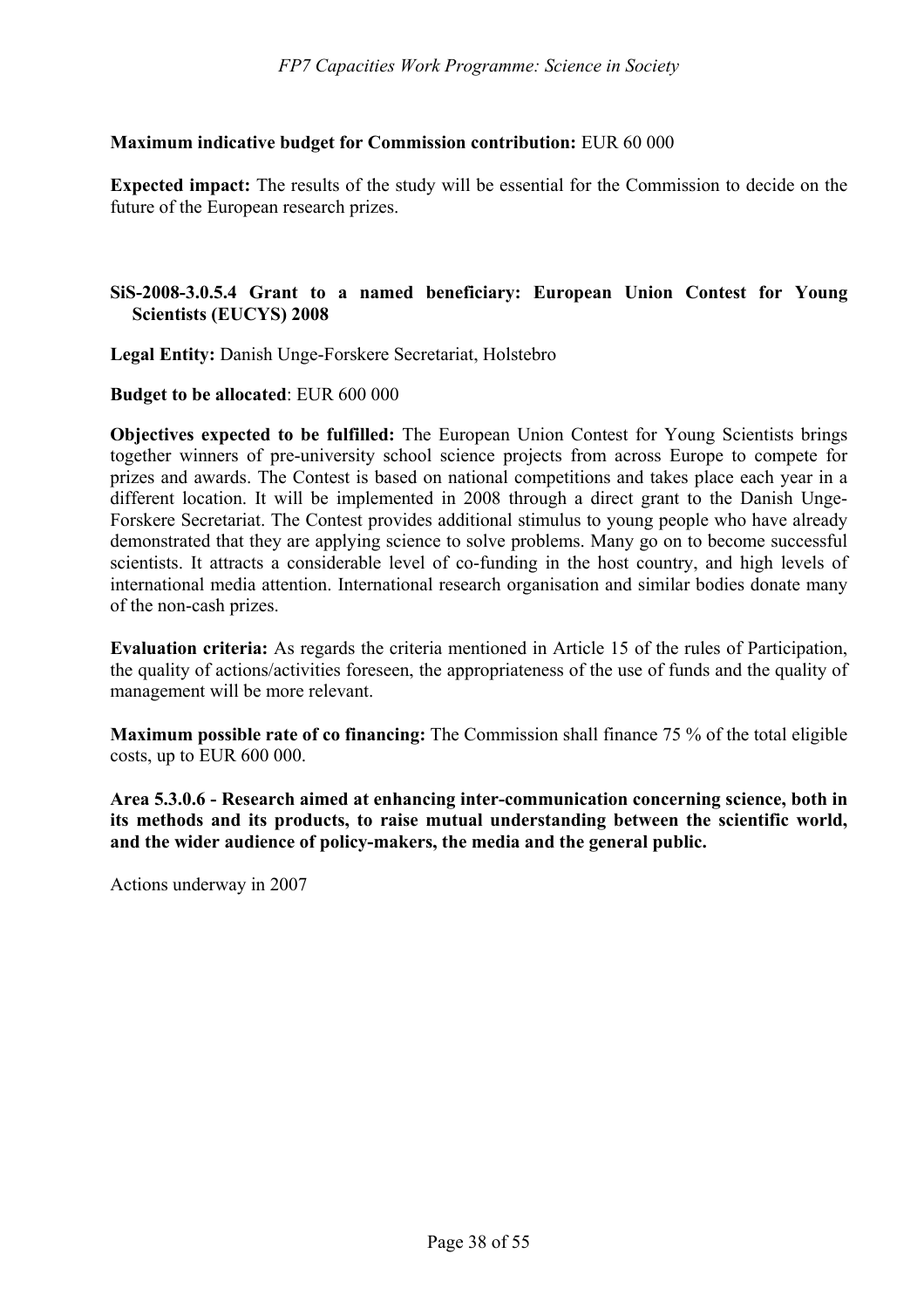# **SUB-PART 5.4 Fourth action line: Strategic activities**

Indicative budget amount for calls for proposals: EUR 0.80 million<sup>25</sup>, available for topic SiS-**2008-4.0.2.3: Social Impact Assessment of Research.** 

# **Area 5.4.0.1 Transnational cooperation among National Contact Points (NCPs) for Science in Society**

*No actions in 2008 – ongoing from 2007.* 

# **Area 5.4.0.2 Structuring activities:**

 $\overline{a}$ 

**SiS-2008-4.0.2.1: Monitoring Activities on Science in Society** (MASIS) project<sup>26</sup>: As part of the implementation of the European Research Area, the objective is to prepare – in cooperation with the Member States and the Associated countries - a system to monitor the developments in the field of "Science in Society" activities in Europe at national and European levels in order (1) to inform relevant policy-makers and all other stakeholders, (2) to increase the visibility of such activities in different parts of the Union and (3) to increase their impact in European policy and society. The project will include a bi-annual conference (which could be held in Brussels or be part of the events of the Union Presidency), the publication of an annual report on the main trends in SiS activities in Europe, and the maintenance of an on-line system to be linked to the EC SiS portal.

**Funding Scheme**: Coordination and support action (Public Procurement) (EUR 850 000) Please refer also to Table 3 on page 44 for more information on the public procurement procedure, and Expert Group (EUR 150 000)

#### **Indicative budget for Commission contribution**: EUR 1 000 000

**SiS-2008-4.0.2.2- EPS2I (European Platform for Science in Society initiatives): an** informal network of Science in Society programmes and activities pursued at national and regional levels will be set up, with a view, at a later stage, to preparing ERAnet projects. The objective is to start organizing and sharing at European level accumulated information and knowledge about good practices in national and regional policies in the fields covered by the programme and beyond. Codification of this knowledge in the form of manuals, reports, lists of experts, working papers, etc. available on a dedicated and interactive website may help those policy makers and research organisations that are newcomers in the field. Mutual-learning workshops will be organized in

 $25$  Under the condition that the preliminary draft budget for 2008 is adopted without modifications by the budgetary

authority<br><sup>26</sup> This would be an equivalent of the METRIS activity proposed for the Socio-economic sciences and Humanities priority in the 'Cooperation' programme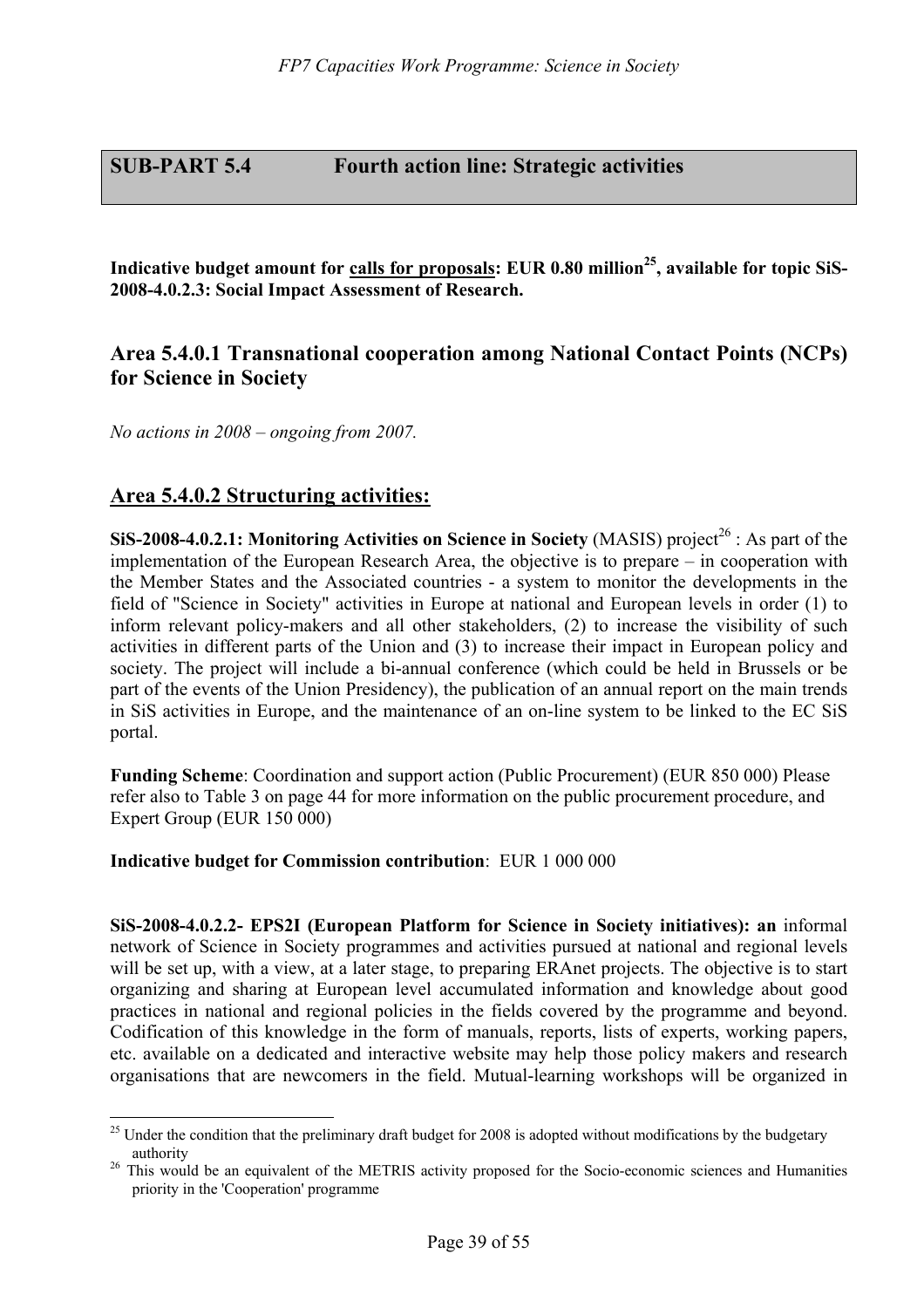order to share information and knowledge, especially between more advanced players and newcomers. The Platform will co-evolve with the MASIS project quoted above (SiS-2008-4.0.2.1) and will draw on the information it will provide.

**Funding Scheme**: Coordination and support action (Public Procurement). Please refer also to Table 3 on page 44 for more information on the public procurement procedure.

### **Indicative budget for Commission contribution**: EUR 850 000

**Expected impacts:** This activity should help policy makers in the "Science in Society" field at national and regional levels to access relevant information and expertise elsewhere in Europe and to discuss their approach in a mutual learning environment. The dedicated Website which will be set up early in the life of the project might include "help desk" features supporting newcomers' initiatives. Mutual learning workshops will support knowledge transfer, reflexive feed back on policy experiments and the identification of further needs for policy developments

**SiS-2008-4.0.2.3: Social Impact Assessment of Research**: Mechanisms for comparison and mutual learning across Member States and research fields on the evaluation of research projects and funding instruments with regard to their social impacts need to be further developed and systematised in the context of a new emphasis on impact assessment processes in various policy fields including research policy. Capitalising on previous research in this field the objective is to initiate an exploratory study of the social impact of research funded at EU and at national levels (impacts on well being, welfare, quality of life, social capital, etc) by defining a number of groups of projects (funded by EC or national programmes in similar fields) for which a new methodology will be tested/applied. The study should take into account the relations between the type of research ("frontier", "basic", "applied", technology development, policy research, etc), the research domain concerned, the mode of undertaking research (e.g. openness to partnership with societal actors) and its social impacts.

**Funding Scheme**: Collaborative research projects (small or medium-scale focused research projects).

**Indicative budget for Commission contribution**: EUR 800 000 (Please note that this indicative budget is below the maximum threshold for *"Collaborative research projects (small or mediumscale focused research projects*)" which is EUR 1 000 000.

**Expected impacts**: This study will contribute to the development of impact assessment methods by improving the understanding of the social impacts of research, alongside its economic and environmental impacts. It may in particular help to strengthen the impact assessment of EC research programmes at critical moments of the policy cycle while comparing its results with similar ones in national settings.

### **Grant to a named Beneficiary**

**SiS-2008-4.0.2.4**: **Events promoting Science in Society during the French Presidency** – second semester 2008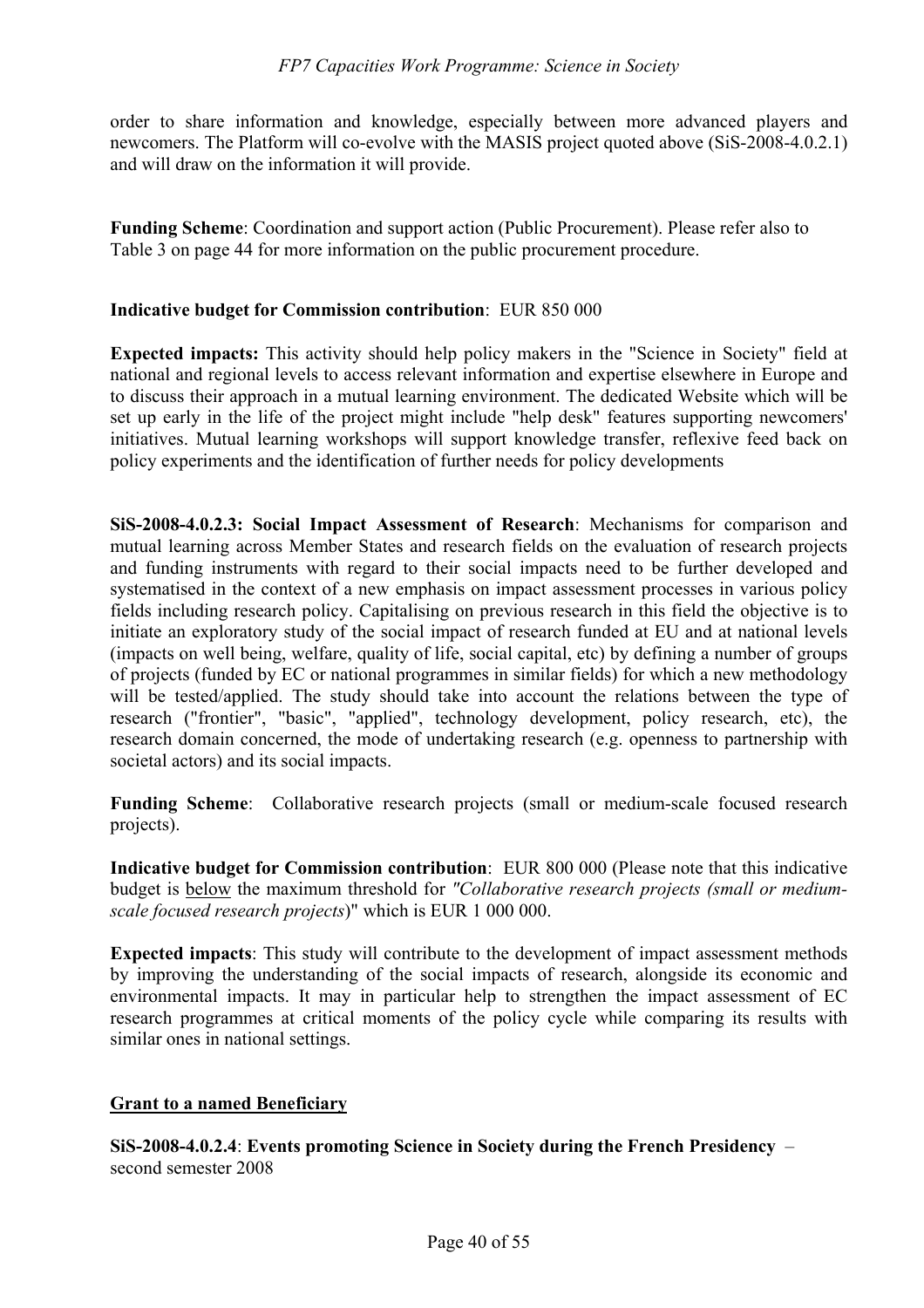**Legal Entity**: Cité des Sciences et de l'Industrie, Paris

#### **Indicative budget for Commission contribution**: EUR 180 000

**Objectives expected to be fulfilled**: The French presidency will support three events highlighting key Science in Society issues at stake and targeting young people as well as policy makers and the general public. All of the events will take place under the high patronage of Valérie Pécresse, the Minister of Higher Education and Research.

These 3 events will be:

- ¾ The organization of a European "Village of Science" in a prestigious site; Innovative exhibitions will be presented to a large public (in particular a young public and their families).
- ¾ Young people from all over Europe, notably young women, will be invited to express their views and feeling on the attractiveness of science to them. On the occasion of this event, the results of a qualitative survey on science attractiveness will be made public;
- $\triangleright$  A two-day European conference on scientific responsibility will investigate the diversity of the representations of the sciences in Europe, whether faith in science is identical throughout Europe and what is the European way of producing knowledge - if it is the case;

Therefore, in summary, the grant will also be used to support the enlargement and opening of the "Village of Science" to European participants; young people's participation in the youth event and the organisation of the conference on scientific responsibility.

**Objectives expected to be fulfilled**: Presenting outcomes of European research to the general public in an attractive way and allowing young people to speak about their own concerns while mobilising the SiS community on current issues at stake.

**Evaluation criteria:** As regards the criteria mentioned in Article 15 of the rules of Participation, the quality of actions/activities foreseen, the appropriateness of the use of funds and the quality of management will be more relevant.

**Maximum possible rate of co financing:** The Commission shall finance 50% of the total eligible costs of the three events, up to EUR 180 000.

# **Area 5.4.0.3 Operation of the European Research Area Board (ERAB)**

The Work Programme will support the work of the soon to be established European Research Area Board (ERAB) in the performance of its tasks to advise the Commission on the design and implementation of Community policy in research and technological development, and in particular on the realisation of the European Research Area.

#### **SiS-2008-4.0.3.1 Support to Secretariat of ERAB**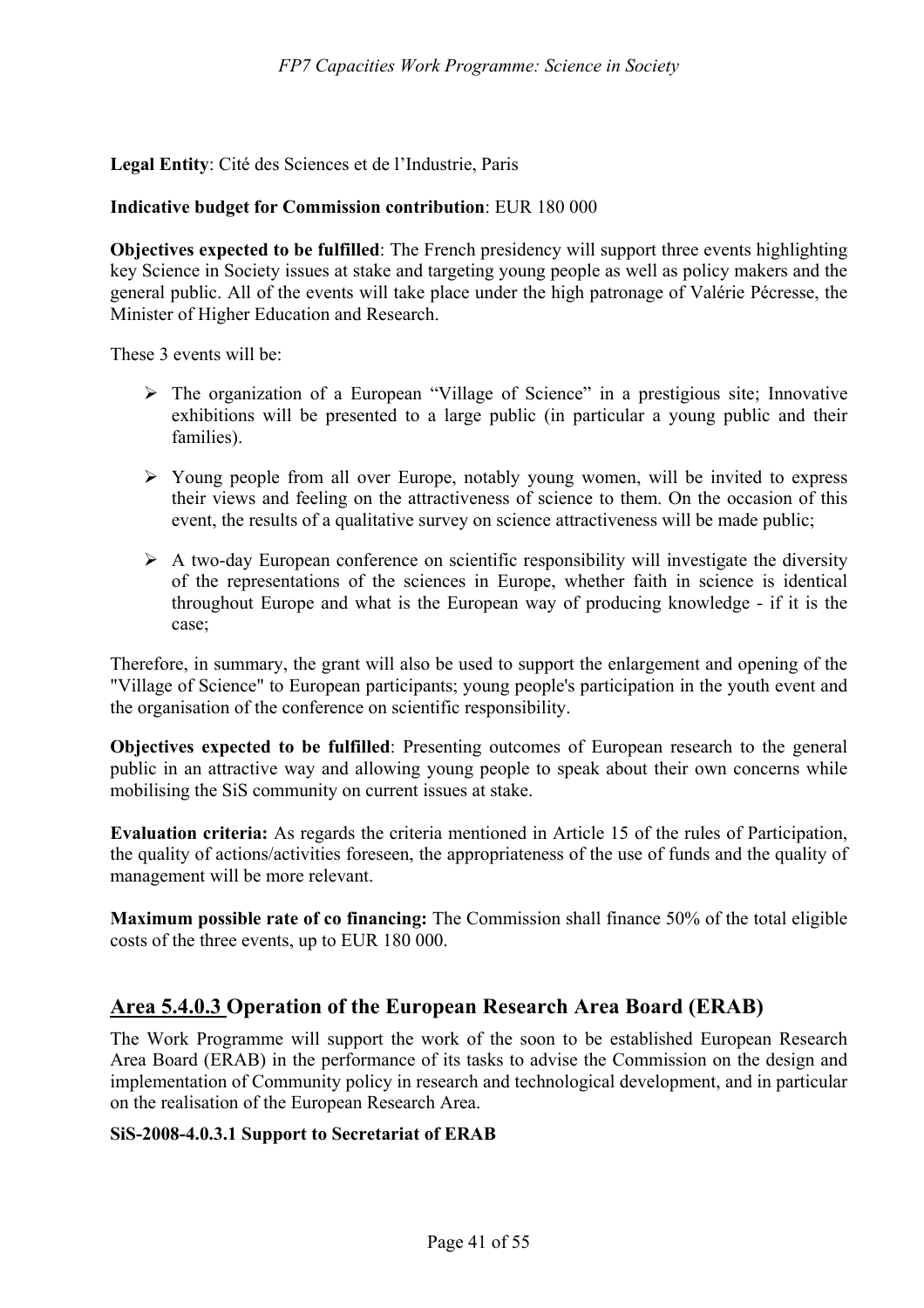The Commission decision to establish  $ERAB^{27}$  will aim to provide financial support to the secretariat of the committee, ensuring that its independence is fully guaranteed. This concerns the scientific secretariat of the organisation as well as secretarial support to the chair. The proposed decision for the new ERAB will also include the same provisions.

**Funding Scheme: Expert contract** for scientific secretariat functions

**Indicative budget for Commission contribution:** EUR 50 000

#### **SiS-2008-4.0.3.2 European Research Area Board studies**

According to Article 5 of the above-mentioned proposed Decision, the ERAB may ask the Commission to undertake studies or consult outside organisations. The programme, therefore, will also support the cost of a very limited number of studies on topics under the consideration by the new ERAB or its working parties.

**Funding Scheme:** Coordination and support action (Public Procurement). Please refer also to Table 3 on page 44 for more information on the public procurement procedure

**Indicative budget for Commission contribution:** EUR 50 000

 $\overline{a}$ 

 $27$  Future Commission Decision to replace Commission Decision of 27 June 2001 on establishing the European Research Advisory Board, OJ L 192/91 14.7.2001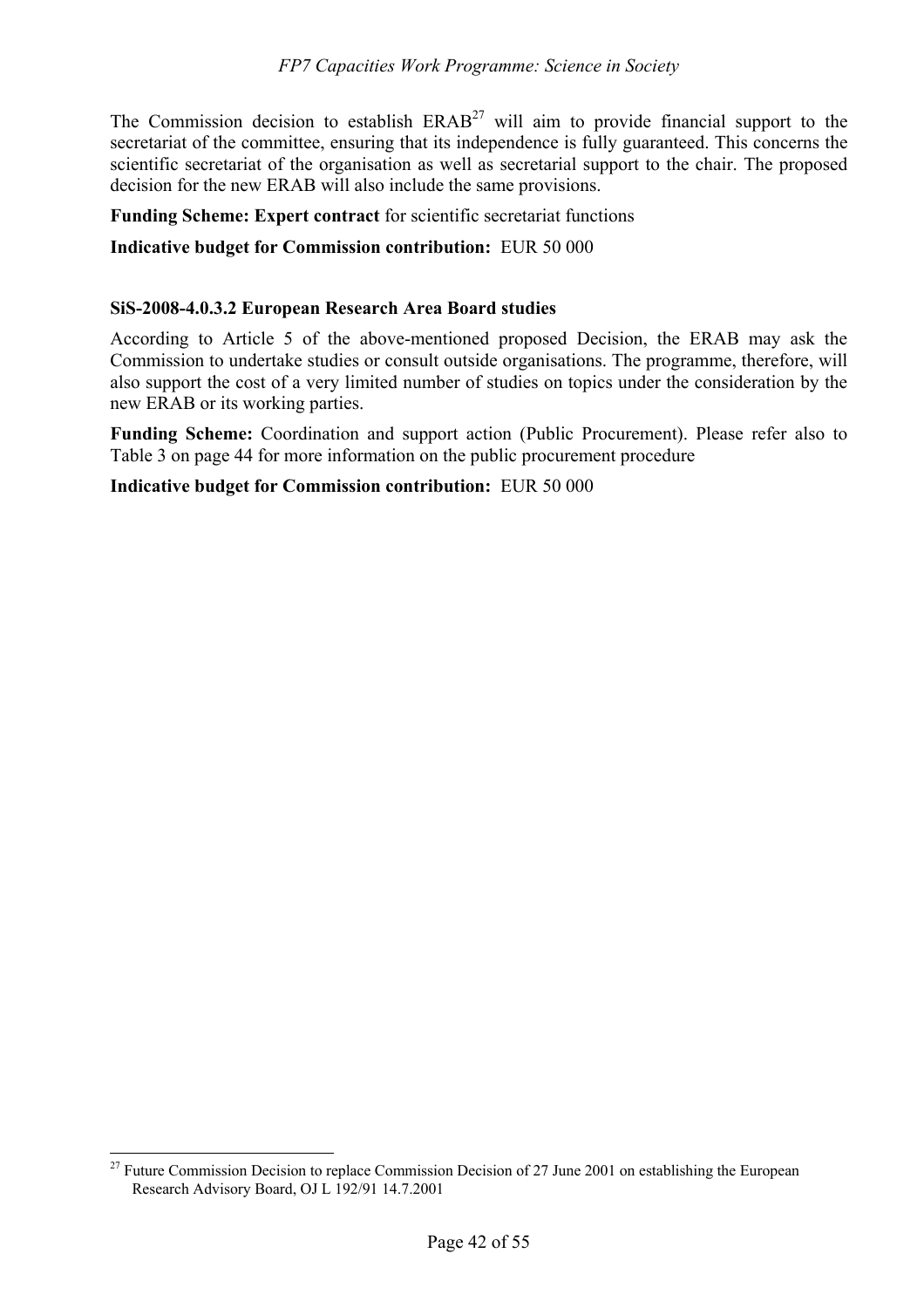| <b>TABLE 1: GRANTS TO NAMED BENEFICIARIES</b>                                        |                       |
|--------------------------------------------------------------------------------------|-----------------------|
| Topic                                                                                | Indicative            |
|                                                                                      | Budget                |
|                                                                                      | (million $\epsilon$ ) |
| SiS-2008-1.1.1.1 Pairing Scheme MEP - Scientists                                     | 0.10                  |
| SiS-2008-1.2.1.2 Slovenian Academy of Sciences and Arts: Nanotechnologies conference | 0.18                  |
| SiS-2008-1.2.2.2 Conference with UNESCO on capacity building on ethics in developing | 0.15                  |
| countries                                                                            |                       |
| SiS-2008-1.2.2.2 Conference with Council of Europe                                   | 0.15                  |
|                                                                                      |                       |
| SiS-2008-2.1.3.3 European Platform of Women Scientists                               | 0.60                  |
| SiS-2008-2.2.3.3 Lindau Foundation                                                   | 0.06                  |
| Sis-2008-3.0.3.2 FCRI – Euroscience Open Forum                                       | 0.30                  |
| SiS-2008-3.0.4 European Broadcasting Union                                           | 1.00                  |
| SiS-2008-3.0.5.4 Young scientist competition                                         | 0.60                  |
| SiS-2008-4.0.2.4 Events during French Presidency on Science in Society               | 0.18                  |
| <b>SUBTOTAL</b>                                                                      | 3.32                  |

| <b>TABLE 2: EXPERT GROUPS CONTRACTS</b>             |                                         |                |
|-----------------------------------------------------|-----------------------------------------|----------------|
| Topic                                               | Indicative budget (million $\epsilon$ ) | Indicative     |
|                                                     | Commission contribution                 | Timing         |
| SiS-2008-1.1.1.3 Expert group global governance of  | 0.15                                    | $1st$ semester |
| science                                             |                                         |                |
| SiS-2008-1.4.1 University-based Research expert     | 0.23                                    | $1st$ semester |
| group                                               |                                         |                |
| SiS-2008-2.1.1.1 Expert Group on stock-taking of 10 | 0.30                                    | $1st$ semester |
| years activities on women in science                |                                         |                |
| SiS-2008-4.0.1-Monitoring Activities on Science in  | 0.15                                    | $1st$ semester |
| Society (MASIS)                                     |                                         |                |
| SiS-2008-4.0.3.1 ERAB Support to Secretariat        | 0.07                                    | $1st$ semester |
| <b>SUBTOTAL</b>                                     | 0.90                                    |                |

# The following actions will be funded through public procurement:

| <b>TABLE 3: PUBLIC PROCUREMENT</b>       |                             |                             |                   |                                            |
|------------------------------------------|-----------------------------|-----------------------------|-------------------|--------------------------------------------|
| Area and Topic                           | <b>Indicative</b><br>budget | <b>Indicative</b><br>Timing | No of<br>contract | Procedure and type of<br>contract foreseen |
|                                          | Commission                  |                             | s                 |                                            |
|                                          | contribution                |                             |                   |                                            |
|                                          | (million $\epsilon$ )       |                             |                   |                                            |
| SiS-2008-1.1.1.2 Seminar Parliamentary   | 0.05                        | 1 <sup>st</sup>             | Up to $4$         | Call for tender for service                |
| <b>Offices</b>                           |                             | semester                    |                   | contract                                   |
|                                          |                             | 2008                        |                   |                                            |
| $SiS-2008-1.1.1.4$ Scientific support to | 0.20                        | 2 <sup>nd</sup>             | $4$ to $10$       | Call for tender                            |
| group Animals for experimental and       |                             | semester                    |                   | for service contract                       |
| other scientific purposes                |                             | 2008                        |                   |                                            |
| SiS-2008-1.2.1.1 Training package on     | 0.10                        | 1 <sup>st</sup>             |                   | Call for tender (open procedure)           |
| open governance of research              |                             | semester                    |                   | (for service contract)                     |
|                                          |                             | 2008                        |                   |                                            |
| SiS-2008-1.2.1.4 Gover'Science civil     | 0.05                        | 1 <sup>st</sup>             | Up to $4$         | Call for tender                            |
| society organisations in research        |                             | semester                    |                   | for service contract                       |
|                                          |                             | 2008                        |                   |                                            |
| SiS-2008-1.2.1.5 Energy and              | 0.05                        | 1 <sup>st</sup>             | Up to $4$         | Call for tender                            |
| environment review                       |                             | semester                    |                   | for service contract                       |
|                                          |                             | 2008                        |                   |                                            |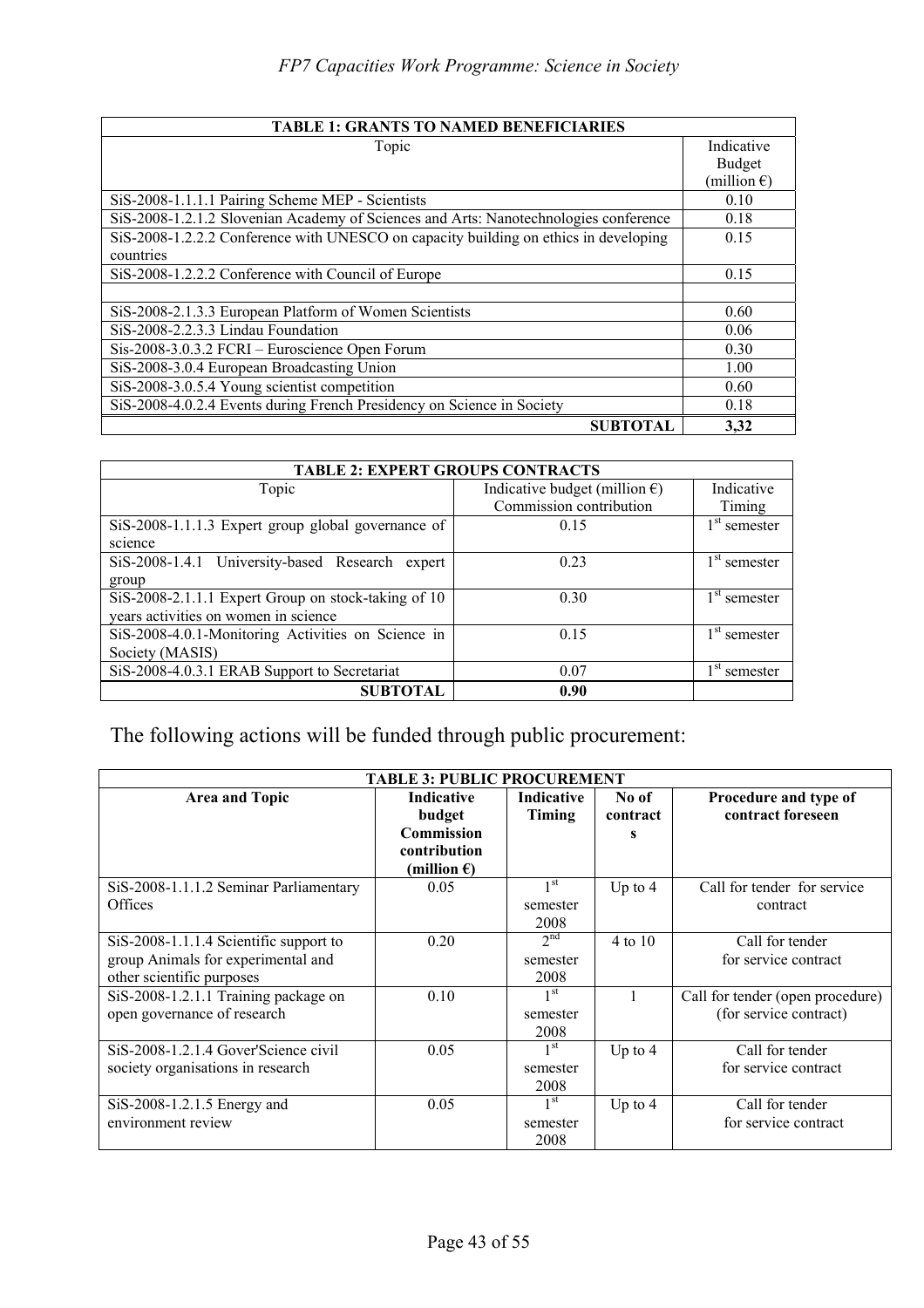| SiS-2008-1.3.3.2 Further development of           | 0.65 | 1st                    | 1            | Specific contract based on a     |
|---------------------------------------------------|------|------------------------|--------------|----------------------------------|
| <b>SINAPSE</b>                                    |      | semester               |              | framework contract under         |
|                                                   |      |                        |              | Articles 88 FI and 117 IR        |
|                                                   |      |                        |              | (service contract)               |
| $SiS-2008-1.3.3.3$ Gover'Science on               | 0.05 | 2 <sup>nd</sup>        | Up to $4$    | Call for tender for service      |
| <b>Inclusive Risk Governance</b>                  |      | semester               |              | contract                         |
|                                                   |      | 2008                   |              |                                  |
| SiS-2008-1.4.2 Development of a                   | 1.25 | 1 <sup>st</sup>        | 1            | Call for tender (open procedure) |
| European Data Collection Network on               |      | semester               |              | for service contract             |
| research-active universities                      |      | 2008                   |              |                                  |
| SiS-2008-2.1.3.2 She Figures 2009                 | 0.30 | Sept 2007              | $\mathbf{1}$ | Call for tender (open procedure) |
|                                                   |      |                        |              | for service contract             |
| SIS-2008-2.2.3.2 Innovative methods in            | 2.00 | 2 <sup>nd</sup>        | $\mathbf{1}$ | Call for tender (restricted      |
| science education <sup>28</sup>                   |      | Semester               |              | procedure following a call for   |
|                                                   |      | $2007/1$ <sup>st</sup> |              | expressions of interest) for     |
|                                                   |      | semester               |              | service contract                 |
|                                                   |      | 2008                   |              |                                  |
| SiS-2008-3.0.5.3<br>of<br>Evaluation<br>the       | 0.06 | 2 <sup>nd</sup>        | 1            | Call for tender for service      |
| European Science Prizes                           |      | semester               |              | contract                         |
|                                                   |      | $2007/1$ <sup>st</sup> |              |                                  |
|                                                   |      | semester               |              |                                  |
|                                                   |      | 2008                   |              |                                  |
| Activities<br>SiS-2008-4.0.2.1-Monitoring         | 0.85 | 1st                    | $\mathbf{1}$ | Call for tender (open procedure) |
| on Science in Society (MASIS)                     |      | Semester               |              | for service contract             |
| SiS-2008-4.0.2.2<br>EPS <sub>21</sub><br>European | 0.85 | 1st                    | $\mathbf{1}$ | Call for tender (open procedure) |
| Platform Science in Society Initiatives           |      | Semester               |              | for service contract             |
| SiS-2008-4.0.3.2<br>Research<br>European          | 0.05 | 1st                    | $\mathbf{1}$ | Specific contract based on a     |
| Area Board (ERAB)                                 |      | Semester               |              | framework contract under         |
|                                                   |      |                        |              | Articles 88 FI and 117 IR        |
|                                                   |      |                        |              | (service contract)               |
| <b>SUBTOTAL</b>                                   | 6.51 |                        |              |                                  |
|                                                   |      |                        |              |                                  |

# **Indicative overall budget for the Science in Society 2008 Work Programme**

|                                                                                                     | 2008               |
|-----------------------------------------------------------------------------------------------------|--------------------|
|                                                                                                     | <b>Million EUR</b> |
| <b>Calls</b> (FP7 Science in Society–2008–1 $\&$ FP7 Science in<br>Society- $2008-2$ )              | 29.68              |
| Expert evaluators <sup>29</sup>                                                                     | 0.58               |
| <b>Other activities</b> (incl. public procurement, expert groups,<br>grants to named beneficiaries) | 10.73              |
| <b>Estimated total budget allocation</b>                                                            |                    |

 $\overline{a}$ 

 $^{28}$  Any money remaining unspent from the topic SiS-2008-2.2.3.1 (for example where no appropriate structure is likely to arise from the restricted call for tender) will be re-attributed automatically to Activity 5.2.2. in the call for proposals.

<sup>&</sup>lt;sup>29</sup> The heading "expert evaluators" includes, inter alia, scientific and technical support for the ERAB Working parties, to be set-up on the basis of the Commission Green paper " The European Research Area : New Perspectives", for an estimated amount of EUR 109 981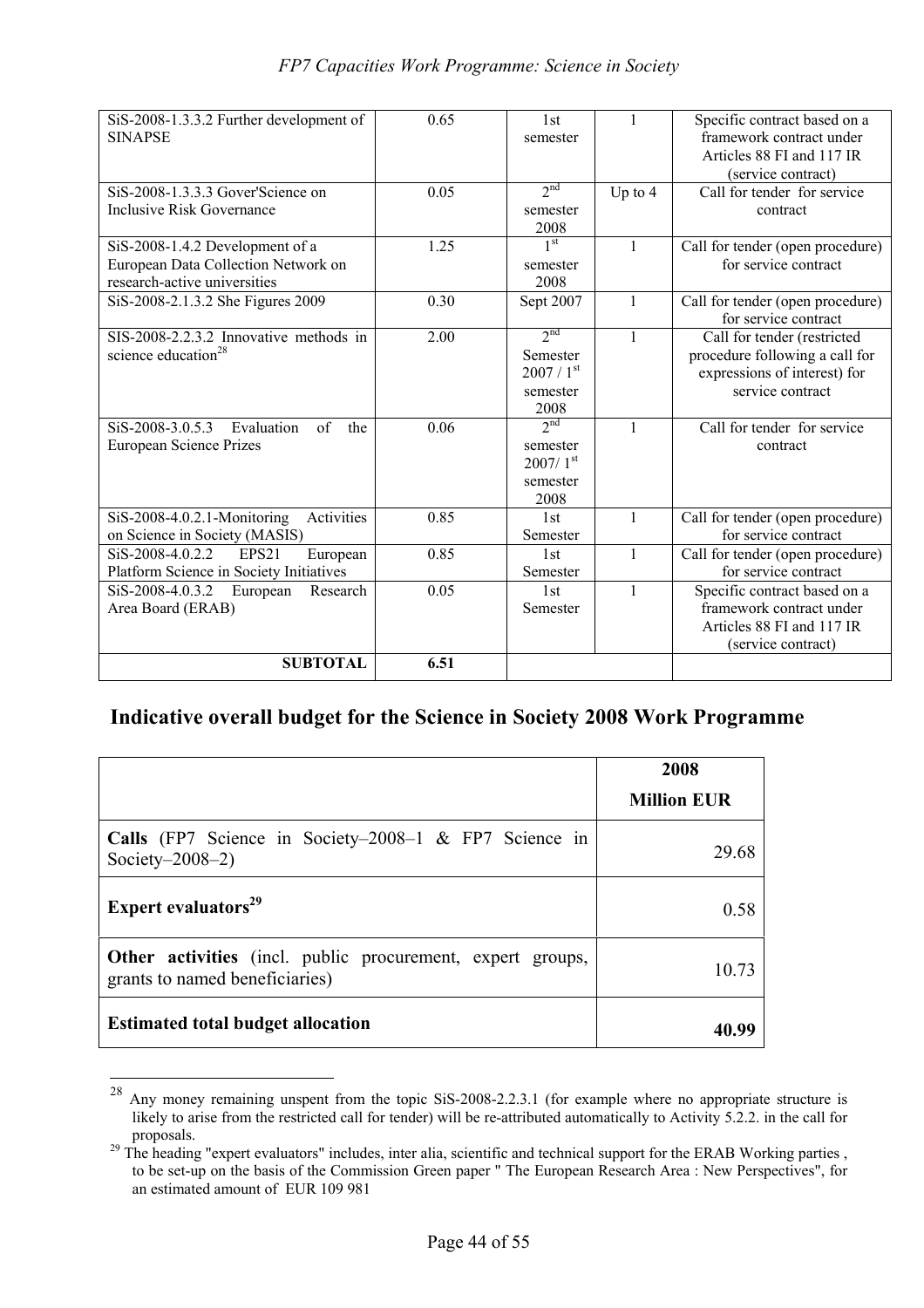# **III. IMPLEMENTATION OF CALLS**

# **CALL FICHE 1**

- Call identifier: FP7-SCIENCE-IN-SOCIETY-2008-1
- Date of publication<sup>30</sup>: Friday 30 November 2007
- Deadline<sup>31</sup>: Tuesday 18 March 2008 at 17.00.00, Brussels local time.
- Indicative budget<sup>32</sup>: EUR 25.08 million from 2008 budget<sup>33</sup>
- Topics called:

 $\overline{a}$ 

| <b>ACTIVITY</b>      | <b>TOPICS CALLED</b>                                                                                  | <b>Funding Schemes</b>      | <b>Indicative budget for</b><br><b>Commission contribution</b> |                |
|----------------------|-------------------------------------------------------------------------------------------------------|-----------------------------|----------------------------------------------------------------|----------------|
| / AREA               |                                                                                                       |                             | $(E$ million)                                                  |                |
| <b>ACTION LINE 1</b> |                                                                                                       |                             |                                                                |                |
|                      | ACTIVITY 5.1.1 Better understanding of the place of science and technology ( $S & T$ ) in society     |                             |                                                                | 6.20           |
|                      |                                                                                                       |                             |                                                                |                |
|                      | Area 5.1.1.2 Research on ethics in science and technology                                             |                             |                                                                |                |
| 5.1.1.2              | SiS-2008-1.1.2.1 Ethics and new and                                                                   | Collaborative Projects      |                                                                | Topic          |
|                      | emerging fields of science and technology                                                             | (Small or medium-scale      |                                                                | quota: at      |
|                      |                                                                                                       | Scale)                      |                                                                | least 3        |
|                      |                                                                                                       |                             |                                                                | proposals      |
|                      | Area 5.1.1.5 Public understanding of science and promotion of public debate                           |                             |                                                                |                |
| 5.1.1.5              | SiS-2008-1.1.5.1 Exchanges and cooperation                                                            | CSA (Coordinating) and      |                                                                | Topic          |
|                      | of local actors on scientific culture                                                                 | CSA (Supporting)            |                                                                | quota: at      |
|                      |                                                                                                       |                             |                                                                | least 4        |
|                      |                                                                                                       |                             |                                                                | proposals      |
|                      | ACTIVITY 5.1.2 Developing governance to anticipate and clarify political, societal and ethical issues |                             |                                                                | 4.65           |
|                      | Area 5.1.2.1. Broader engagement on science-related questions                                         |                             |                                                                |                |
| 5.1.2.1              | SiS-2008-1.2.1.3<br>Governance<br>in<br>the                                                           | Collaborative research      |                                                                | Topic          |
|                      | production of health and medical knowledge                                                            | Projects (small or medium-  |                                                                | quota: at      |
|                      |                                                                                                       | scale focused projects),    |                                                                | least 3        |
|                      |                                                                                                       | Research for the benefit of |                                                                | proposals,     |
|                      |                                                                                                       | specific groups (BSG-       |                                                                | of which at    |
|                      |                                                                                                       | CSO), CSA (Supporting)      |                                                                | least 1        |
|                      |                                                                                                       |                             |                                                                | using          |
|                      |                                                                                                       |                             |                                                                | <b>BSG-CSO</b> |
|                      | Area 5.1.2.2. Conditions for an informed debate on ethics and science                                 |                             |                                                                |                |
| 5.1.2.2.             | SiS-2008-1.2.2.1 Promotion of pan-European                                                            | CSA Supporting, CSA         |                                                                | Topic          |
|                      | and international awareness of the ethical                                                            | (Coordinating)              |                                                                | quota: at      |
|                      | aspects of security technologies.                                                                     |                             |                                                                | least 3        |
|                      |                                                                                                       |                             |                                                                | proposals      |

 $30$  The Director-General responsible for the call may publish it up to one month prior to or after the envisaged date of

publication.<br><sup>31</sup> At the time of publication of the call, the Director-General responsible may delay this deadline by up to two months<br><sup>32</sup> The final budget awarded to this call, following the evaluation of projects, may v of the call. All budgetary figures given in this call are also indicative. The repartition of the sub-budgets awarded

within this call, following the evaluation of projects, may vary by up to 10% of the total value of the call.<br><sup>33</sup> Under the condition that the preliminary draft budget for 2008 is adopted without modifications by the budg authority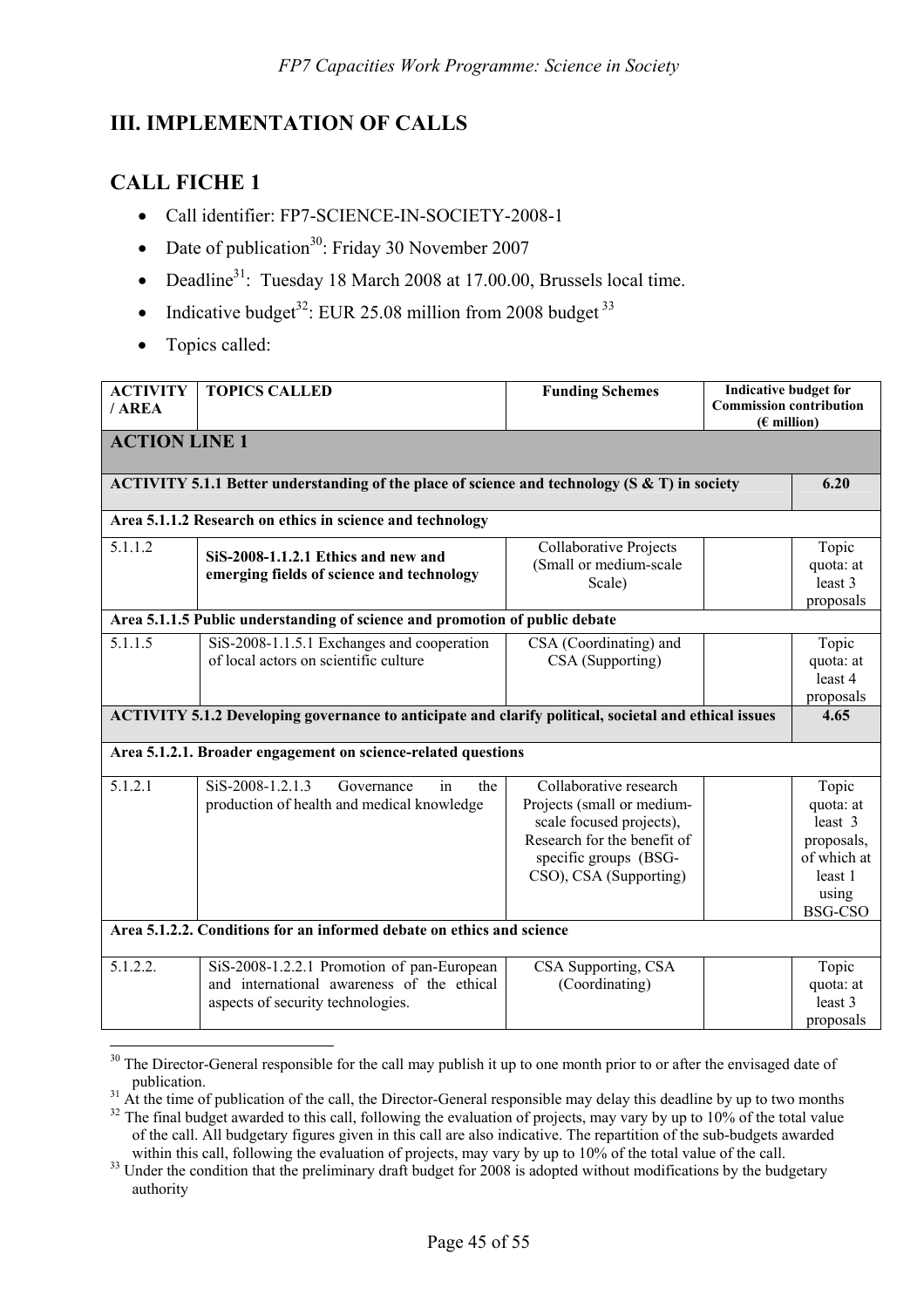|          | <b>ACTIVITY 5.1.3 Strengthening and improving the European science system</b>                                      |                               | 4.80             |
|----------|--------------------------------------------------------------------------------------------------------------------|-------------------------------|------------------|
|          | Area 5.1.3.1 Encouraging the debate on information dissemination, including access to scientific results and the   |                               |                  |
|          | future of scientific publications, taking also into account measures to improve access by the public               |                               |                  |
| 5.1.3.1. | SiS-2008-1.3.1.1 Coordination and support                                                                          | CSA (Coordinating) and        | Topic            |
|          | actions on the scientific publishing system in                                                                     | CSA (Supporting)              | quota: at        |
|          | connection with research excellence and                                                                            |                               | least 3          |
|          | dissemination and sharing of knowledge                                                                             |                               | proposals        |
|          | Area 5.1.3.2. Promoting trust and self-regulation in the scientific community                                      |                               |                  |
| 5.1.3.2. | SiS-2008-1.3.2.1 Supporting trans-national                                                                         | CSA (Coordinating)            | Topic            |
|          | exchange of experience between Research                                                                            |                               | quota:           |
|          | <b>Integrity Structures</b>                                                                                        |                               | expected to      |
|          |                                                                                                                    |                               | be 1             |
|          |                                                                                                                    |                               | proposal         |
|          | Area 5.1.3.3 Improving the use, and monitoring the impact, of scientific advice and expertise for policy-making in |                               |                  |
|          | Europe (including risk management), and developing practical tools and schemes (e.g. electronic networks)          |                               |                  |
| 5.1.3.3. | SiS-2008-1.3.3.1 Transnational networking                                                                          | CSA (Coordinating)            | Topic            |
|          | between advisory structures                                                                                        |                               | quota: at        |
|          |                                                                                                                    |                               | least 2          |
|          |                                                                                                                    |                               | proposals        |
|          | Second Action Line - Strengthening potential, broadening horizons                                                  |                               |                  |
|          |                                                                                                                    |                               |                  |
|          | <b>ACTIVITY 5.2.1 Gender and research</b>                                                                          |                               | 3.50             |
|          | Area 5.2.1.1 Strengthening the role of women in scientific research and scientific decision-making bodies          |                               |                  |
| 5.2.1.1  | SiS-2008-2.1.1.1 Gender management in                                                                              | <b>CSA</b>                    | Topic            |
|          | research organisations                                                                                             | (Supporting)                  | quota: at        |
|          |                                                                                                                    |                               | least 2          |
|          |                                                                                                                    |                               | proposals        |
|          | Area 5.2.1.2 Gender dimension of research                                                                          |                               |                  |
| 5.2.1.2  | SiS-2008-2.1.2.1 Influence of the perception                                                                       | <b>Collaborative Projects</b> | Topic            |
|          | of science on study choice                                                                                         | (Small or medium scale)       | quota: at        |
|          |                                                                                                                    |                               | least 2          |
|          | Area 5.2.1.3 Mainstreaming gender in Community research policy and programmes                                      |                               | proposals        |
|          |                                                                                                                    |                               |                  |
| 5.2.1.1  | SiS-2008-2.1.3.1 Gender and leadership in                                                                          | <b>CSA</b>                    | Topic            |
|          | medicine                                                                                                           | (Supporting)                  | quota: at        |
|          |                                                                                                                    |                               | least 1          |
|          | <b>ACTIVITY 5.2.2 Young People and Science</b> <sup>34</sup>                                                       |                               | proposal<br>1.00 |
|          | Area 5.2.2.2 Reinforcing links between science education and science careers                                       |                               |                  |
| 5.2.2.2. | SiS-2008-2.2.2.1 Identification of trends in                                                                       | <b>Collaborative Projects</b> | Topic            |
|          | scientific studies                                                                                                 | (Small or medium scale)       | quota: at        |
|          |                                                                                                                    |                               | least 1          |
|          |                                                                                                                    |                               | proposal         |

 $\overline{a}$  $34$  Any money remaining unspent from the topic SiS-2008-2.2.3.1 (for example where no appropriate structure is likely to arise from the restricted call for tender) will be re-attributed automatically to Activity 5.2.2.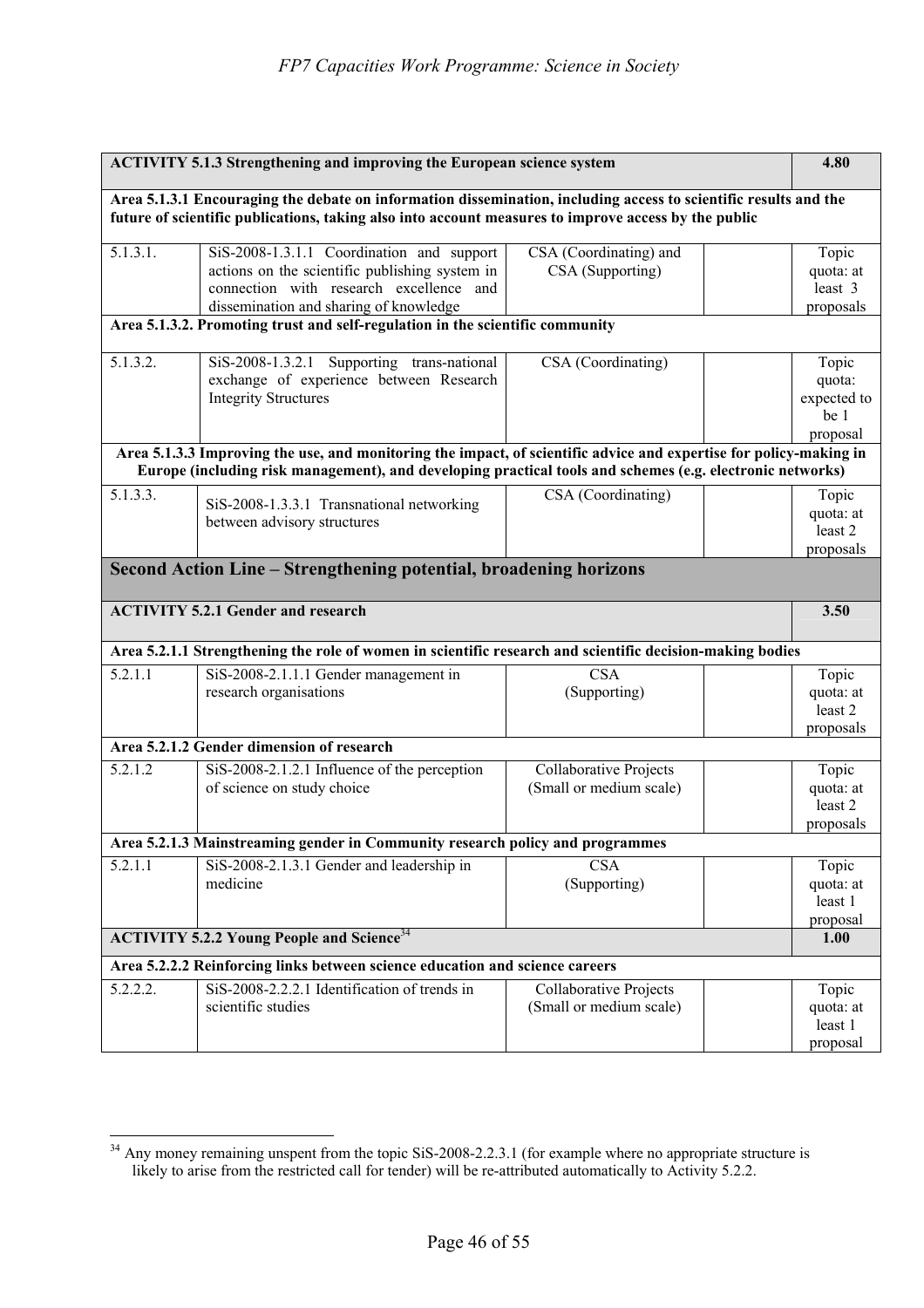|          | Third Action Line: Science and society communicate                                                                                                                        |                                                      |       |                                                               |
|----------|---------------------------------------------------------------------------------------------------------------------------------------------------------------------------|------------------------------------------------------|-------|---------------------------------------------------------------|
|          | Activity/Area 5.3.0.2 Training actions to bridge the gap between the media and the scientific<br>community targeting the public                                           |                                                      |       | 1.00                                                          |
| 5.3.0.2. | $SiS-2008-3.0.2.1$ Support for training<br>activities of high-level EC-funded scientists                                                                                  | CSA (Supporting)                                     |       | Topic<br>quota: at<br>least 2<br>proposals                    |
| 5.3.0.2  | SiS-2008-3.0.2.2 Support training activities of<br>journalists and authors in the EU Member<br>States and the associated countries in EC-<br>funded research laboratories | CSA (Supporting)                                     |       | Topic<br>quota: at<br>least 2<br>proposals                    |
|          | Activity/Area 5.3.0.3 Encouraging a European dimension at science events targeting the public                                                                             |                                                      |       | 3.12                                                          |
| 5.3.0.3. | SiS-2008-3.0.3.1 Encouraging cooperation<br>and networking between scientific events<br>organisers on public engagement with science.                                     | <b>CSA</b><br>(Coordinating) and CSA<br>(Supporting) |       | Topic<br>quota: at<br>least 4<br>proposals                    |
|          | <b>Fourth Action Line: Strategic Activities</b>                                                                                                                           |                                                      |       | $0.80^{35}$                                                   |
| 5.4.0.2  | SiS-2008-4.0.2.3: Social Impact Assessment<br>of Research                                                                                                                 | Collaborative Projects*<br>(Small or medium scale)   |       | Topic<br>quota:<br>expected to<br>be <sub>1</sub><br>proposal |
|          |                                                                                                                                                                           | <b>TOTAL</b>                                         | 25.08 |                                                               |

Please note that Consortium agreements are only necessary for collaborative projects and research for CSO projects

All applicants are advised to read the Guides for Applicants in tandem with this call fiche.

### **Evaluation procedure:**

- A one-stage submission procedure will be followed
- Proposals may be evaluated remotely

- The evaluation criteria and sub-criteria (including weights and thresholds), together with the eligibility, selection and award criteria, for the different funding schemes are set out in Annex 2 to this work programme.

Proposals will not be evaluated anonymously.

#### **Selection of proposals**

 $\overline{a}$ 

1. A separate ranking list will be established for each of the eight indicative budgets per activity as indicated in the table above. At least one proposal per topic will be selected provided

 $35$  Please note the indicative amount available for topic 4.0.2.3, which is less than the maximum EC contribution for collaborative projects of EUR 1 000 000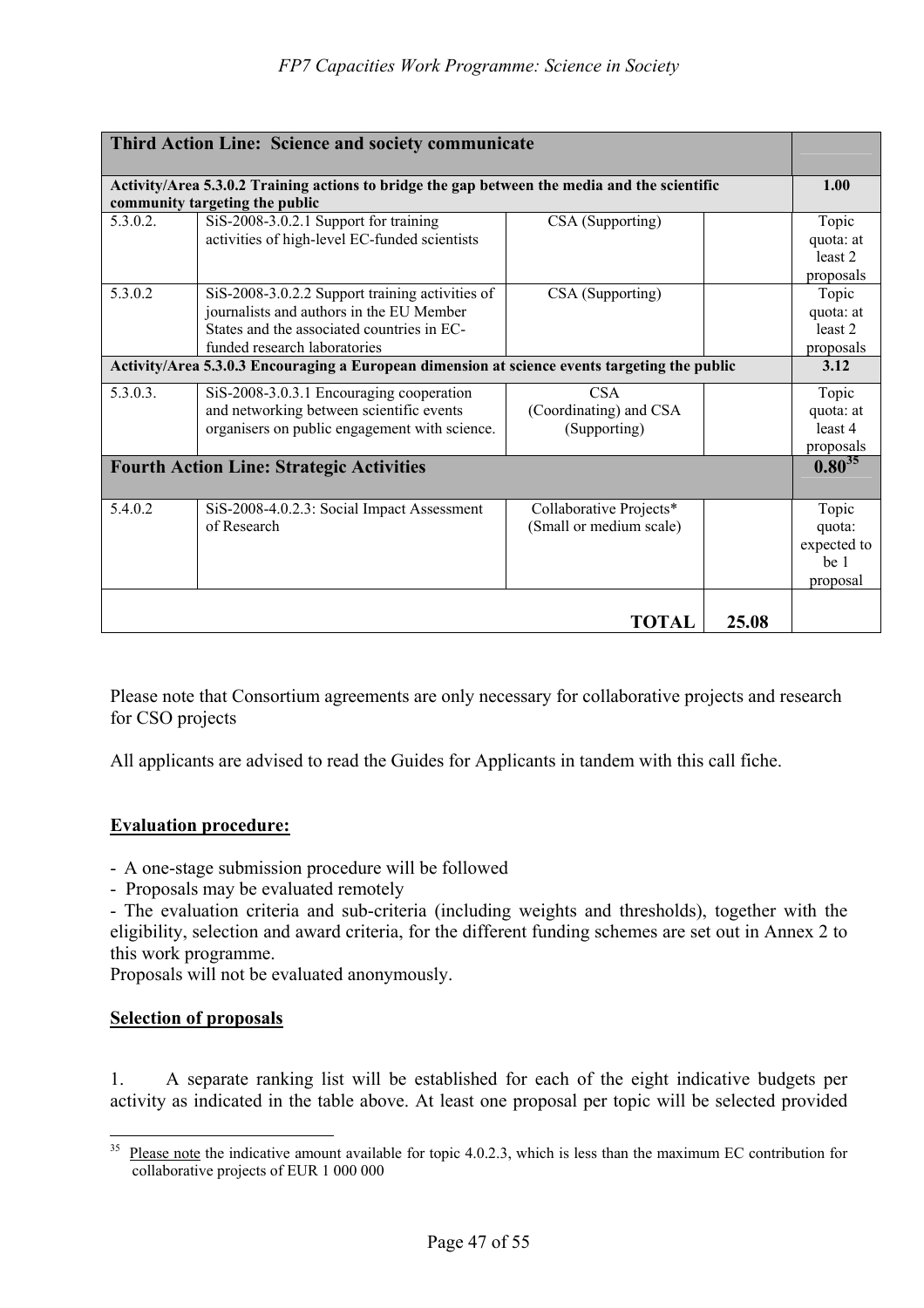that at least one proposal submitted under that topic scores above the threshold.

2. The 'topic quotas' in the table above indicate the minimum number of proposals that will be retained for each topic under each ranking list (provided that this number of proposals obtains an evaluation score above the threshold and that sufficient budget for the activity is available)*.* In the case, for example, where the topic quota is two proposals and four score above the threshold, then the first two are selected, and the other two 'extra' remain on the ranking list for the budget by activity, along with the other 'extra' proposals (i.e. those proposals still above threshold after the minimum topic quota has been fulfilled). Once the topic quotas are filled, these 'extra' proposals will be considered if money remains in the budget for the ranking list. The reserve list for each ranking list per budget will be drawn up according to the same criteria.

3. If money is left over after the selection of proposals for financing from the ranking lists per activity, proposals will be selected on the basis of the following criteria: priority is given first of all to proposals under topics where the 'at least' quota has not been fulfilled. Next, priority is given to proposals on the basis of score. Where there is more than one proposal with the same score, priority is given to the proposal which comes from the topic which has received the higher number of proposals evaluated above the threshold.

Any money remaining unspent from the topic SiS-2008-2.2.3.1 (for example where no appropriate structure is likely to arise from the restricted call for tender) will be re-attributed automatically to Activity 5.2.2.

# **Indicative evaluation and contractual timetable**

Evaluations are expected to be carried out during the month of May 2008. It is expected that the grant agreement negotiations for the shortlisted proposals will be open in July 2008.

### **Particular requirements for participation, evaluation and implementation**

The minimum number of participating legal entities required, for all funding schemes, is set out in the Rules for Participation<sup>36</sup>. A summary of the minimum participation requirements for the instruments used in this call is given in the following table. These participation criteria are also criteria for eligibility of the proposal.

| <b>Funding scheme</b>                | <b>Minimum conditions</b>                                                         |
|--------------------------------------|-----------------------------------------------------------------------------------|
| Collaborative project                | At least 3 independent legal entities, each of which is established in a MS or    |
|                                      | AC, and no two of which are established in the same MS or AC.                     |
| Co-ordination and support action     | At least 3 independent legal entities, each of which is established in a MS or    |
| (co-ordinating)                      | AC, and no two of which are established in the same MS or AC.                     |
| Co-ordination and support action     | At least 1 independent legal entity (see additional criterion, below)             |
| (supporting)                         |                                                                                   |
| Research for the Benefit of Specific | At least 3 independent legal entities, each of which is established in a MS or    |
| Groups – Civil Society               | AC, and no 2 of which are established in the same MS or AC. The minimum 3         |
| Organisations (BSG-CSO)              | legal entities must include at least 1 civil society organisation (see definition |
|                                      | in the Work Programme) and at least 1 research organisation.                      |

 $\overline{a}$  $36$  MS = Member States of the EU; AC = Associated country. Where the minimum conditions for an indirect action are satisfied by a number of legal entities, which together form one legal entity, the latter may be the sole participant, provided that it is established in a Member State or Associated country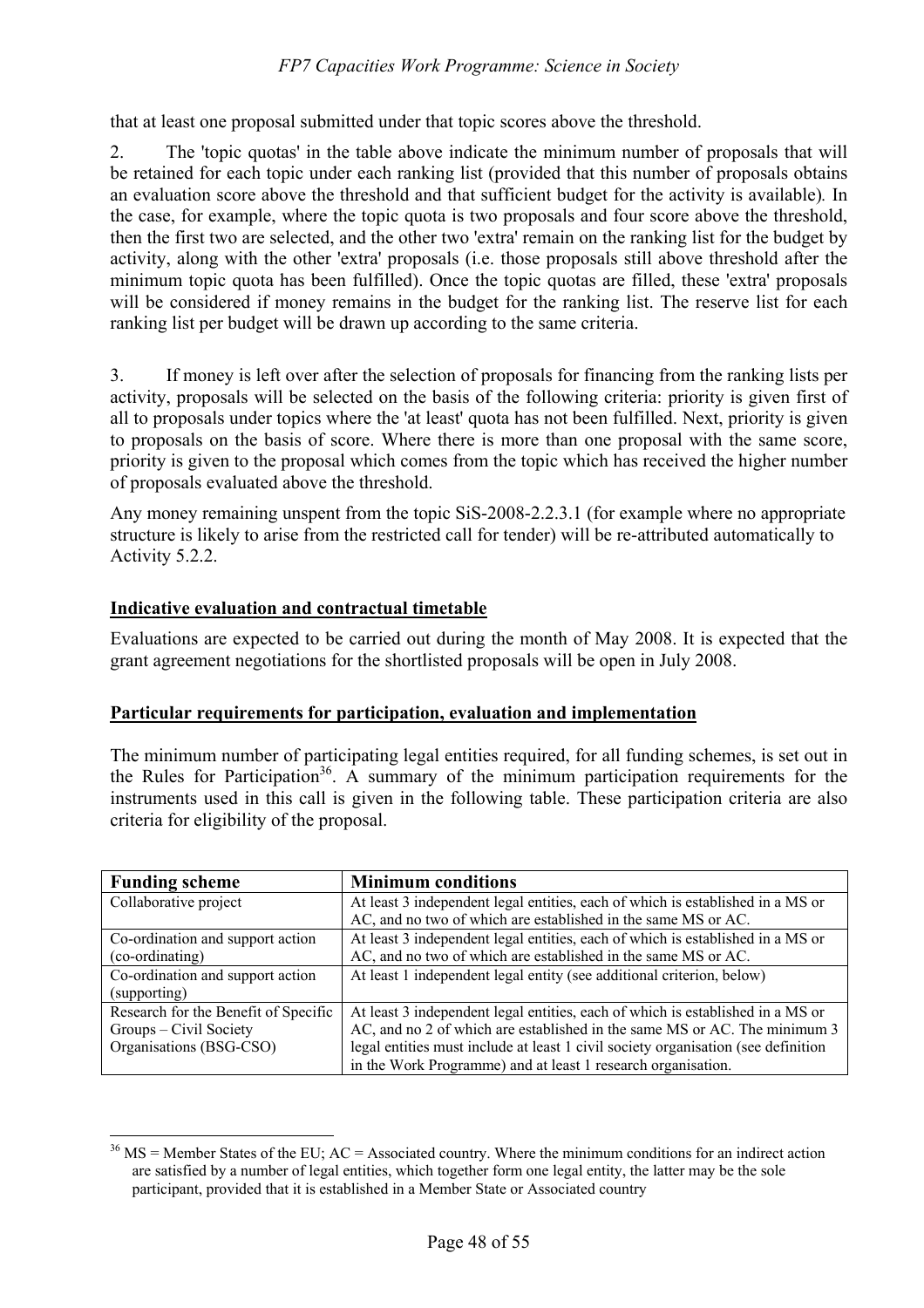Please note: for the purposes of this Call for Proposals, the minimum participation condition for a Co-ordination and support action (supporting) is 'at least one independent legal entity which is established in a Member State or in an Associated Country". This is also an eligibility criterion.

### **The following participation criteria are also criteria for eligibility of proposals under the specific topics indicated:**

- For topic *SiS-2008-1.2.2.1, Promotion of pan-European and international awareness of the ethical aspects of Security technologies*, the following rules apply for Co-ordination and support actions (co-ordinating): the proposal must include a transnational European (EU or Associated States) dimension and an international dimension (particularly but not limited to Asia and North America).

Under this 2008 Science in Society Work Programme, *"Collaborative research projects (small or medium-scale focused research projects)"* are **those which request a maximum EC contribution of €1.000.000. This financial limit constitutes an eligibility criterion and proposals for "***Collaborative research projects (small or medium-scale focused research projects)"* **outside the limit will be excluded from the evaluation process***.* Please note the indicative amount available for topic 4.0.2.3 (Social Impact Assessment of Research) of EUR 800 000, which is less than the maximum EC contribution for collaborative projects of EUR 1 000 000.

The forms of grant which will be offered and the maximum reimbursement rates are specified in Annex 3 to the Capacities work programme.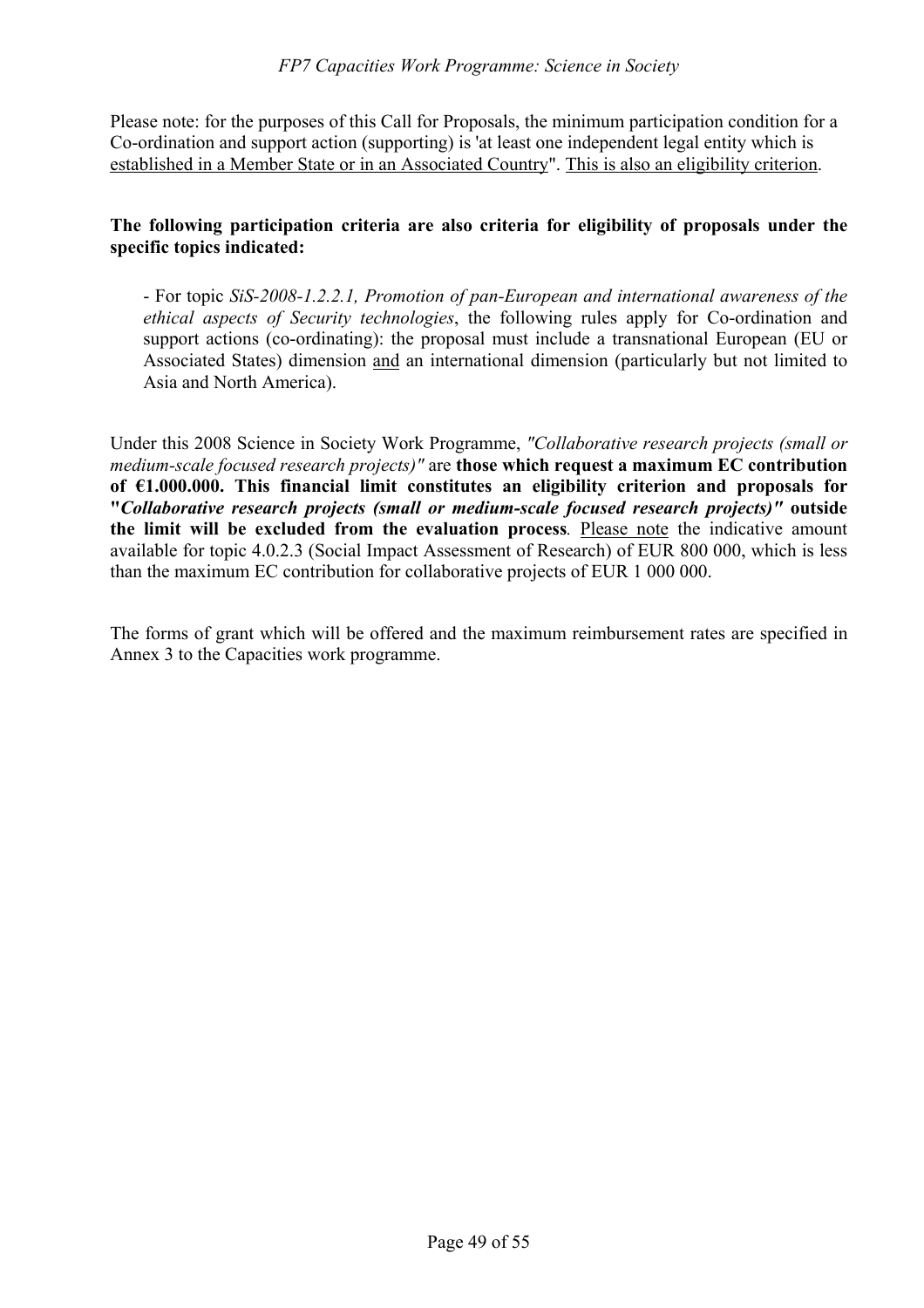# **CALL FICHE 2**

- Call identifier: FP7-SCIENCE-IN-SOCIETY-2008-2
- Date of publication<sup>37</sup>: Tuesday 18 March 2008
- Deadline<sup>38</sup>: Thursday 29 May 2008, at  $17.00.00$ , Brussels local time.
- Indicative budget<sup>39</sup>: EUR 1.60 million from 2008 budget<sup>40</sup>
- Topics called:

| <b>ACTIVITY/AREA</b> | <b>TOPICS CALLED</b>                                                                               | <b>Funding Schemes</b> | <b>Indicative</b><br>budget<br>Commission<br>contribution<br>$(\epsilon$ million) |
|----------------------|----------------------------------------------------------------------------------------------------|------------------------|-----------------------------------------------------------------------------------|
| of popular prizes    | Area 5.3.1.5 Promotion of excellent trans-national research and science communication by the means |                        |                                                                                   |
| 5.3.1.5              | SiS-2008-3.1.5.1 Descartes prizes for<br>transnational collaborative research                      | CSA (Supporting)       | 1.40                                                                              |
|                      | SiS-2008-3.1.5.2 Prizes for science<br>communication                                               | CSA (Supporting)       | 0.20                                                                              |
|                      |                                                                                                    | <b>SUBTOTAL</b>        | $1.60^{41}$                                                                       |

All applicants are advised to read the Guides for Applicants in tandem with this call fiche.

Indicative amounts of Awards:

SiS-2008-3.1.5.1 Descartes prizes for transnational collaborative research (EUR 1 400 000): Up to EUR 1 300 000 EUR for the laureates EUR 120 000 EUR for up to four finalists (EUR 30 000 each).

SiS-2008-3.1.5.2 Prizes for science Communication (EUR 195 000): 180 000 EUR for up to three laureates (EUR 60 000 each). 15 000 EUR for up to three finalists (EUR 5 000 each).

### **Evaluation procedure:**

- A one-stage submission procedure will be followed

 $\overline{a}$  $37$  The Director-General responsible for the call may publish it up to one month prior to or after the envisaged date of

publication.<br><sup>38</sup> At the time of publication of the call, the Director-General responsible may delay this deadline by up to two months<br><sup>39</sup> The final budget awarded to this call, following the evaluation of projects, may v of the call. All budgetary figures given in this call are also indicative. The repartition of the sub-budgets awarded

 $40$  Under the condition that the preliminary draft budget for 2008 is adopted without modifications by the budgetary authority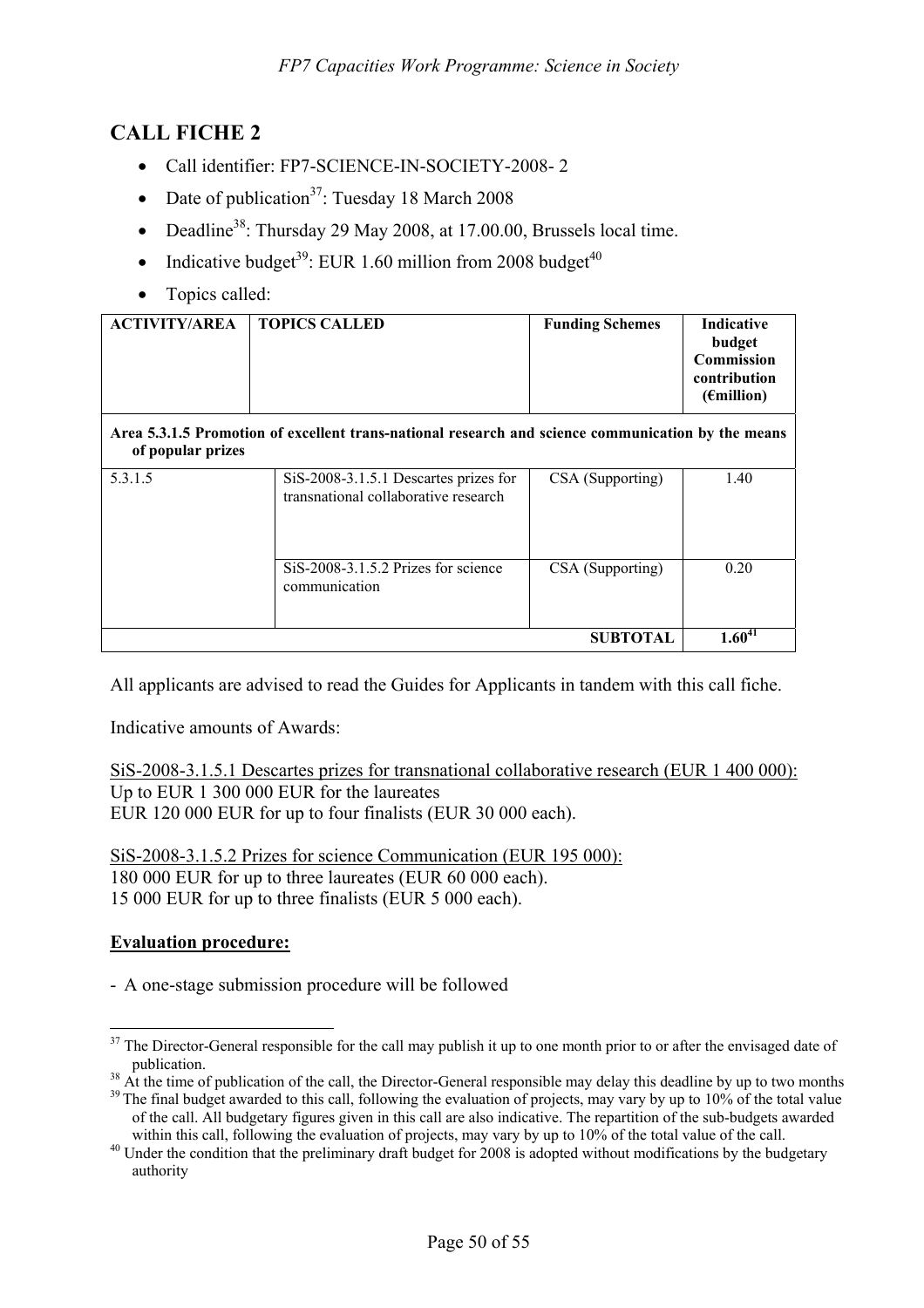- The evaluation criteria and sub-criteria (including weights and thresholds), together with the eligibility, selection and award criteria, for the different funding schemes are set out below.
- Proposals will not be evaluated anonymously.

#### **Indicative evaluation and contractual timetable**

Evaluations are expected to be carried out during the month of October 2008, taking into account the time required to prepare the evaluations on the basis of the proposals received. It is expected that the prize announcements will be made in early 2009.

#### **Particular requirements for participation, evaluation and implementation**

The minimum number of participating legal entities required, for all funding schemes, is set out in the Rules for Participation<sup>42</sup>. A summary of the minimum participation requirements for the instruments used in this call is given in the following table. These participation criteria are also criteria for eligibility of the proposal, and may be elaborated in more detail at the time of the call.

| <b>Funding scheme</b>            | <b>Minimum conditions</b>           |
|----------------------------------|-------------------------------------|
| Co-ordination and support action | At least 1 independent legal entity |
| (supporting)                     |                                     |

The following participation criteria are also criteria for eligibility of proposals under this call:

- SiS-2008-3.0.5.1 Descartes prizes for transnational collaborative research: Proposals are to be submitted by a consortium of teams comprising a minimum of two mutually independent legal entities (organisations or individuals) of which one must be from a MS, and the other one from any other country (MS, AC, rest of the world).

- SiS-2008-3.0.5.2 Prizes for Science Communication**:** Proposals are to be submitted by a legal entity (organisations or individuals) from a MS or AC that is awarding science communication prizes on a national and/or international level ("prize organisers"). The candidates proposed (for whom there are no restrictions as to their nationality) must be winners of a science communication award of such a "prize organiser".

### **Specific Evaluation Criteria**

 $\overline{a}$ 

SiS-2008-3.0.5.1 Descartes prize for transnational collaborative research

- 1. Excellence and quality of the proposal (threshold score 4 out of 5; weighting = 3)
- quality and novelty of the results achieved;
- contribution to addressing key scientific and technological issues.
- 2. European added value (threshold score 4 out of 5; weighting  $= 1$ )

 $42$  MS = Member States of the EU; AC = Associated country. Where the minimum conditions for an indirect action are satisfied by a number of legal entities, which together form one legal entity, the latter may be the sole participant, provided that it is established in a Member State or Associated country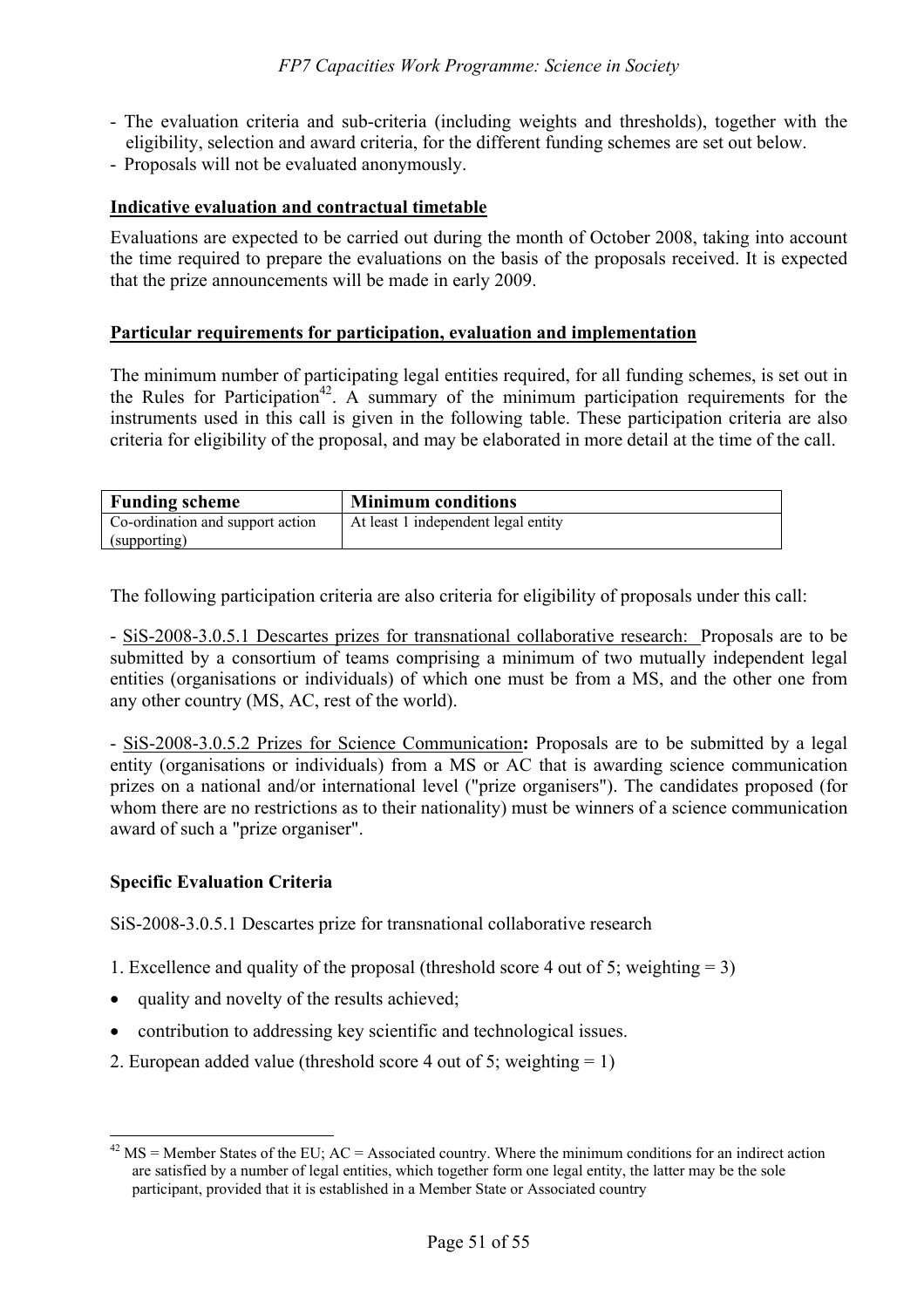• The extent to which the results of the research can only be achieved if carried out at European level and beyond;

Overall threshold score after application of the weightings: 17 out of 20.

### SiS-2007-3.0.5.2 Prizes for Science Communication

1. Excellence and quality of the proposal (threshold score 4 out of 5):

- Adequacy, competence and innovativeness of the technical means invested in the communication,
- Accuracy, appropriateness and soundness of the scientific content

2. Relevance and impact (threshold score 3 out of 5):

- Effectiveness of the communication activity in raising the profile of science, engineering or technology, seen through the eyes of the intended public
- Capability of the science communication action to address the main concerns and/or expectations of the European society

3. European added value (threshold score 3 out of 5); weighting 2:

- Capability of the communication activity, or of the professional engaged in communication, to offer a model for its transposition into different cultural backgrounds
- Capability of the communication activity or of the professional engaged in communication, to open new lines of thoughts and trigger subsequent initiatives in a wider context.

Overall threshold score: 16 out of 20 (after the application of the weighting)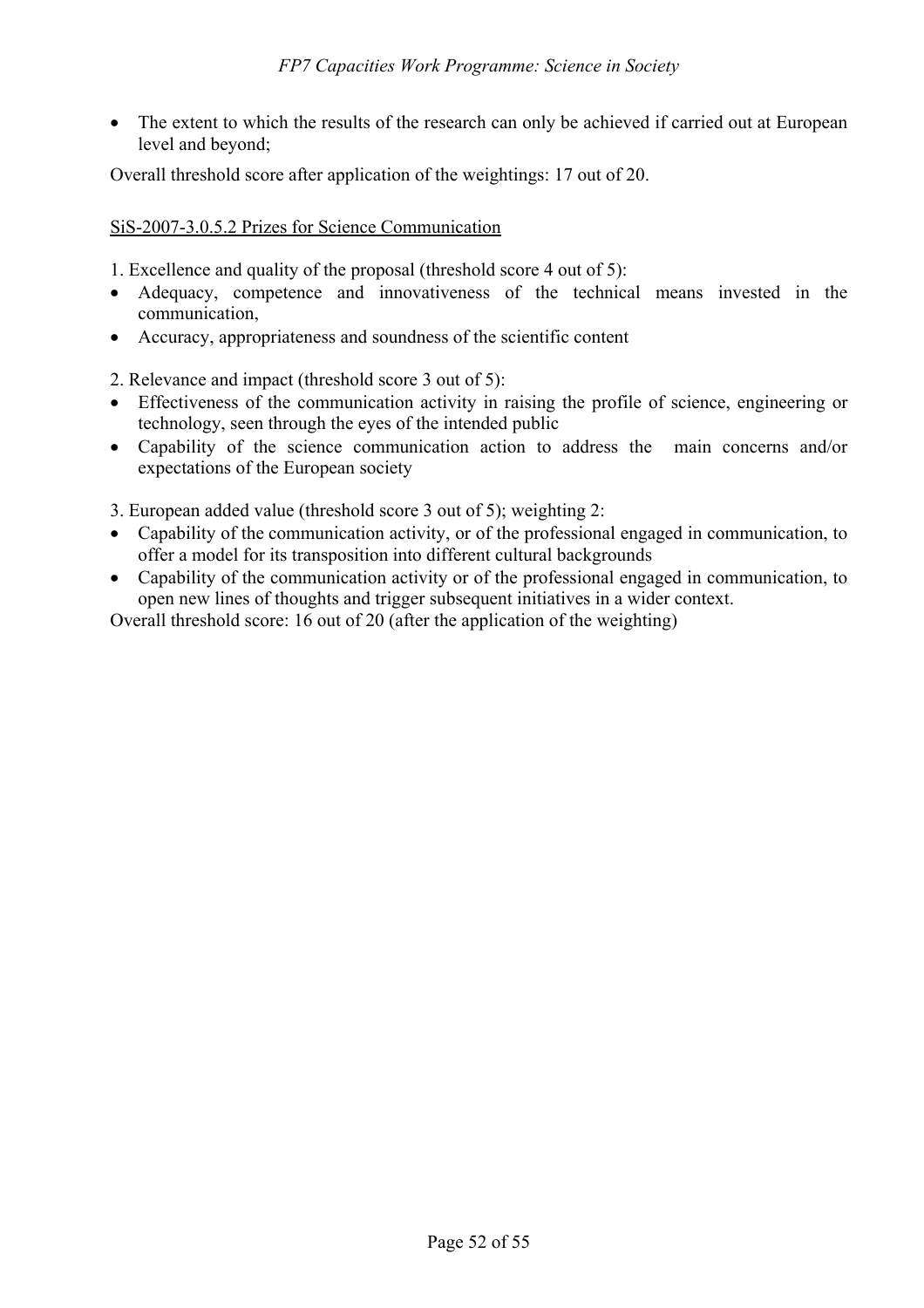# **CALL FICHE 3**

- Call identifier: FP7-SCIENCE-IN-SOCIETY-2008-3
- Date of publication<sup>43</sup>: Tuesday 18 March 2008
- Deadline<sup>44</sup>: Thursday 10 July 2008 at 17.00.00, Brussels local time.
- Indicative budget<sup>45</sup>: EUR 3.00 million from 2008 budget<sup>46</sup>
- Topics called:

| <b>ACTIVITY</b><br>/AREA                                                           | <b>TOPICS CALLED</b>                                        | <b>Funding Schemes</b>                     | Indicative budget for<br><b>Commission contribution</b><br>$(\epsilon$ million) |      |  |
|------------------------------------------------------------------------------------|-------------------------------------------------------------|--------------------------------------------|---------------------------------------------------------------------------------|------|--|
| <b>ACTION LINE 2</b>                                                               |                                                             |                                            |                                                                                 |      |  |
| <b>ACTIVITY 5.2.2 Young People and Science</b>                                     |                                                             |                                            |                                                                                 | 3.00 |  |
| Area 5.2.2.3 Research and coordination actions on new methods in science education |                                                             |                                            |                                                                                 |      |  |
| 5.2.2.3                                                                            | SIS-2008-2.2.3.1 Innovative methods in<br>science education | CSA (Coordinating) and<br>CSA (Supporting) |                                                                                 |      |  |

All applicants are advised to read the Guides for Applicants in tandem with this call fiche.

# **Evaluation procedure:**

 $\overline{a}$ 

- A one-stage submission procedure will be followed
- Proposals may be evaluated remotely
- The evaluation criteria and sub-criteria (including weights and thresholds), together with the eligibility, selection and award criteria, for the different funding schemes are set out in Annex 2 to this work programme.

Proposals will not be evaluated anonymously.

### **Indicative evaluation and contractual timetable**

Evaluations are expected to be carried out during the month of September 2008. It is expected that the grant agreement negotiations for the shortlisted proposals will be open in November 2008.

### **Particular requirements for participation, evaluation and implementation**

The minimum number of participating legal entities required, for all funding schemes, is set out in

 $43$  The Director-General responsible for the call may publish it up to one month prior to or after the envisaged date of

publication.<br><sup>44</sup> At the time of publication of the call, the Director-General responsible may delay this deadline by up to two months<br><sup>45</sup> The final budget awarded to this call, following the evaluation of projects, may v

of the call. All budgetary figures given in this call are also indicative. The repartition of the sub-budgets awarded

within this call, following the evaluation of projects, may vary by up to 10% of the total value of the call.<br><sup>46</sup> Under the condition that the preliminary draft budget for 2008 is adopted without modifications by the budg authority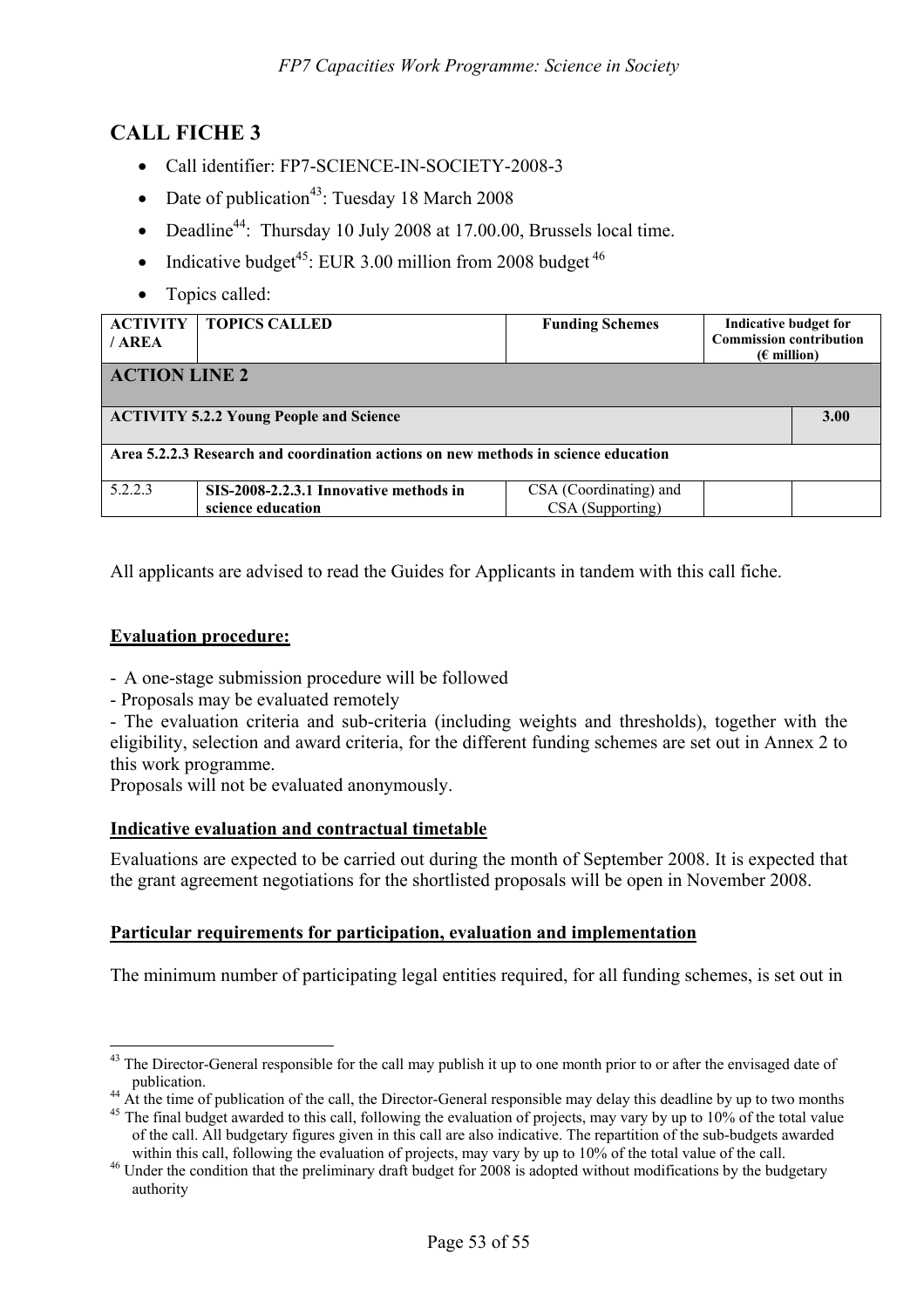the Rules for Participation<sup>47</sup>. A summary of the minimum participation requirements for the instruments used in this call is given in the following table. These participation criteria are also criteria for eligibility of the proposal.

| <b>Funding scheme</b>                               | <b>Minimum conditions</b>                                                                                                                       |  |  |
|-----------------------------------------------------|-------------------------------------------------------------------------------------------------------------------------------------------------|--|--|
|                                                     |                                                                                                                                                 |  |  |
| Co-ordination and support action<br>(co-ordinating) | At least 3 independent legal entities, each of which is established in a MS or<br>AC, and no two of which are established in the same MS or AC. |  |  |
| Co-ordination and support action<br>(supporting)    | At least 1 independent legal entity (see additional criterion, below)                                                                           |  |  |
|                                                     |                                                                                                                                                 |  |  |

Please note: for the purposes of this Call for Proposals, the minimum participation condition for a Co-ordination and support action (supporting) is 'at least one independent legal entity which is established in a Member State or in an Associated Country". This is also an eligibility criterion.

The forms of grant which will be offered and the maximum reimbursement rates are specified in Annex 3 to the Capacities work programme.

 $\overline{a}$ 

 $^{47}$  MS = Member States of the EU; AC = Associated country. Where the minimum conditions for an indirect action are satisfied by a number of legal entities, which together form one legal entity, the latter may be the sole participant, provided that it is established in a Member State or Associated country